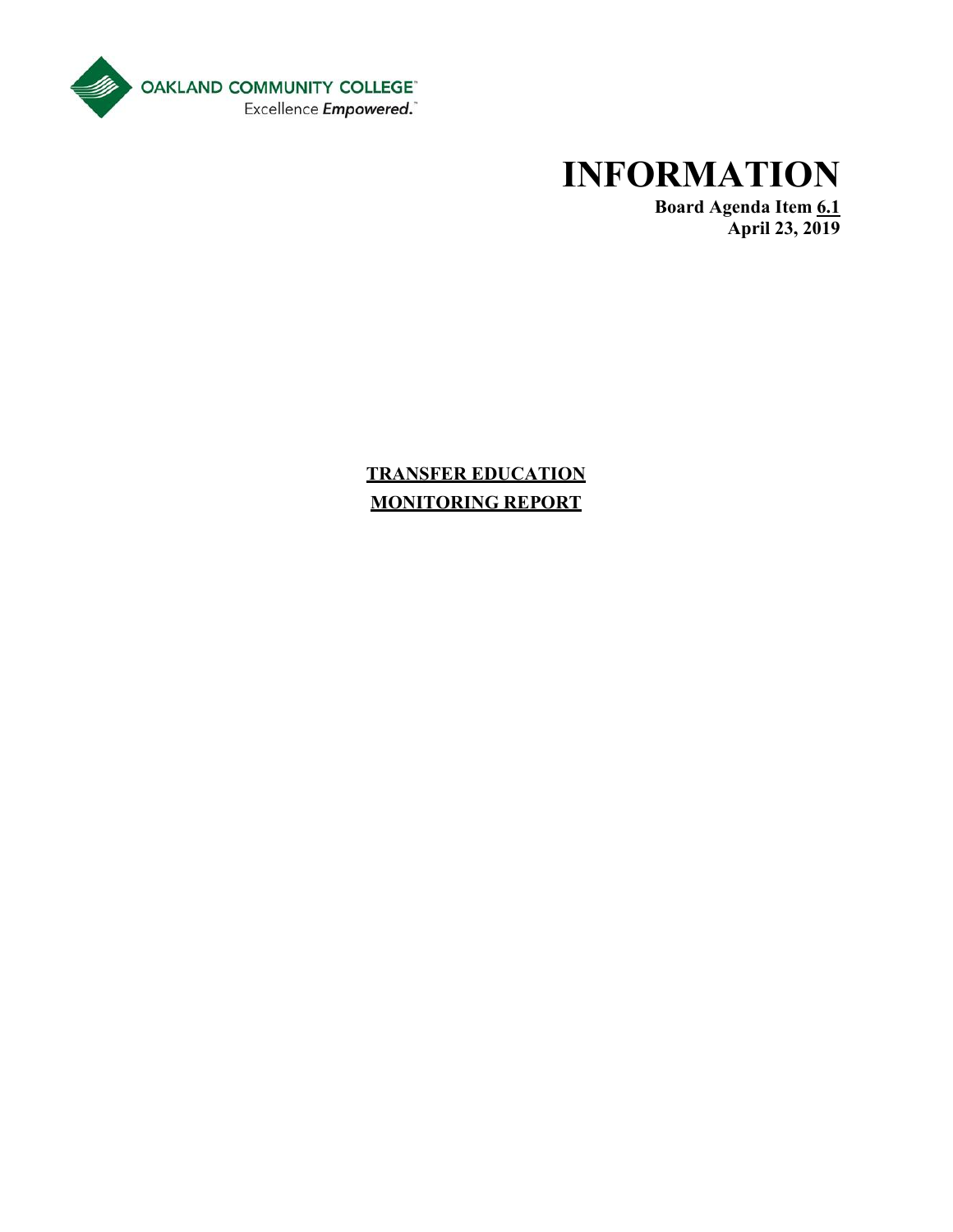# **Table of Contents**

| Number of college/university programs (degree subjects) articulated with OCC programs  24 |  |
|-------------------------------------------------------------------------------------------|--|
|                                                                                           |  |
| Transferability by Course - Equivalent Transfer 50% and over by Academic Area27           |  |
|                                                                                           |  |
|                                                                                           |  |
|                                                                                           |  |
|                                                                                           |  |
|                                                                                           |  |
|                                                                                           |  |
|                                                                                           |  |
|                                                                                           |  |
|                                                                                           |  |
|                                                                                           |  |
|                                                                                           |  |
|                                                                                           |  |
|                                                                                           |  |
|                                                                                           |  |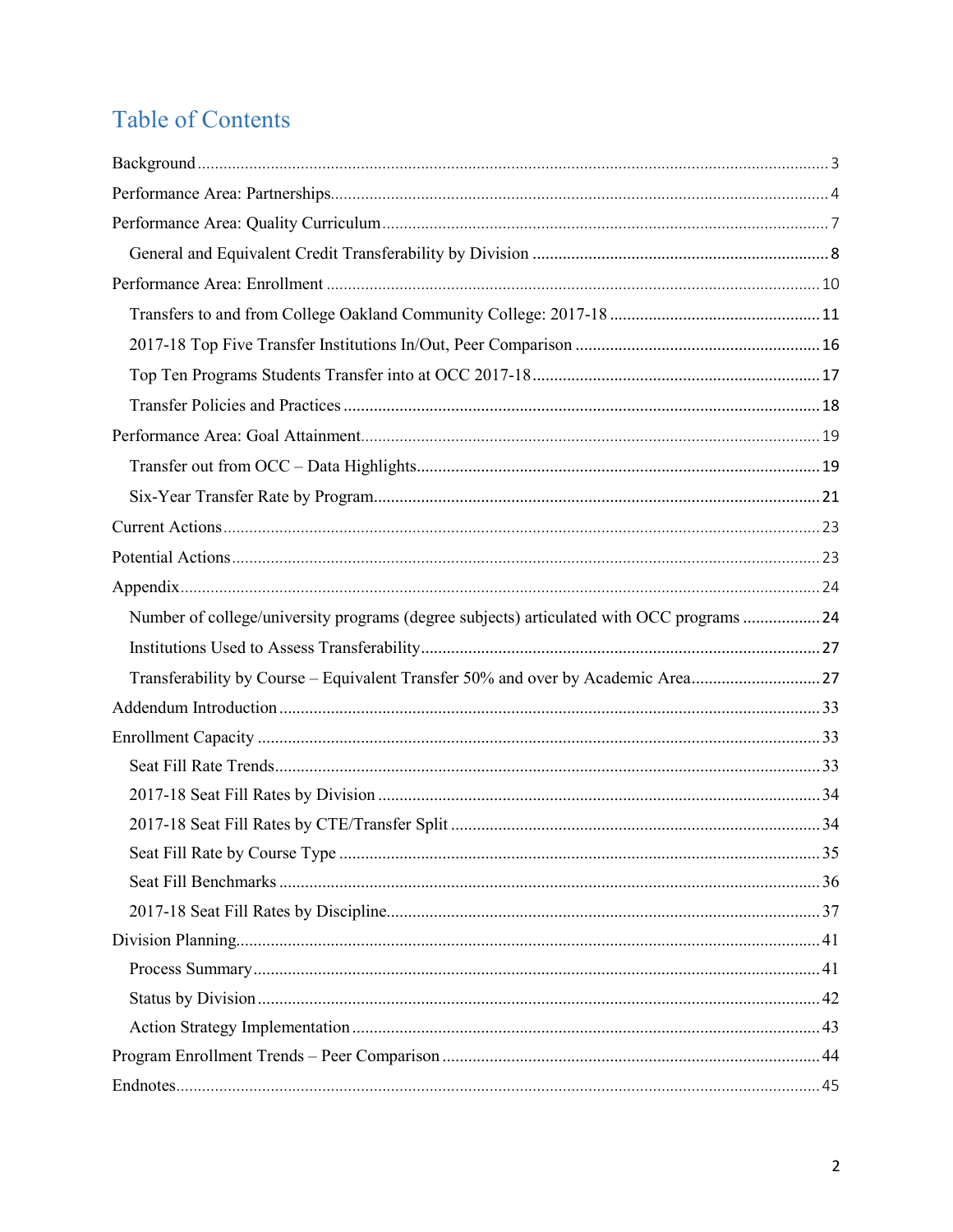# <span id="page-2-0"></span>Background

 include career, technical, and transfer programming, workforce training and continuing In its Ends policy on College Purpose (4.1), The Oakland Community College Board of Trustees identifies six critical services that the College shall provide to the Community. These services education, as well as college readiness and student service programming. In addition, the Board has identified accreditation (4.4) and diversity (4.5) as essential elements for supporting the achievement of the College's Purposes.

 In carrying out its oversight responsibility, the Board reviews a series of monitoring reports that evaluative framework to assess overall institutional effectiveness and allow for a more coherent evaluate College performance in broad operational areas considered critical to the attainment of the Board's Ends. Monitoring reports provide the Board with a comprehensive and consistent approach to making decisions related to the College's strategic direction, the prioritization of performance improvement initiatives, and the allocation of resources.

 for the first two years of a baccalaureate education. Students receive value by engaging in the College's transfer courses and programs designed to prepare them for the first two years of a transfer courses and programs as elective credit. Students receive greater value when upper credit. Moreover, students receive the greatest benefit when OCC courses and programs align [Policy 4.1](https://www.oaklandcc.edu/policies/documents/?file=61) in part states that transfer programming is an essential service that prepares students baccalaureate education. Students benefit when upper division colleges and universities accept division colleges and universities accept completed courses and programs as major-specific with the major requirements found at upper-division colleges and universities through clearly defined articulation agreements, which clarify the transfer pathway, reduce time spent obtaining advanced degrees, and potentially limit student loan debt.

In accordance with Board [Policy 4.3,](https://www.oaklandcc.edu/policies/documents/?file=63) this monitoring report provides an analysis of key performance indicators, an examination of operational policies and procedures, consideration of external factors affecting college performance, as well as a description of initiatives designed to build on best practices and improve overall college effectiveness.

Within the context of this policy, four critical measures of performance have been identified:

- Partnerships
- Quality Curriculum
- Enrollment
- Goal Attainment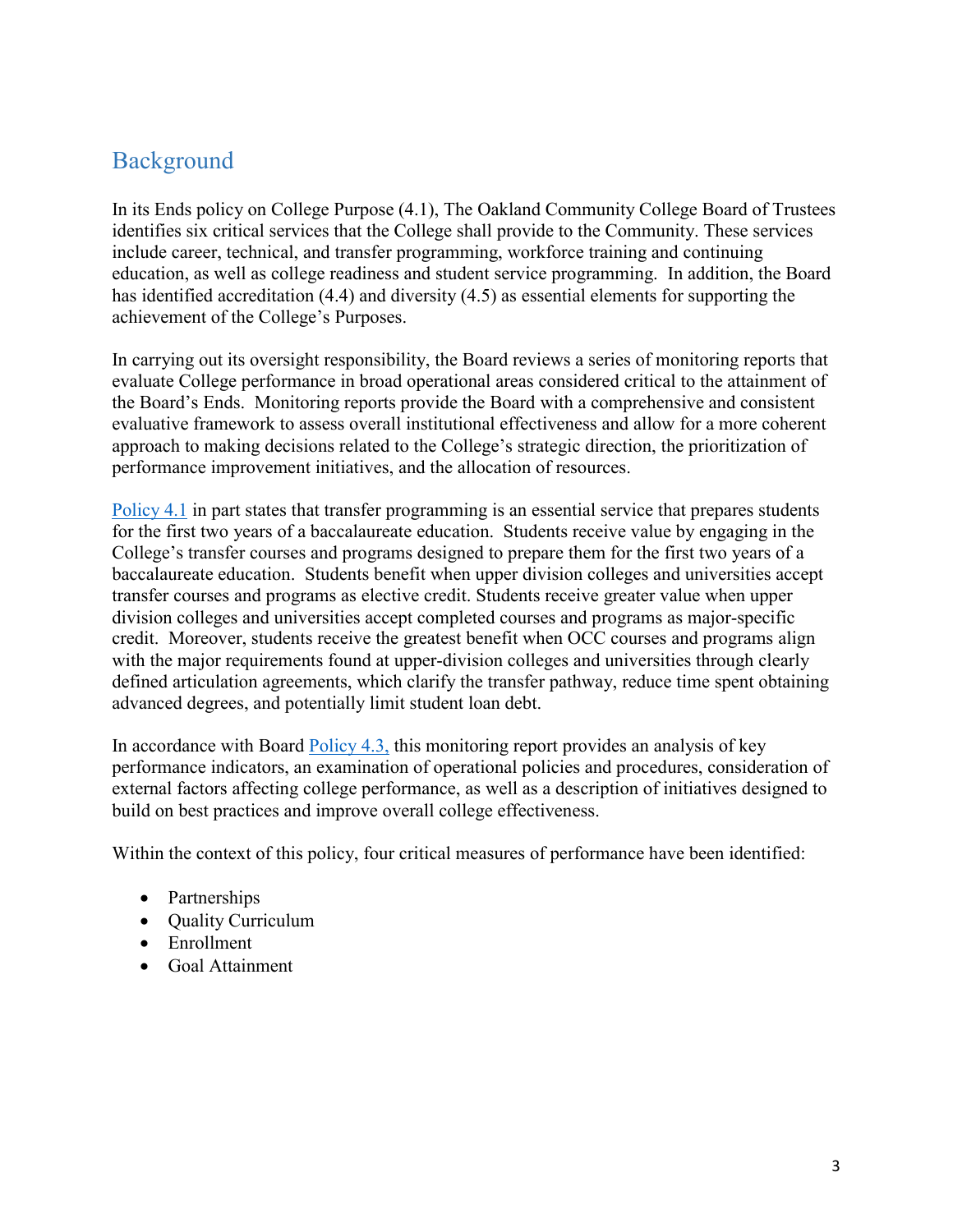# <span id="page-3-0"></span>Performance Area: Partnerships

 Transfer represents a complex area of both collaboration and competition among a diverse range program for transfer articulation, though the process for establishing and maintaining such additional transfer credit hours beyond the norm of the institution (potentially to satisfy over half between the partnering institutions. Students who utilize an articulation agreement may benefit achieve their educational goal while saving time and money when compared to those who do not. of higher education institutions, in which partnerships play a large role. OCC has a robust agreements requires ongoing time and commitment. An articulation agreement is a formal, written document agreed upon by two or more institutions that adds value, such as accepting of a bachelor's degree with transfer credits), substitution or waiver of an academic requirement or course, etc. The determination of the value-added component(s) is a collaborative effort from: assured junior standing, guarantee that courses transfer, an increased probability of admission, an increased probability of degree attainment, reduced educational expenses with lower tuition, eliminating the possibility of unnecessary or repeat coursework, and a clearly documented path from beginning to bachelor degree completion. The articulation agreement is designed to maximize the utilization of transfer credit to specific major, program and degree requirements. Students who utilize a post-secondary articulation agreement are more likely to

achieve their educational goal while saving time and money when compared to those who do not.<br>In addition to the formal articulation agreement, a transfer guide is an informal document that institution. It is most helpful for students and the partnering institutions if transfer guides are completion may include transferring prior to the completion of an associate's degree due to how may or may not be developed and reviewed by two partnering institutions that outlines specific course utilization in addition to the remaining courses or requirements at the receiving created alongside articulation agreements. In some cases, the most efficient path to program perquisites, course sequencing, and scheduling are structured at each institution. It is a complex process that both the articulation agreement and transfer guide help to streamline for students.

 education. In states across the country, course content and sequences are carefully structured and making transfer a more straightforward process. In Michigan, a high level of autonomy for and practitioners to understand and navigate. Michigan institutions are comparatively free to set In comparison to other states, Michigan represents a highly decentralized system of higher consistent at all colleges and universities, centrally managed and tied to laws and funding, individual institutions makes the system dynamic and diverse, but quite challenging for students curriculum, though accountability standards continue to increase. Determining alignment and comparing options is particularly arduous when considering the different core requirements, evolving curricula, and unique policies of each institution.

[total of 196 program pathways for transfer.](#page-23-0) Some of these agreements are particularly unique, Ridge campus as of Fall 2018. The Director of Academic Partnerships continues to refine and To help streamline this process and create efficient pathways for student goal attainment, colleges and universities partner together via [post-secondary articulation agreements,](https://www.oaklandcc.edu/Articulation/postsecondary/Default.aspx) to guarantee the transfer of credits among different institutions for the completion of specific programs and degrees. OCC currently has [19 post-secondary transfer partner institutions and a](#page-23-0)  such as [Walsh College baccalaureate programs](https://www.oaklandcc.edu/walsh/default.aspx) that conducts courses directly on the Orchard expand articulation agreements where they can have the most impact, including investigating the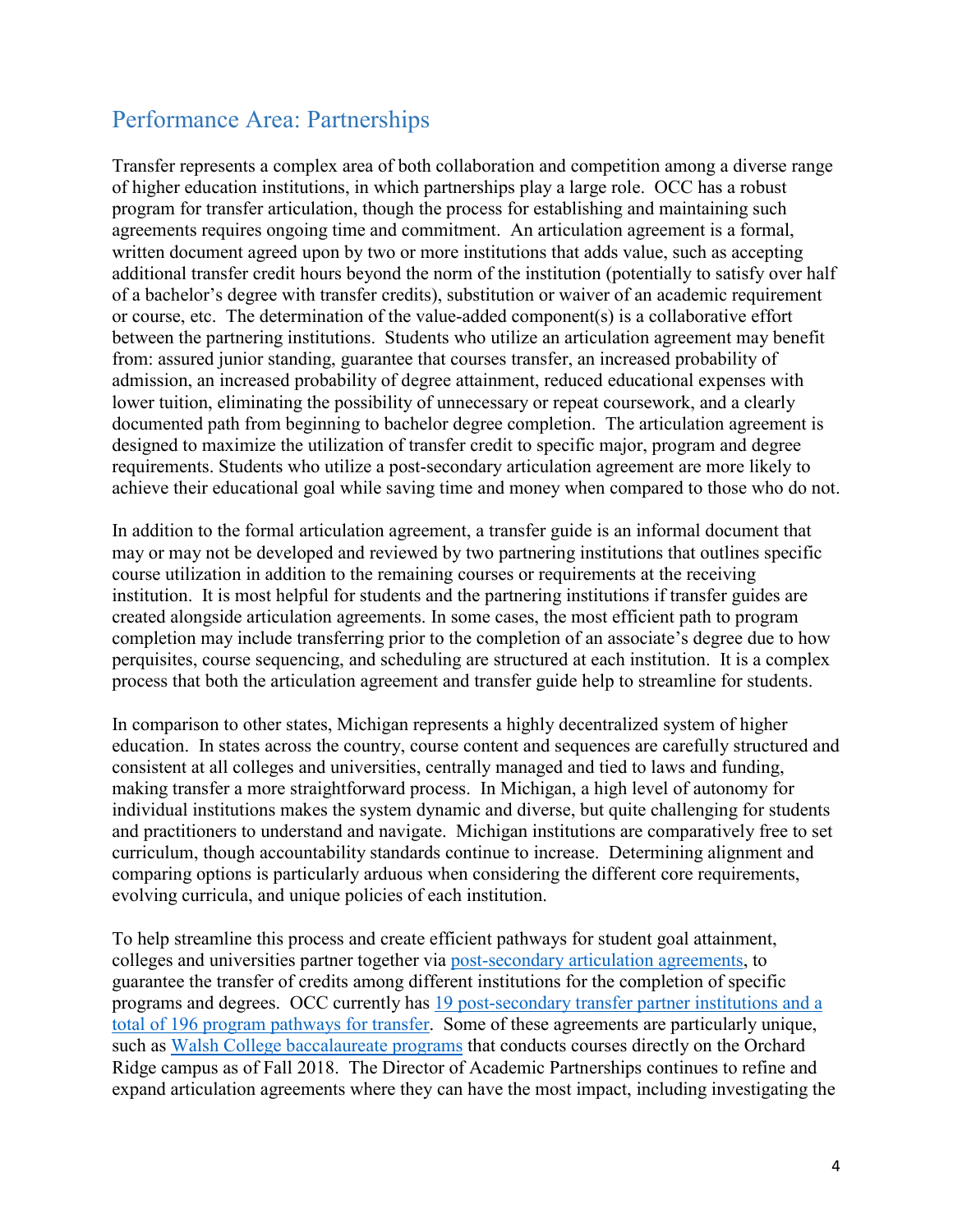transfer to attain the Bachelor's, and with one additional year of study achieve a Master's degree as well. The Director has asked each four-year regionally accredited institution in Michigan to graduated by program to assist with identifying additional academic partnership opportunities. graduated by program to assist with identifying additional academic partnership opportunities.<br>He is also working to create a consistent template for building articulation agreement course guides to accompany articulation agreements. While each partnering institution tends to have unique policies and documentation, a consistent format for articulation agreement course guides would help students more easily compare their transfer plan options across multiple institutions. potential for accelerated graduate programs where the student could complete OCC credits, annually provide the number of OCC students who have applied, been admitted, enrolled and

among sixty-seven colleges and universities across the state. Further, the 2014 Michigan [Transfer Agreement \(MTA\)](https://www.macrao.org/Publications/MTA.asp) established a common set of academic disciplines that would be accepted as [general education requirements](http://catalog.oaklandcc.edu/graduation-requirements/michigan-transfer-agreement/) at those participating institutions (as part of an (MACRAO) transfer agreement. In addition to individual articulation agreements, statewide collaborations have been essential to establish the [Michigan Transfer Network \(MTN\),](https://www.michigantransfernetwork.org/) an online guide showing course equivalencies associate's degree or as a stand-alone cluster of courses to transfer). The MTA resulted from Michigan legislation in the 2012 community college appropriations bill, which updated and improved the prior [Michigan Association of Collegiate Registrars & Admissions Officers](https://www.macrao.org/Publications/MACRAOAgreement.asp) 

 statewide initiative to replace the Michigan Transfer Network (MTN). This new initiative takes information systems, mechanical engineering, and social work. In the coming year, plans will be Now, representatives of OCC are extensively involved in the [MiTransfer Pathways Initiative,](https://www.mitransfer.net/about-the-project) a statewide effort to increase degree completion among transfer students through the development of multi-institutional transfer pathways. Additionally, MiTransfer Pathways is working on a a comprehensive approach to improving student transfer success by establishing several multiinstitutional associate to bachelor's degree transfer pathways. These pathways give students a clear, consistent path to completing an associates and then transferring to attain the bachelor's degree in their field of study. So far, the following degree pathways have been developed: biology, business administration, criminal justice, psychology, communication, computer created for art, English, and public health.

 Quantitative Reasoning, etc.) Finally, the initiative wants to increase awards of academic credit The initiative has also included work with Michigan's ["Right Math at the Right Time"](https://www.mirightmath.org/) project, which helps align mathematics course requirements within programs of study, so students take the level and kind of math most applicable to their field (i.e. Algebra, Calculus, Statistics, for military coursework and make data-informed decisions to improve transfer student success.

 effectively guide students to define and attain their academic goals. In addition to diligently maintaining articulation agreements, OCC holds [College Transfer Days](https://www.oaklandcc.edu/counseling/transfer_days.aspx) each year, when many public, private, and independent colleges visit campus. With recent enrollment declines across academic partnerships and articulation agreements, in order to add to the pipeline of students These significant collaborations across the state exemplify the ongoing efforts of OCC faculty and staff over years to distill down the complexities of navigating the transfer process and the State, the majority of Michigan four-year institutions are motivated to develop and enhance transferring in from community colleges. On the other hand, those colleges can benefit when students attend their campuses for all four years of study. In this way, transfer represents both a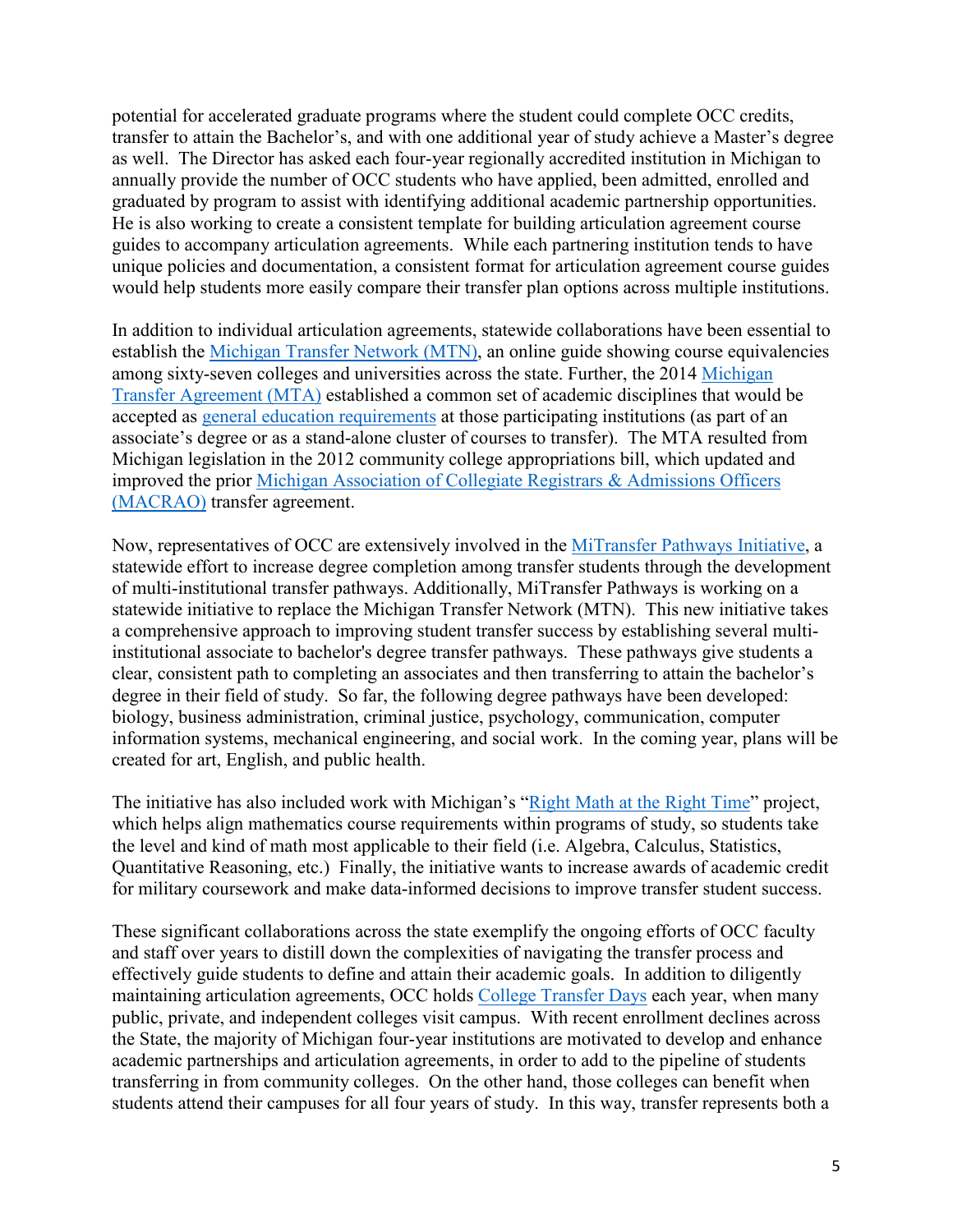one or more degrees. collaborative and competitive endeavor. Ideally, institutions will work together to help each student find the best path for goal attainment, while maximizing credits and efficiently earning

The efforts pertaining to transfer partnerships align with many primary *initiatives* of the College:

- Foster key partnerships.
- Grow Partnerships
- Enhance and innovate educational offerings.
- Improve the student experience.
- Guide students to their desired outcomes.
- Enhance utilization of people, processes, and technology.
- Implement processes to increase persistence and completion.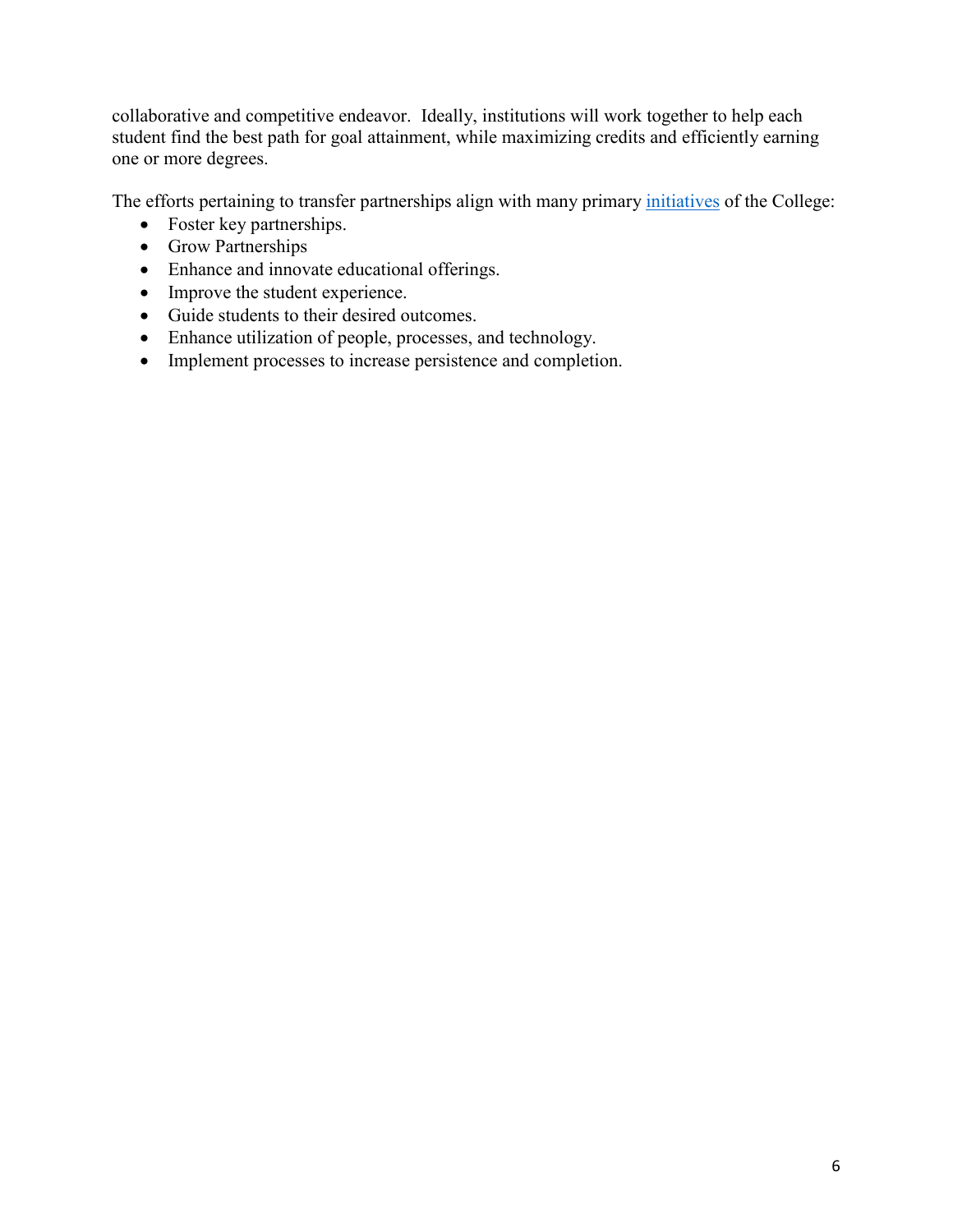# <span id="page-6-0"></span>Performance Area: Quality Curriculum

will transfer as equivalent credit, general/elective credit, or no credit to our top fifteen four-year universities accept completed courses and programs as major-specific credit." As a threshold goal, a course would transfer as equivalent credit to at least 50% of those institutions. efficiently attain academic goals. The cyclical curriculum review process provides comprehensive information to program and discipline faculty and academic Deans, to deepen their understanding of area strengths and challenges, to analyze student learning and student success throughout the curriculum, and to discuss and formulate strategies for improvement and future direction. One important aspect of student success in evaluating the curriculum is the "transferability" of each course (i.e. whether it [transfer institutions\)](#page-26-0). Equivalent credit means that a student taking a course at OCC would receive credit for that specific course in the curriculum at the transfer institution. For example, Psychology 2510 (Introduction to Psychology) is currently accepted as equivalent credit by 93% (14/15) of the top transfer institutions, so students receive not only the benefit of credits transferred but of a major course requirement met. They save time and money by not having to retake a course or duplicate requirements. General credit transferability is also useful and helps students progress toward degree attainment, but does not carry the same value of meeting core degree requirements and avoiding course repetition. As articulated in [Board Policy 4.1,](https://www.oaklandcc.edu/policies/documents/?file=61) "students benefit when upper division colleges and universities accept transfer courses and programs as elective credit. Students receive greater value when upper division colleges and Transferability is an important aspect of the curriculum that helps students optimize credit and

[Agreement \(MTA\)](https://www.macrao.org/Publications/MTA.asp) also has a clear impact. Certain courses and academic areas naturally have a low level of transferability, such as performance and studio-based courses, which are not courses in EMIT, public services, and the allied health fields often do not have a correlating program, or relevant coursework. Transferability can also be impacted by retirements or job take the curriculum in a new direction, revamp policies, or otherwise adapt the content on which current credit articulation relies. The world of college transfer in some ways is relationship-Whether a course is a program requirement and its level of transferability significantly impact course enrollment and continuation in the curriculum. Inclusion in the [Michigan Transfer](https://www.macrao.org/Publications/MTA.asp)  permitted for inclusion in the MTA. Developmental education courses are not at an academic level suitable for transfer, which impacts Math, English, ESL, etc. Finally, the career-based program at a four-year institution, so there is little opportunity for transfer as most students directly enter the field after successful completion of the Associates degree, certificate, training changes at both the sending and receiving institutions, as new leadership within programs can driven and it takes time to establish and maintain alignment and agreements.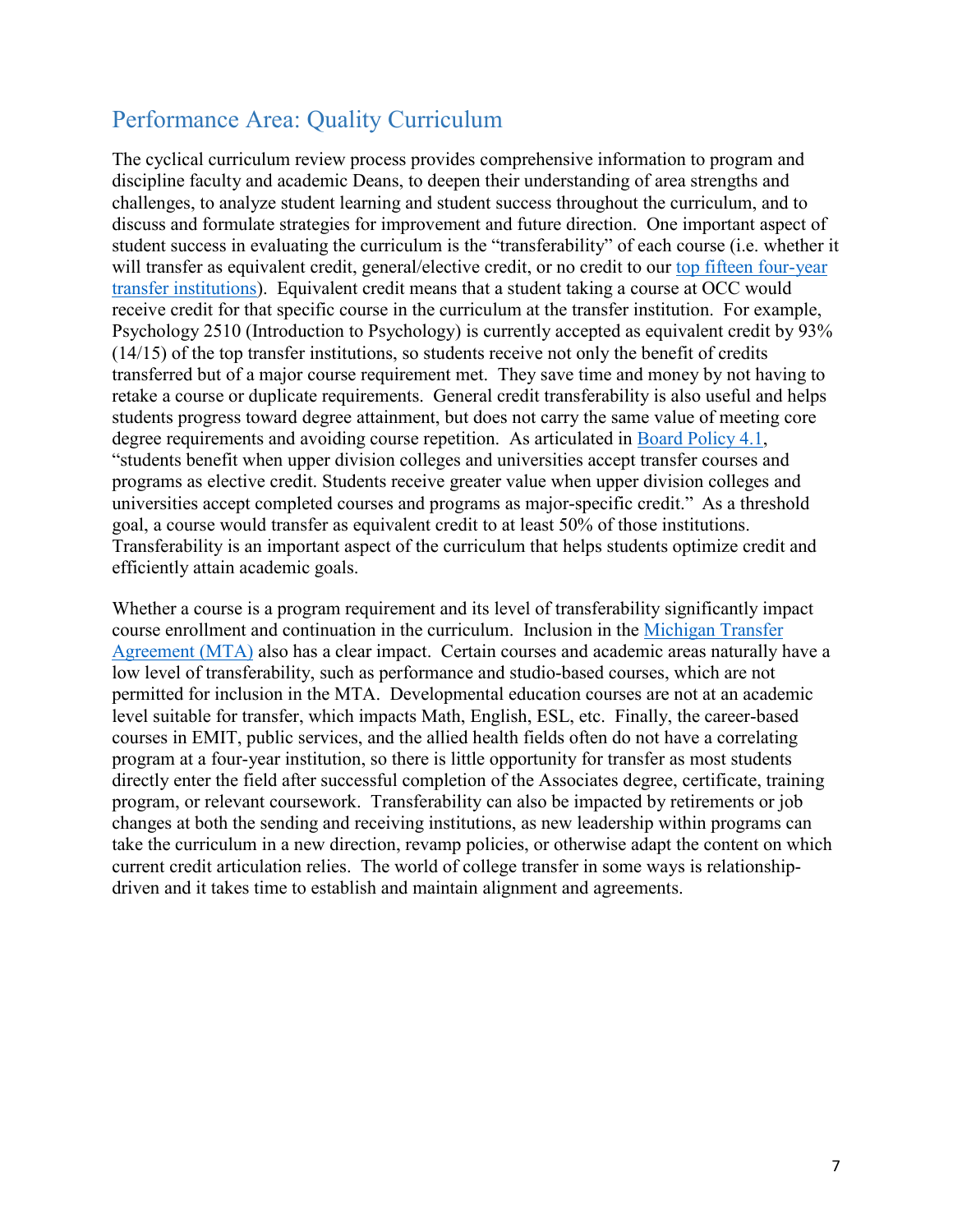| <b>Division</b>           | <b>CTE</b><br>Discip. | <b>Transfer</b><br>Discip. | 0-50% General<br>or Equivalent | 50-100%<br><b>General Credit</b> | 50-100%<br>Equivalent  | <b>Total</b><br><b>Division</b> |
|---------------------------|-----------------------|----------------------------|--------------------------------|----------------------------------|------------------------|---------------------------------|
|                           |                       |                            | <b>Transfer</b>                | <b>Transfer</b>                  | <b>Credit Transfer</b> | <b>Courses</b>                  |
| Math/Nat. & Life Sci.     | 0                     | 6                          | 13 (20%)                       | 17 (26%)                         | 36 (55%)               | 66                              |
| <b>Social Sciences</b>    | $\overline{2}$        | 8                          | 50 (43%)                       | 38 (32%)                         | 29 (25%)               | 117                             |
| Comm/Art/HUM              | 5                     | 13                         | 199 (51%)                      | 134 (34%)                        | 60 (15%)               | 393                             |
| <b>BUS/IT</b>             | $\overline{2}$        | 3                          | 72 (54%)                       | 46 (35%)                         | 15 (11%)               | 133                             |
| NUR/Health                | 9                     | 0                          | 129 (93%)                      | 6(4%)                            | 3(2%)                  | 138                             |
| <b>EMIT</b>               | 15                    | 1                          | 131 (98%)                      | 1(1%)                            | 1(1%)                  | 133                             |
| <b>Public Services</b>    | 4                     | 0                          | 46 (62%)                       | 27 (36%)                         | 1(1%)                  | 74                              |
| <b>College Readiness</b>  | $\mathbf{0}$          | $\overline{2}$             | 15 (100%)                      | $0(0\%)$                         | $0(0\%)$               | 15                              |
| <b>Learning Resources</b> | 1                     | 0                          | 13 (100%)                      | $0(0\%)$                         | $0(0\%)$               | 13                              |
| <b>Total</b>              | 38                    | 33                         | 668 (62%)                      | 269 (25%)                        | 145 (13%)              | 1082                            |

## <span id="page-7-0"></span> **General and Equivalent Credit Transferability by Division**

## **Course Transferability Benchmark**

 institutions. Within two years, OCC will add **four additional courses** to this number. Currently, 145 courses transfer as equivalent credit to at least 50% of OCC's top transfer

 and money in the transfer process, adding value to their OCC education. Transferability can also increase course demand and course enrollment. Ultimately, it creates greater alignment between OCC programs and those at four-year institutions, helping transfer students attain their baccalaureate goals. Establishing course equivalencies is a time-consuming process involving multiple individuals and offices at each college, but the benefits to students and OCC are clear. Students save time

 the list for high equivalent transferability, as they are a common option to complete requirements consists primarily of technical, career-based courses, many of which do not have a correlating classroom credit. Finally, courses within the following divisions lend themselves to higher rates Transferability of a course as equivalent credit (see full [appendix chart\)](#page-26-1) is largely determined by the common requirements and academic offerings of four-year institutions. Within the Communications, Arts & Humanities Division, for instance, foreign language courses dominate for a baccalaureate degree at many institutions. Similarly, within Business and Information Technology, the equivalent transfer list includes core essential courses from Economics, Accounting, and Business, all fields that are widely offered at colleges and universities across the State. On the other hand, Engineering, Manufacturing, and Industrial Technologies (EMIT) academic department at four-year institutions, so their rate of equivalent transfer will naturally be lower since there is less availability for further higher education in those fields. Similarly, Public Services is a specialized field with upper-level degrees offered at select institutions and employment relies heavily on training components not always captured through traditional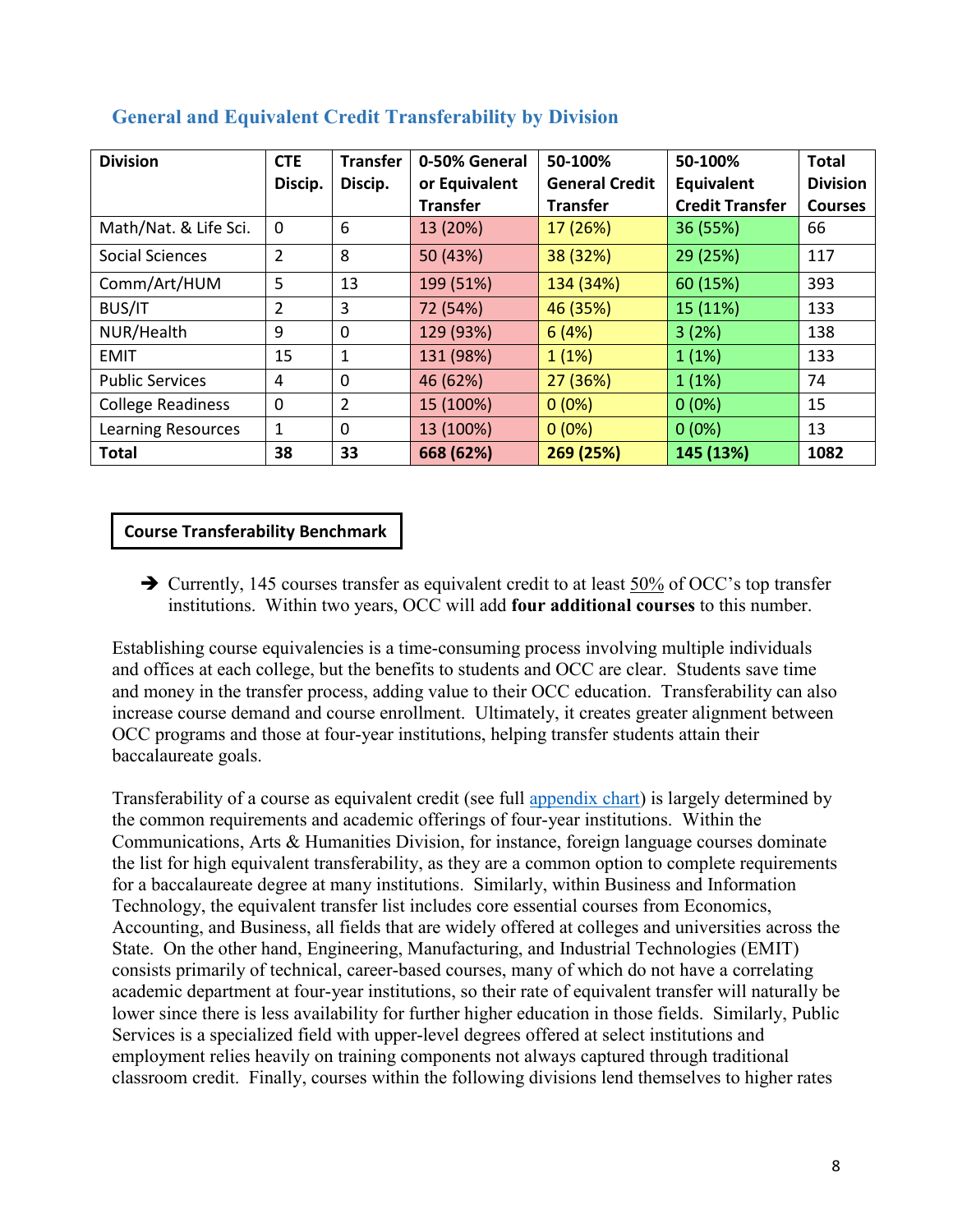of transferability, due to their prevalence as degree requirements at most institutions: English, Literature and Communication; Mathematics, Natural and Life Sciences; and Social Science.

 alignment of content, including articulated student learning outcomes. In these cases, that transferability can be formalized via a Registrar's office and posted to the institution's website, such as [OCC's transfer equivalency database.](https://www.oaklandcc.edu/transfer/) Online tools such as this help inform and While the availability of particular courses at four-year institutions helps determine transferability, there is the potential for improvement in certain cases. When appropriate and feasible, faculty and deans can reach out to peers in other colleges and universities and begin a dialogue about how to increase transferability. In some cases, additional documentation and discussion reveals that the courses are already similar and meet the benchmark for 80% empower students as they navigate the complexities of credit equivalency and make decisions about where to transfer and what courses to take for efficient, effective degree completion.

The efforts pertaining to quality transfer curriculum align with the following *initiatives* of the College:

- Grow Partnerships
- Enhance and innovate educational offerings.
- Improve the student experience.
- Guide students to their desired outcomes.
- Implement processes to increase persistence and completion.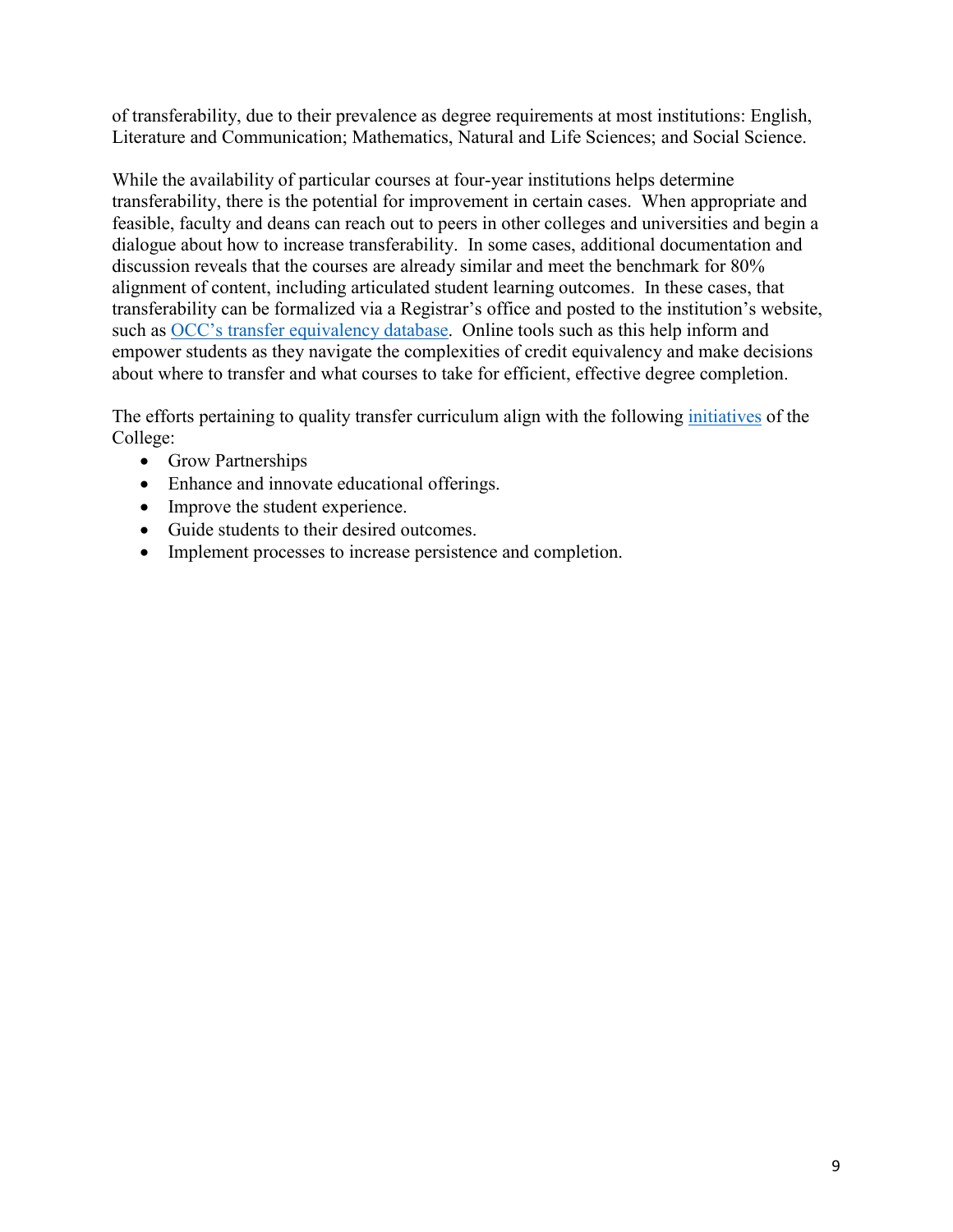# <span id="page-9-0"></span>Performance Area: Enrollment

 Traditional transfer students are identified as those directly from high school who attend Oakland field of study, then continue on to a four-year institution to complete a baccalaureate degree. field of study, then continue on to a four-year institution to complete a baccalaureate degree. However, after evaluating the data this description applies to just one segment of the transfer students transferred in to OCC and 4,789 students transferred out. Students that transfer in academically or financially at their current institution, want to try a new college experience, etc. Community College to earn two years of general education and other introductory credits in their student population at OCC. As depicted in the chart on the following page, in 2017-18, 2,690 complete both lateral transfer from other two-year institutions and [reverse transfer](https://www.oaklandcc.edu/articulation/postsecondary/data/ViewReverseTransfer.aspx) from fouryear colleges and universities. Students may transfer to pursue a different academic program, because they move and change county residency or change jobs, because they are struggling Additional smaller transfer groups include:

- [High school students](https://www.oaklandcc.edu/articulation/secondary/default.aspx) who request articulated credit in Career and Technical Education (CTE) based on their high school courses
- High school graduates who earn credit via **Advanced Placement** (AP) and International [Baccalaureate \(IB\) examinations for Higher Level \(HL\)](https://www.oaklandcc.edu/admissions/transfers/apib.aspx)
- [Active military and veterans](https://www.oaklandcc.edu/admissions/transfers/default.aspx#military) who receive academic credit based upon their military training and experience
- [International student transfers](https://www.oaklandcc.edu/international/foreign-transcript-evaluation.aspx) who have their transcripts evaluated by approved organizations and then reviewed for course equivalencies
- limited number of classes in order to transfer the coursework back to their home institution. Particularly during the summer months, student enrollments are enhanced by the number of college guest students who take coursework while home from a four-year institution. • [College guest students](https://www.oaklandcc.edu/futurestudents/collegeguest.aspx) who attend another college or university and attend OCC for a

 number of students transferring in to OCC has declined, following the trend of overall academic careers and lives. OCC policies and the diligent work of faculty and staff support students in these efforts to define and attain their academic, personal, and professional goals. Overall, the number of students transferring out from OCC in recent years has remained relatively stable, with an average of 5,376 students annually over the past five years. The enrollment as the economy has improved and competition for students has increased throughout southeast Michigan and across the state. Competition stems from: 43 regionally accredited fouryear institutions, 28 public and three tribal community colleges, the continuous growth in online educational opportunities from institutions within and outside of the state, the continuous growth of educational expenses, and the continuous decline of high school graduates. Ultimately, students transfer in and out of OCC for a wide variety of reasons, and at different points in their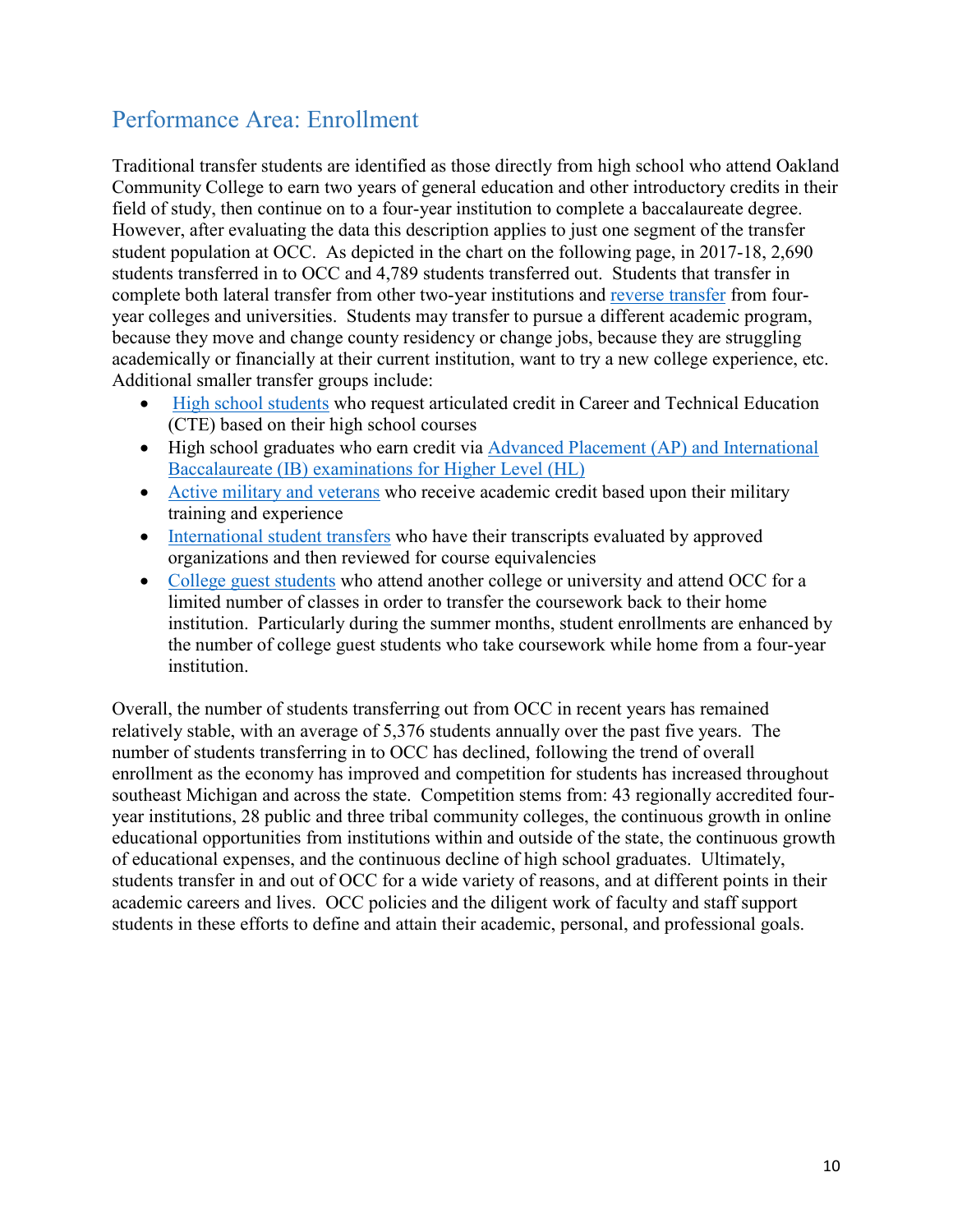# <span id="page-10-0"></span>**Transfers to and from College Oakland Community College: 2017-18**<sup>i</sup>

| <b>Institution</b>     | Incoming         | Average  | Outgoing         | Average  | Number of          |
|------------------------|------------------|----------|------------------|----------|--------------------|
|                        | <b>Transfers</b> | Incoming | <b>Transfers</b> | Outgoing | <b>Articulated</b> |
|                        | to OCC           | $GPA*$   | from OCC         | GPA*     | <b>Programs</b>    |
| <b>Total Transfers</b> | 2,690            | 2.66     | 4,789            | 2.62     | 193                |

| <b>Four-Year Institution</b>         | Incoming<br><b>Transfers</b><br>to OCC | <b>Average</b><br><b>Incoming</b><br>GPA* | Outgoing<br><b>Transfers</b><br>from OCC | Average<br><b>Outgoing</b><br>GPA* | <b>Number of</b><br><b>Articulated</b><br><b>Programs</b> |
|--------------------------------------|----------------------------------------|-------------------------------------------|------------------------------------------|------------------------------------|-----------------------------------------------------------|
| Oakland University                   | 333 (12.4%)                            | 2.59                                      | 703 (14.7%)                              | 2.99                               | 15                                                        |
| Out-of-State 4-Year                  | --                                     | --                                        | 581 (12.1%)                              | --                                 | $\overline{\phantom{a}}$                                  |
| <b>Wayne State University</b>        | 150 (5.6%)                             | 2.62                                      | 426 (8.9%)                               | 3.02                               | 10                                                        |
| Michigan State University            | 110 (4.1%)                             | 2.98                                      | 246 (5.1%)                               | 3.06                               | $\mathbf{1}$                                              |
| Eastern Michigan University          | 50 (1.9%)                              | 2.68                                      | 166 (3.5%)                               | 3.01                               | 50                                                        |
| Walsh Coll. of Acct. And Business    | --                                     | $\overline{\phantom{a}}$                  | 124 (2.6%)                               | --                                 | 3                                                         |
| Univ. of Michigan - Dearborn         | 28 (1.0%)                              | 3.25                                      | 119 (2.5%)                               | 2.90                               | $\mathbf{1}$                                              |
| <b>Baker College</b>                 | 97 (3.6%)                              | 2.30                                      | 113 (2.4%)                               | 2.86                               | $\overline{\phantom{a}}$                                  |
| <b>Central Michigan University</b>   | 87 (3.2%)                              | 2.64                                      | 96 (2.0%)                                | 2.59                               | $\overline{a}$                                            |
| University of Michigan               | 39 (1.4%)                              | 3.49                                      | 90 (1.9%)                                | 3.29                               | $-$                                                       |
| <b>Grand Valley State University</b> | 69 (2.6%)                              | 2.81                                      | 76 (1.6%)                                | 2.56                               | $\overline{\phantom{a}}$                                  |
| <b>Western Michigan University</b>   | 66 (2.5%)                              | 2.43                                      | 67 (1.4%)                                | 3.03                               | $\overline{\phantom{m}}$                                  |
| University of Michigan - Flint       | 23 (0.9%)                              | 2.70                                      | 54 (1.1%)                                | 3.21                               | 39                                                        |
| University of Detroit Mercy          | 17 (0.6%)                              | 2.89                                      | 49 (1.0%)                                | $\overline{\phantom{a}}$           | 6                                                         |
| Rochester College                    | 16 (0.6%)                              | 2.48                                      | 44 (0.9%)                                | --                                 | 5                                                         |
| <b>Ferris State University</b>       | 30 (1.1%)                              | 2.60                                      | 36 (0.8%)                                | 2.97                               | $\overline{2}$                                            |
| Northern Michigan University         | 18 (0.7%)                              | 2.38                                      | 34 (0.7%)                                | 3.13                               | $\overline{\phantom{a}}$                                  |
| Lawrence Technological Univ.         | 12 (0.4%)                              | 2.29                                      | 32 (0.7%)                                | $\overline{\phantom{a}}$           | $\mathbf{1}$                                              |
| Saginaw Valley State University      | 31 (1.2%)                              | 2.89                                      | 29 (0.6%)                                | 2.79                               | $\overline{a}$                                            |
| Davenport U.- Lettinga Campus        | 10 (0.4%)                              | $\overline{\phantom{a}}$                  | 26 (0.5%)                                | $-$                                | 39                                                        |
| Madonna University                   | 16 (0.6%)                              | 2.93                                      | 21 (0.4%)                                | --                                 | $\overline{\phantom{a}}$                                  |
| <b>College For Creative Studies</b>  | 17 (0.6%)                              | 3.21                                      | 19 (0.4%)                                | 3.15                               | $\overline{\phantom{a}}$                                  |
| Siena Heights University             | 8(0.3%)                                | 2.14                                      | 16 (0.3%)                                | $\overline{\phantom{a}}$           | $\overline{\phantom{a}}$                                  |
| Marygrove College                    | 9 (0.3%)                               | 2.41                                      | 8(0.2%)                                  | $-$                                | $ \!-$                                                    |
| Sacred Heart Major Seminary          |                                        | --                                        | 8(0.2%)                                  | --                                 | $-$                                                       |
| <b>Kettering University</b>          | 8(0.3%)                                | 3.56                                      | $7(0.1\%)$                               | --                                 | $-\!$ –                                                   |
| Michigan Technological Univ.         | 12 (0.4%)                              | 2.95                                      | 6(0.1%)                                  | 2.61                               | $\overline{\phantom{a}}$                                  |
| Cleary University - Livingston       | $-$                                    | --                                        | $5(0.1\%)$                               | --                                 | $\overline{\phantom{a}}$                                  |
| Lake Superior State University       | 5(0.2%)                                | 2.45                                      | $5(0.1\%)$                               | 3.00                               | $\overline{\phantom{a}}$                                  |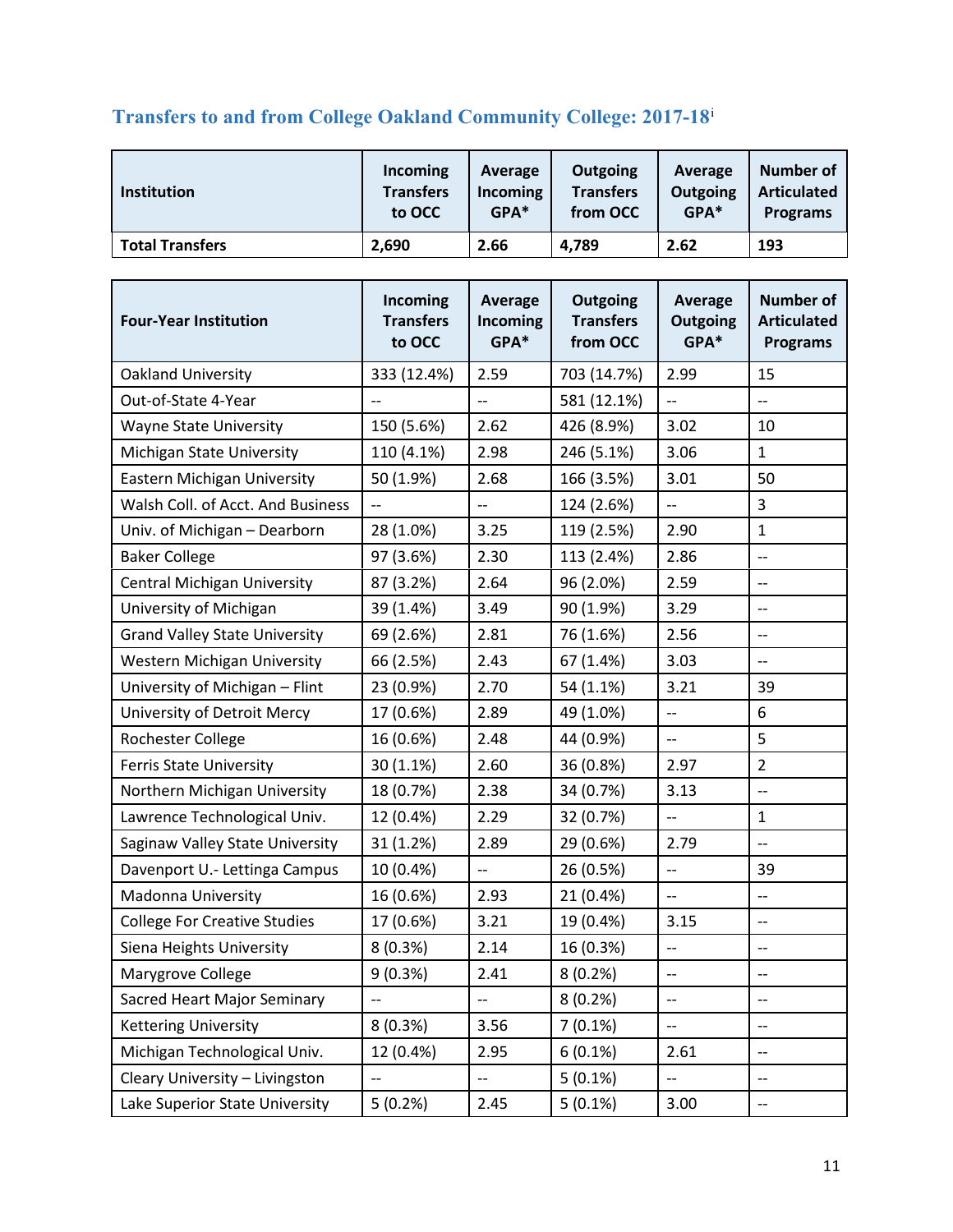| <b>Four-Year Institution</b>   | Incoming<br><b>Transfers</b><br>to OCC | Average<br>Incoming<br>$GPA*$ | Outgoing<br><b>Transfers</b><br>from OCC | Average<br>Outgoing<br>GPA* | Number of<br><b>Articulated</b><br><b>Programs</b> |
|--------------------------------|----------------------------------------|-------------------------------|------------------------------------------|-----------------------------|----------------------------------------------------|
| Northwood University           | 7(0.3%)                                | 2.65                          | $5(0.1\%)$                               |                             | 4                                                  |
| <b>Albion College</b>          | 6(0.2%)                                | 3.15                          | $4(0.1\%)$                               |                             | $- -$                                              |
| <b>Adrian College</b>          | 7(0.3%)                                | 2.82                          | $3(0.1\%)$                               | 1.97                        | $- -$                                              |
| Olivet College                 | $1(0.0\%)$                             | $-$                           | $3(0.1\%)$                               | 2.89                        | $-$                                                |
| <b>Spring Arbor University</b> | 5(0.2%)                                | 2.94                          | $3(0.1\%)$                               |                             | 9                                                  |
| Alma College                   | 6(0.2%)                                | 2.95                          | $2(0.0\%)$                               |                             | --                                                 |
| Concordia University           | 6(0.2%)                                | 3.40                          | $1(0.0\%)$                               | --                          | 3                                                  |
| <b>Hope College</b>            | $2(0.1\%)$                             | 2.50                          | $1(0.0\%)$                               | 4.00                        | $- -$                                              |
| Kalamazoo College              | 5(0.2%)                                | 3.72                          | $1(0.0\%)$                               | --                          | $- -$                                              |
| <b>Aquinas College</b>         | $1(0.0\%)$                             | $- -$                         |                                          |                             | $- -$                                              |

| <b>Two-Year Institution</b>        | Incoming<br><b>Transfers</b><br>to OCC | <b>Average</b><br>Incoming<br>GPA* | Outgoing<br><b>Transfers</b><br>from OCC | Average<br>Outgoing<br>GPA* | <b>Number of</b><br><b>Articulated</b><br><b>Programs</b> |
|------------------------------------|----------------------------------------|------------------------------------|------------------------------------------|-----------------------------|-----------------------------------------------------------|
| <b>Macomb Community College</b>    | 255 (9.5%)                             | 2.55                               | 353 (7.4%)                               | 2.53                        | 5                                                         |
| Wayne County Comm. Coll. Dist.     | 170 (6.3%)                             | $\overline{\phantom{a}}$           | 276 (5.8%)                               | $\overline{\phantom{a}}$    | $\overline{\phantom{m}}$                                  |
| <b>Schoolcraft College</b>         | 116 (4.3%)                             | 2.83                               | 252 (5.3%)                               | 2.29                        | $\overline{\phantom{a}}$                                  |
| Out-of-State 2-Year                | $\overline{\phantom{a}}$               | $\overline{\phantom{a}}$           | 215 (4.5%)                               | $\overline{\phantom{a}}$    | $\overline{\phantom{a}}$                                  |
| Henry Ford College                 | 82 (3.0%)                              | 2.01                               | 98 (2.0%)                                | 2.01                        | $\overline{\phantom{a}}$                                  |
| <b>Washtenaw Community College</b> | 46 (1.7%)                              | 2.55                               | 92 (1.9%)                                | 2.56                        | $\overline{\phantom{a}}$                                  |
| Lansing Community College          | 25 (0.9%)                              | 2.34                               | 57 (1.2%)                                | 2.23                        | $\overline{\phantom{a}}$                                  |
| <b>Mott Community College</b>      | 47 (1.7%)                              | 2.33                               | 57 (1.2%)                                | 2.34                        | $\overline{\phantom{a}}$                                  |
| Altierus Career Ed.-Southfield     | $3(0.1\%)$                             | 2.57                               | 31 (0.6%)                                | $\overline{a}$              | $\overline{\phantom{m}}$                                  |
| Grand Rapids Community Coll.       | $1(0.0\%)$                             | 4.00                               | 17 (0.4%)                                | 1.68                        | $\overline{\phantom{a}}$                                  |
| Mid-Michigan Community Coll.       | 6(0.2%)                                | 2.45                               | 17 (0.4%)                                | 2.51                        | $\overline{\phantom{m}}$                                  |
| Kalamazoo Valley Comm. Coll.       | 18 (0.7%)                              | $\overline{\phantom{a}}$           | 16 (0.3%)                                | $-$                         | $\overline{\phantom{m}}$                                  |
| Jackson College                    | 24 (0.9%)                              | 1.72                               | 14 (0.3%)                                | 2.82                        | --                                                        |
| St. Clair County Community Coll.   | 13 (0.5%)                              | 2.72                               | 14 (0.3%)                                | 2.59                        | $\overline{\phantom{a}}$                                  |
| Delta College                      | 9(0.3%)                                | 1.72                               | 9(0.2%)                                  | 2.18                        | $\overline{\phantom{a}}$                                  |
| Kellogg Community College          | $1(0.0\%)$                             | 4.00                               | 9(0.2%)                                  | 2.74                        | $\overline{\phantom{a}}$                                  |
| Northwestern Michigan College      | 6(0.2%)                                | 1.61                               | $6(0.1\%)$                               | 2.10                        | $\overline{\phantom{a}}$                                  |
| <b>Alpena Community College</b>    | $2(0.1\%)$                             | 2.93                               | $5(0.1\%)$                               | 2.37                        | $\overline{\phantom{a}}$                                  |
| Monroe County Community Coll.      | $4(0.1\%)$                             | 3.70                               | $5(0.1\%)$                               | 2.36                        | $\overline{\phantom{a}}$                                  |
| Muskegon Community College         | $1(0.0\%)$                             | 2.43                               | $4(0.1\%)$                               | 3.35                        | $\overline{\phantom{a}}$                                  |
| <b>Kirtland Community College</b>  |                                        |                                    | $3(0.1\%)$                               | 0.46                        | $-$                                                       |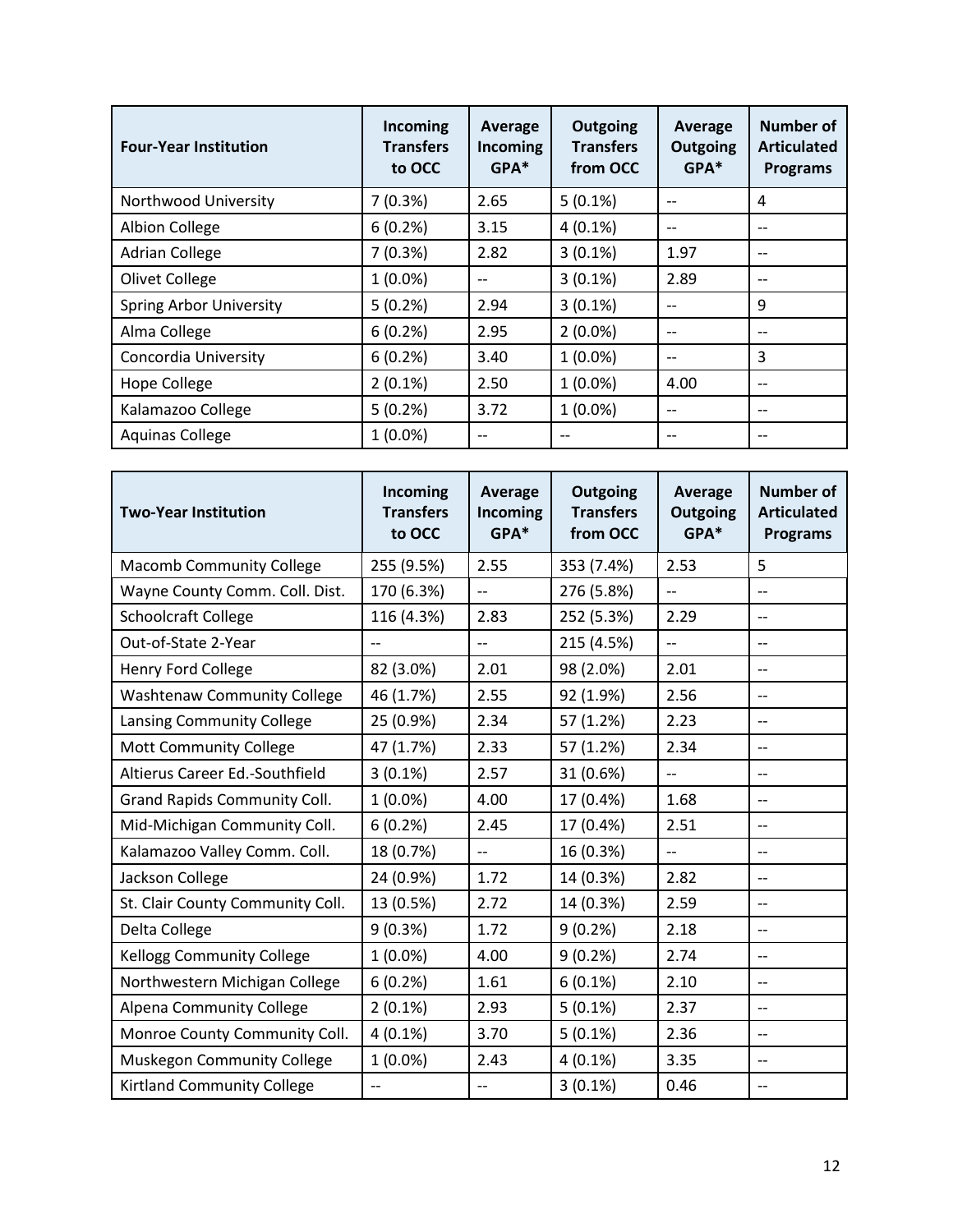| <b>Two-Year Institution</b>      | Incoming<br><b>Transfers</b><br>to OCC | Average<br><b>Incoming</b><br>$GPA*$ | Outgoing<br><b>Transfers</b><br>from OCC | Average<br>Outgoing<br>GPA* | Number of<br><b>Articulated</b><br><b>Programs</b> |
|----------------------------------|----------------------------------------|--------------------------------------|------------------------------------------|-----------------------------|----------------------------------------------------|
| Lake Michigan College            | $1(0.0\%)$                             | 2.90                                 | $3(0.1\%)$                               | 3.04                        | --                                                 |
| North Central Michigan College   | 5(0.2%)                                | 2.97                                 | $3(0.1\%)$                               | 1.69                        |                                                    |
| West Shore Community College     |                                        |                                      | $3(0.1\%)$                               | 2.00                        | --                                                 |
| <b>Gogebic Community College</b> |                                        | $- -$                                | $1(0.0\%)$                               | 3.78                        | $- -$                                              |
| Everest Institute-Dearborn       | $2(0.1\%)$                             | 2.64                                 |                                          |                             | --                                                 |
| Everest Institute-Detroit        | $1(0.0\%)$                             | 0.90                                 |                                          |                             | --                                                 |
| Southwestern Michigan College    | $2(0.1\%)$                             | 1.64                                 | --                                       | $-$                         | $- -$                                              |
| Unknown                          | 240 (8.9%)                             |                                      |                                          |                             |                                                    |

\*GPA data is not available for independent colleges. Source: https://www.mischooldata.org/

| <b>Institution Type</b> | <b>Average Incoming</b><br><b>GPA to OCC</b> | <b>Average Outgoing GPA</b><br><b>From OCC</b> |
|-------------------------|----------------------------------------------|------------------------------------------------|
| Two-Year                | 2.55                                         | 2.41                                           |
| Four-Year               | 2.78                                         | 2.73                                           |

#### **Transfer in and Out by Institution Type, Peer College Comparison**

| Year      | College Type | Transfer In/Out | Henry Ford | Macomb | <b>OCC</b> | Schoolcraft |
|-----------|--------------|-----------------|------------|--------|------------|-------------|
| 2013-14   | 2 year       | In              | 355        | 1,299  | 1,989      | 1,401       |
|           |              | Out             | 2,252      | 1,035  | 2,244      | 1,048       |
|           | 4 Year       | In              | 257        | 1,375  | 1,868      | 733         |
|           |              | Out             | 1,723      | 2,742  | 3,579      | 2,168       |
| 2014-15   | 2 year       | In              | 516        | 1,328  | 1,640      | 1,388       |
|           |              | Out             | 1,275      | 976    | 2,143      | 1,047       |
|           | 4 Year       | In              | 307        | 1,259  | 1,876      | 849         |
|           |              | Out             | 1,341      | 2,297  | 2,936      | 1,644       |
| 2015-16   | 2 year       | In              | 785        | 1,168  | 1,240      | 1,233       |
|           |              | Out             | 1,265      | 1,137  | 2,242      | 1,134       |
|           | 4 Year       | In              | 631        | 1,495  | 1,733      | 936         |
|           |              | Out             | 1,642      | 3,301  | 3,646      | 2,030       |
| 2016-17   | 2 year       | In.             | 849        | 1,154  | 1,045      | 1,321       |
|           |              | Out             | 1,181      | 1,099  | 1,876      | 1,050       |
|           | 4 Year       | In              | 572        | 1,454  | 1,475      | 1,025       |
|           |              | Out             | 1,907      | 3156   | 3,426      | 2,024       |
| 2017-2018 | 2 year       | In.             | 893        | 993    | 933        | 1,045       |
|           |              | Out             | 1,104      | 1,003  | 1,560      | 984         |
|           | 4 Year       | $\ln$           | 620        | 1,280  | 1,517      | 886         |
|           |              | Out             | 2,011      | 3,187  | 3,229      | 2,219       |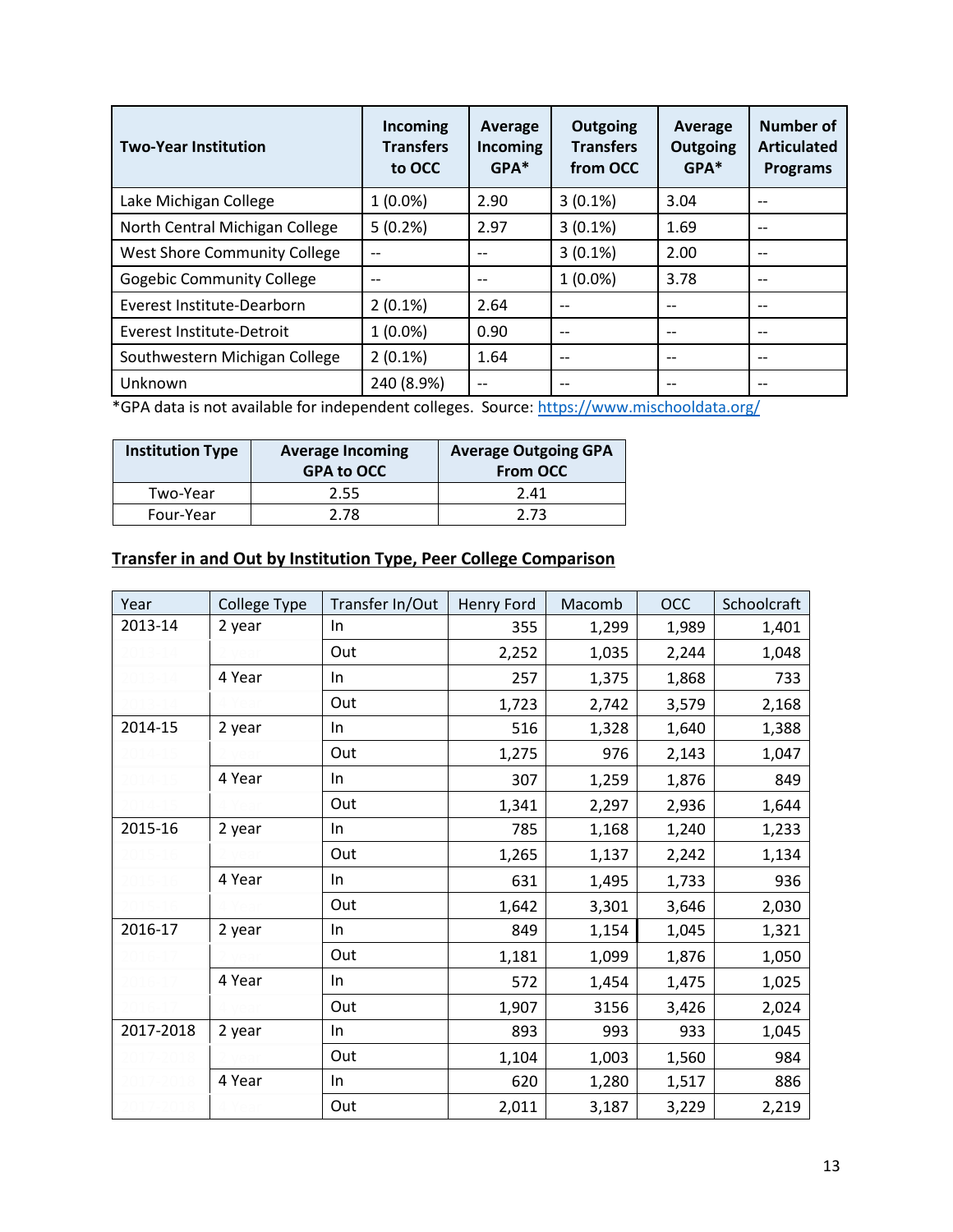The table and chart showing transfer comparisons among local peer institutions reveal the following trends:

- • OCC has highest number of transfers in and out, followed by Macomb, for the past five years.
- • While OCC, Macomb, and Schoolcraft had a drop (negative transfer trend) in their transfer in rate from previous years, Henry Ford continued to show a positive trend.
- All the colleges show a similar trend with respect to transfer out students.
- • OCC shows a drop in the number of students transferring out during 2014-15 and then a bump from 2014-15 to 2015-16, after which it further declines toward 2017-18.
- There is a slight increase for students transferring out from Henry Ford and Schoolcraft in year 2017-2018, while OCC and Macomb continued to decline.
- Since 2014-15 for OCC and 2015-16 for Macomb, the number of students transferring from a 4-year institution are higher than number of students transferring in from a 2 year institution, with an opposite trend for Henry Ford and Schoolcraft.
- For all four colleges, the number of transfers out to a 4-year institution increased compared to the number of transfers out to a 2-year institution after 2014-2015.
- the rate of transfer out to four-year institutions as a proportion of total transfer out • At OCC in particular, even though the overall number of transfers out has declined, has increased by 6% in the past five years. The College continues to fulfill a central goal of student transfer to four-year institutions.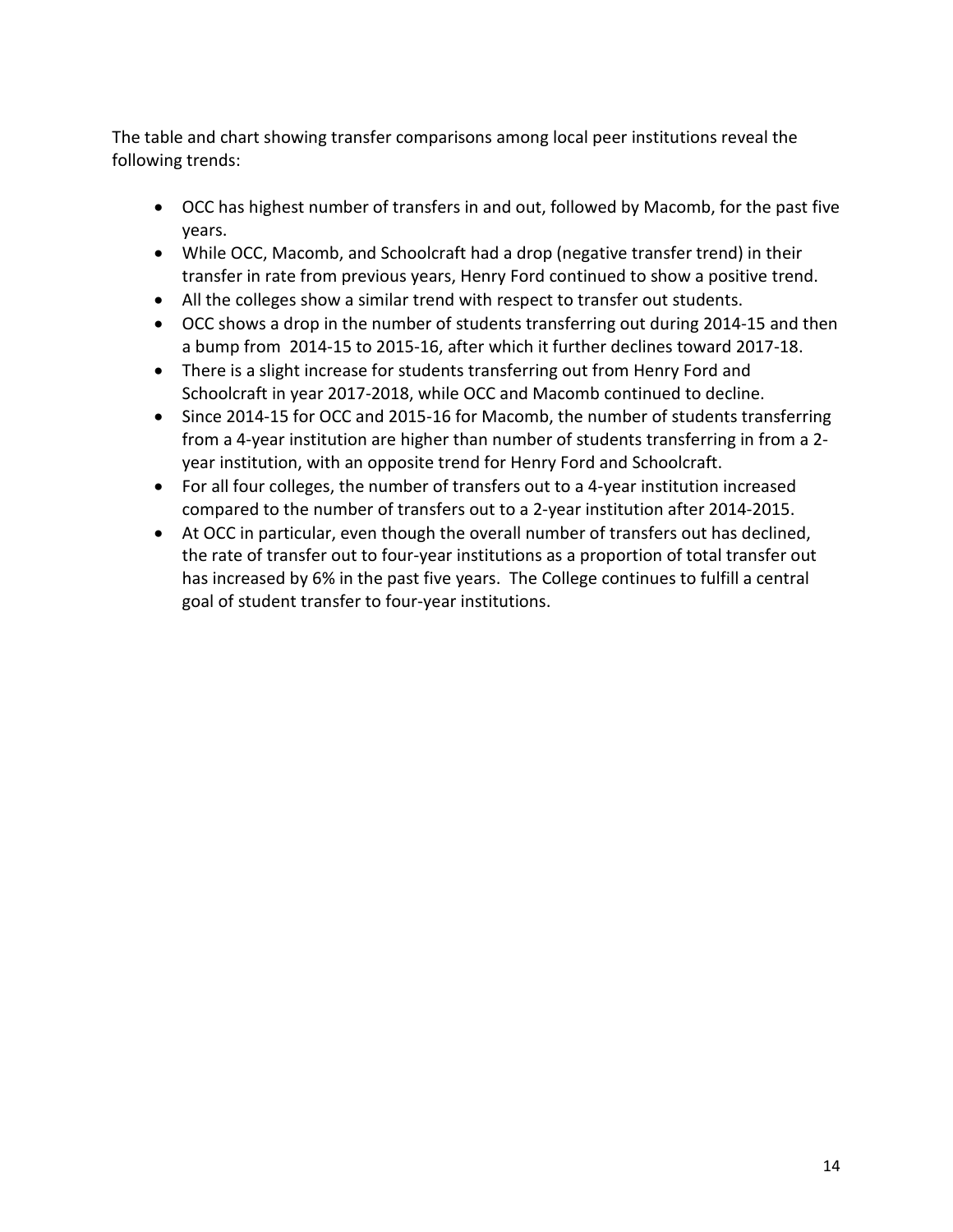



<span id="page-14-0"></span>Includes guest students. Data source: https://www.mischooldata.org/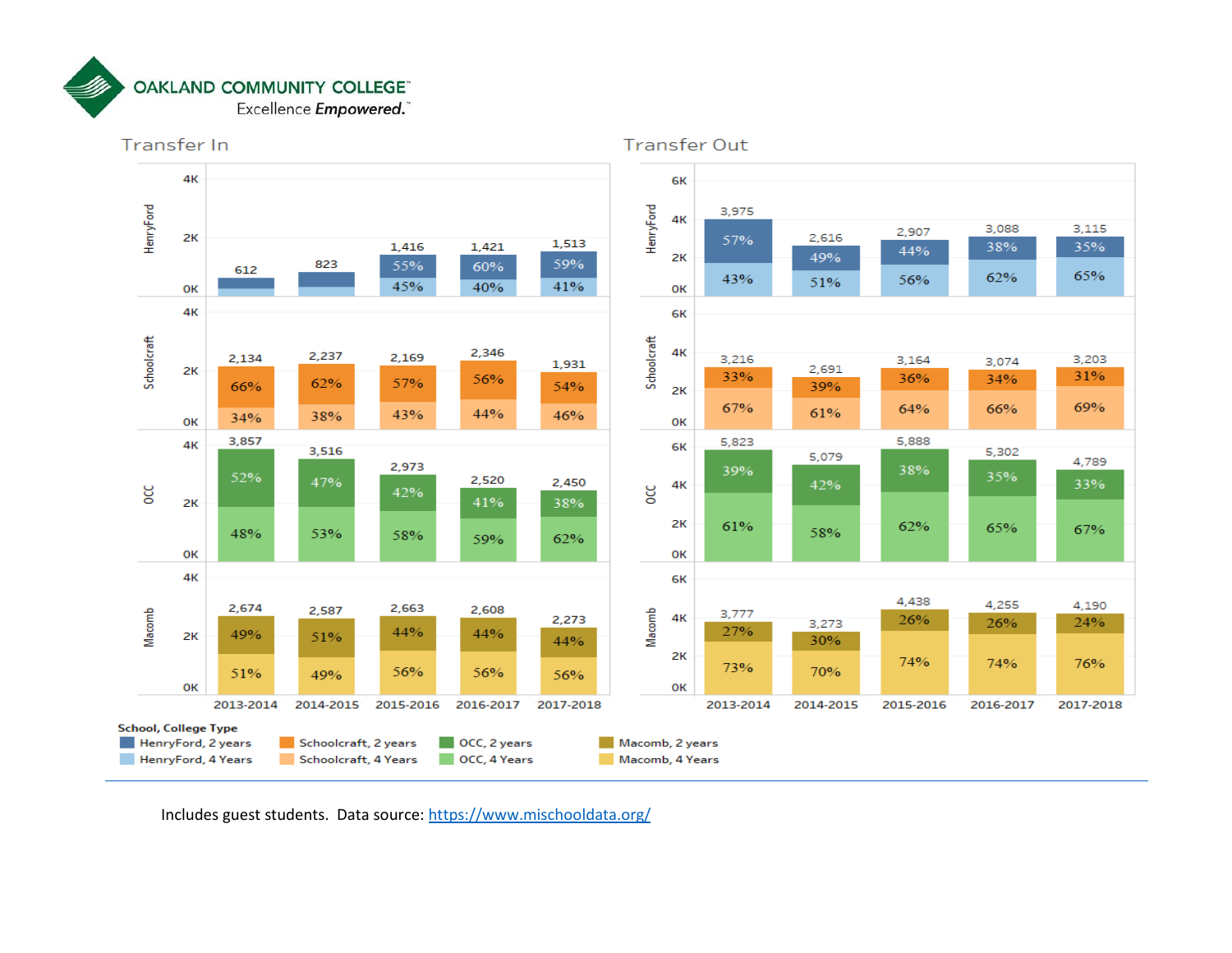# **Example COMMUNITY COLLEGE**<br>Excellence Empowered.

# **2017-18 Top Five Transfer Institutions In/Out, Peer Comparison**

| <b>OCC Transfer</b> | #   | <b>MCC Transfer</b>  | #   | <b>Henry Ford</b>        | #   | <b>Schoolcraft</b>       | #   |
|---------------------|-----|----------------------|-----|--------------------------|-----|--------------------------|-----|
| In From:            |     | In From:             |     | <b>Transfer In From:</b> |     | <b>Transfer In From:</b> |     |
| Oakland U.          | 333 | Oakland CC           | 353 | Wayne CCCD               | 377 | Oakland CC               | 252 |
| Macomb CC           | 255 | Wayne CCCD           | 222 | Schoolcraft              | 157 | Henry Ford               | 247 |
| Unknown             | 240 | Oakland U.           | 199 | <b>Wayne State</b>       | 112 | Wayne CCCD               | 187 |
| Wayne CCCD          | 170 | <b>Wayne State</b>   | 187 | Oakland CC               | 98  | Wayne State              | 121 |
| <b>Wayne State</b>  | 150 | <b>Baker College</b> | 186 | <b>Baker College</b>     | 79  | Eastern Mich.            | 103 |
| Schoolcraft         | 116 |                      |     |                          |     |                          |     |

| <b>OCC Transfer</b><br>Out To: | #   | <b>MCC Transfer</b><br>Out To: | #   | <b>Henry Ford</b><br><b>Transfer Out To:</b> | #   | <b>Schoolcraft</b><br><b>Transfer Out To:</b> | #   |
|--------------------------------|-----|--------------------------------|-----|----------------------------------------------|-----|-----------------------------------------------|-----|
| Oakland U.                     | 703 | Oakland U.                     | 679 | U.Mich-Dearborn                              | 604 | Eastern Mich.                                 | 375 |
| Out-State 4-Yr                 | 581 | <b>Wayne State</b>             | 650 | Wayne CCCD                                   | 491 | Out-State 4-Yr                                | 372 |
| <b>Wayne State</b>             | 426 | Out-State 4-Yr                 | 504 | <b>Wayne State</b>                           | 470 | Wayne State                                   | 330 |
| Macomb CC                      | 353 | Walsh                          | 278 | Out-State 4-Yr                               | 287 | U.Mich-Dearborn                               | 204 |
| Wayne CCCD                     | 276 | Oakland CC                     | 255 | Schoolcraft                                  | 247 | Wayne CCCD                                    | 196 |
| Schoolcraft                    | 252 | Wayne CCCD                     | 237 | Eastern Mich. U.                             | 191 | Washtenaw CC                                  | 167 |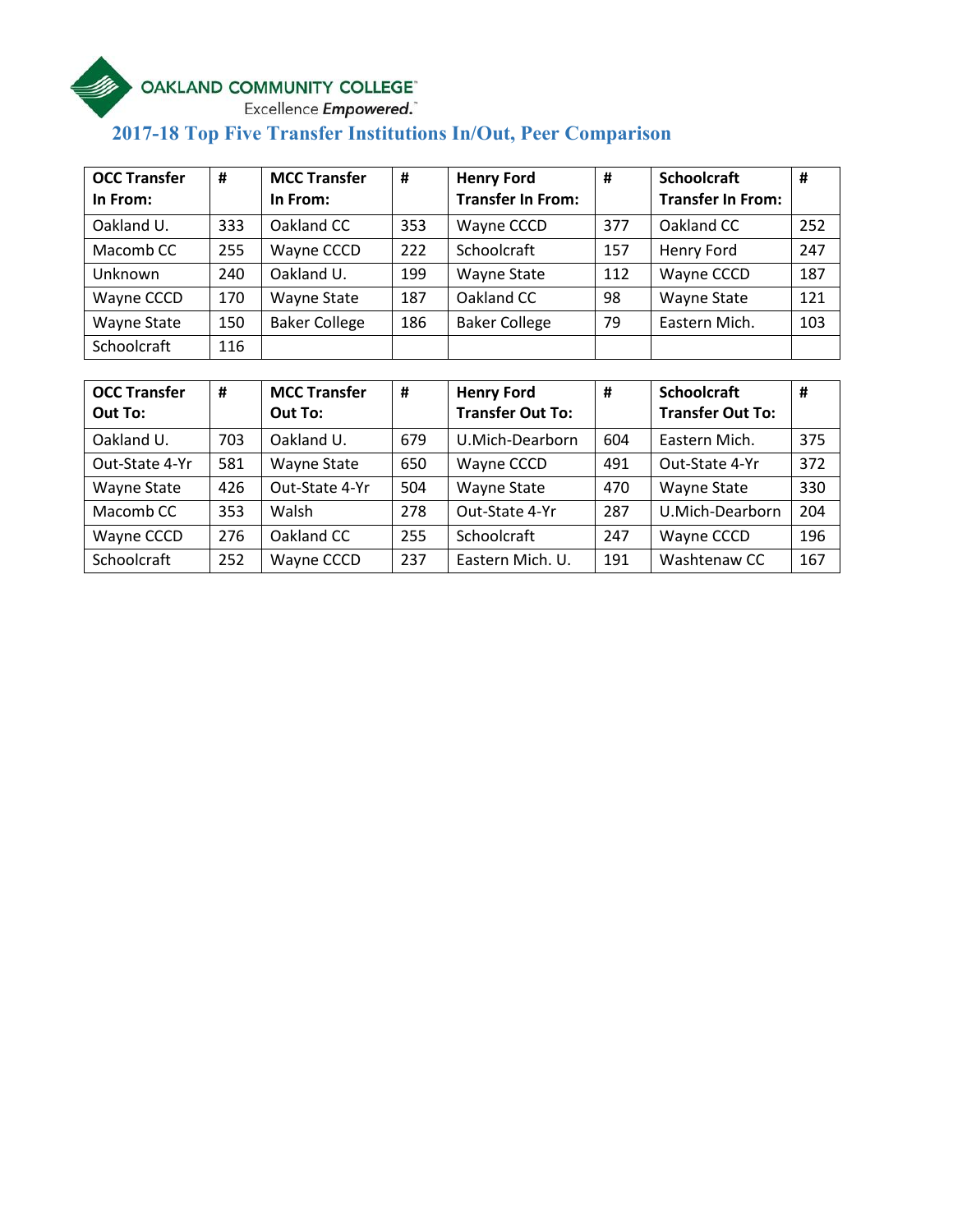## <span id="page-16-0"></span>**Top Ten Programs Students Transfer into at OCC 2017-18**

 Within the top ten programs for incoming student transfers from academic year 2017-18, four of BUS.ABA, ACC.ABA). The Associate in General Studies Degree (GEN.AGS) is designed for them are primarily academic preparation for further higher education (ASC.ASC, AA.AA, students choosing to pursue widely varying areas of interest and earn a general degree. Within the other programs, two degrees are primarily designed for career preparation but may also lead to additional study (NUR.APP, CRJ.LAW.AAS). The remaining three programs are careerfocused in nature and directly lead to employment (DHY.APP, DMS.APP, HCA.AAS). Within these top ten programs then, at least half of students transfer in to OCC, in order to transfer out, so they experience transfer processes at both the beginning and end of their OCC education.

| Rank           | <b>Degree Code</b> | <b>Program Name</b>                                                                                | <b>Program Outcome</b>                                                                                     | <b>Number of Incoming</b><br><b>Transfer Students</b> |
|----------------|--------------------|----------------------------------------------------------------------------------------------------|------------------------------------------------------------------------------------------------------------|-------------------------------------------------------|
| $\mathbf{1}$   | <b>BUS.ABA</b>     | Associate in<br><b>Business Admin.</b>                                                             | Transfer to baccalaureate or prepare<br>for professional program (CPA, MBA).<br>(MTA inclusion in process) | 249                                                   |
| $\overline{2}$ | NUR.APP            | <b>Nursing</b><br>Associate in<br><b>Applied Science</b>                                           | Applicant-based program to prepare<br>for transfer or career (professional<br>licensure required)          | 227                                                   |
| 3              | GEN.AGS            | Associate in<br><b>General Studies</b>                                                             | Broad course of study designed for<br>general degree attainment                                            | 222                                                   |
| 4              | ASC.ASC            | <b>Associate in</b><br><b>Science</b>                                                              | Foundational sciences degree designed<br>for transfer or pre-professional study                            | 206                                                   |
| 5              | AA.AA              | <b>Associate in Arts</b>                                                                           | Foundational liberal arts degree<br>designed for transfer (Includes MTA<br>endorsement)                    | 109                                                   |
| 6              | CRJ.LAW.AAS        | <b>Law Enforcement</b><br>Associate in<br><b>Applied Science</b>                                   | Graduates can enter Police Academy,<br>related career, or transfer                                         | 44                                                    |
| $\overline{7}$ | ACC.ABA            | Associate in<br><b>Business Admin.</b><br>with Accounting<br>Concentration                         | Transfer to baccalaureate or prepare<br>for professional program (CPA, MBA)                                | 42                                                    |
| 8              | DHY.APP            | <b>Dental Hygiene</b><br>Associate in<br><b>Applied Science</b>                                    | Applicant-based program to prepare<br>for career (professional licensure<br>required)                      | 40                                                    |
| 9              | DMS.APP            | <b>Diagnostic</b><br><b>Medical</b><br>Sonography<br><b>Associate in</b><br><b>Applied Science</b> | Applicant-based program to prepare<br>for career (professional licensure<br>required)                      | 36                                                    |
| 10             | <b>HCA.AAS</b>     | <b>Health Care</b><br>Administration<br>Associate in<br><b>Applied Science</b>                     | Pursue administrative career or upward<br>mobility                                                         | 35                                                    |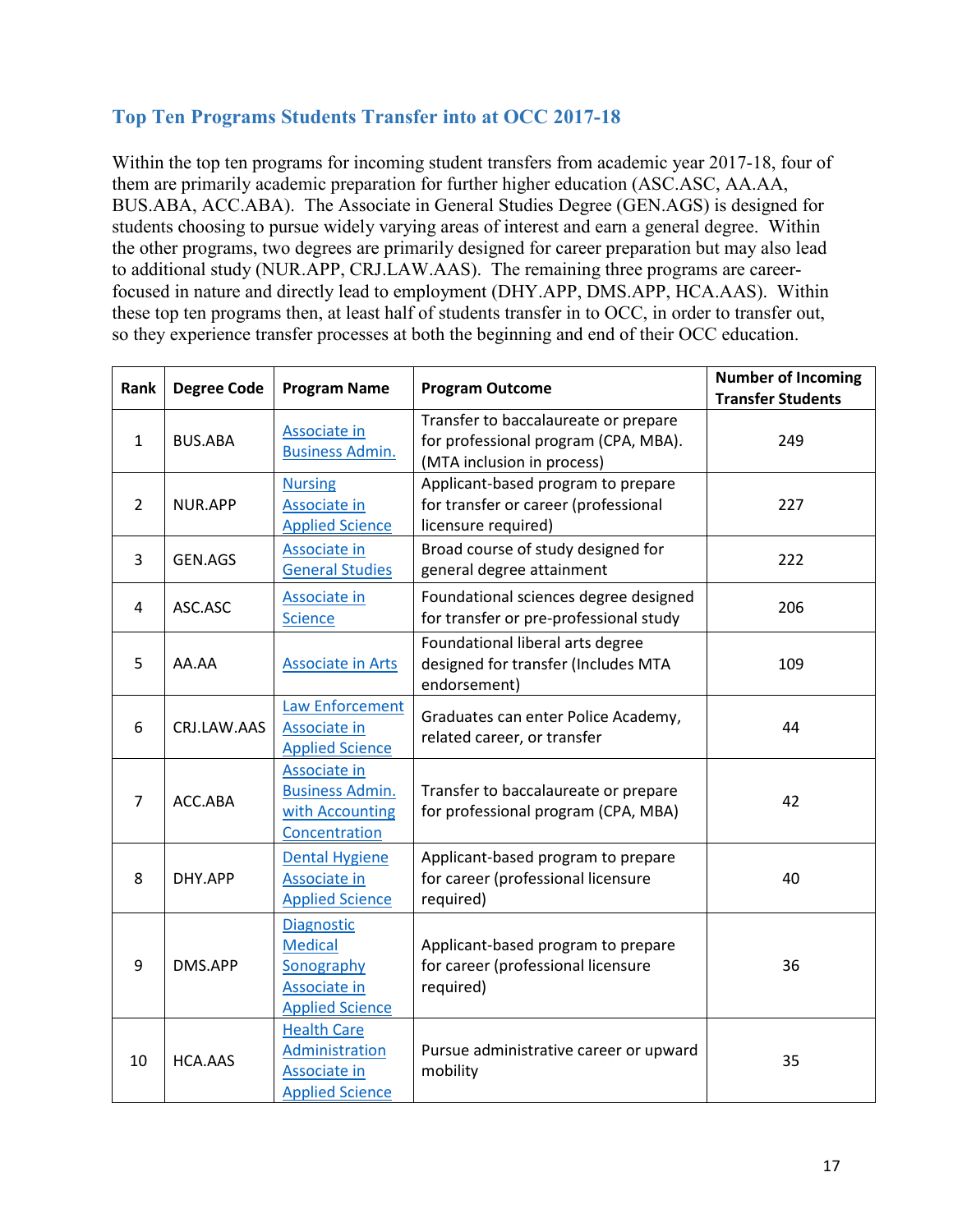## <span id="page-17-0"></span>**Transfer Policies and Practices**

With OCC as a major transfer institution in the state, transfer policies and practices have a clear impact on students and numerous college personnel help guide them to success. Counselors play a vital role, as does the Registrar's office, the Director of Academic Partnerships, and instructors across the institution. For incoming postsecondary-level students, [transfer credits](https://www.oaklandcc.edu/admissions/transfers/default.aspx) are accepted from college-level courses completed at a regionally accredited college or university with a grade of 2.0 "C" or higher.

 services to the people of Oakland County and the regional community, which advance individual sizes and more individual attention than they would receive in larger university lecture courses. sizes and more individual attention than they would receive in larger university lecture courses. Students can live at home for the cost savings and convenience, or to continue to fulfill family responsibilities. Students with life circumstances that make full-time attendance at a four-year institution challenging can begin to pursue a college degree or career change close to home via tuition dollars, facilitating efficient goal attainment and reducing student loan debt. According to [Board Policy 4.1,](https://www.oaklandcc.edu/policies/documents/?file=61) OCC's "purpose is to provide affordable higher education economic mobility, personal growth, and the local economy." Students who choose to begin their college careers at OCC experience a number of benefits. For those that intend to apply to competitive four-year colleges and universities, after completing at least one year of courses at OCC the transfer admissions requirements may give them a better chance of acceptance than they had as high school students. They can take introductory and core courses with smaller class OCC's five campuses, then transfer to a four-year institution's home campus, extension center, or online degree program. Completing courses at OCC en route to a baccalaureate or advanced degree saves students time and significant expense. Whether students enroll full-time, part-time, or as guest students, the high-quality transfer opportunities can help students save thousands in

tuition dollars, facilitating efficient goal attainment and reducing student loan debt.<br>The efforts pertaining to transfer student enrollment align with the following <u>initiatives</u> of the College:

- Improve the student experience.
- Enhance utilization of people, processes, and technology.
- Guide students to their desired outcomes.
- Promote diversity throughout the College.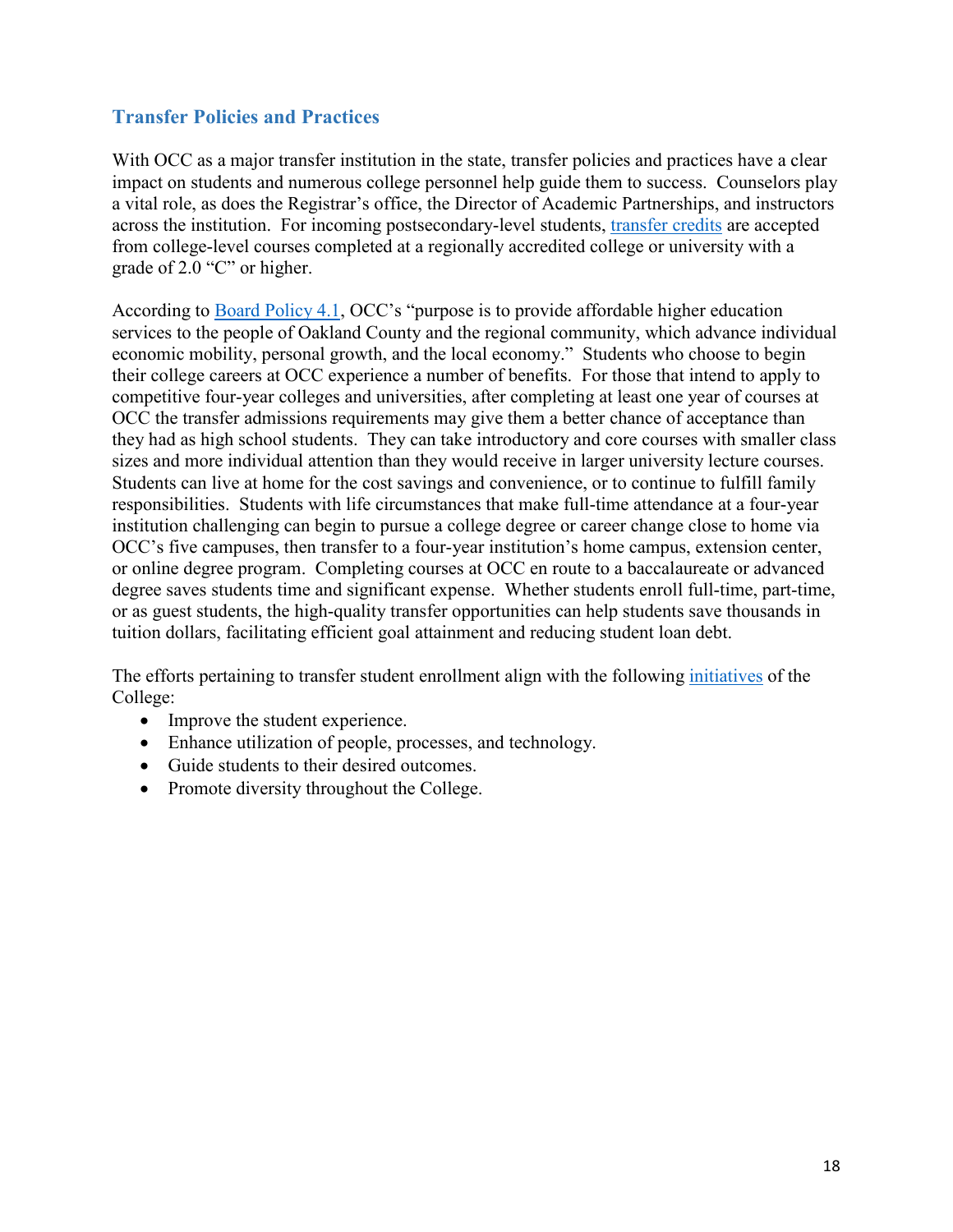# <span id="page-18-0"></span>Performance Area: Goal Attainment

Goal attainment for transfer students varies widely. Some intend to earn an Associate's degree or Certificate and then transfer; others obtain the MTA or transfer standalone credits. Some attend multiple institutions due to personal circumstances or changing interests, and may transfer throughout multiple institutions to earn a degree. In general, community college students tend to be a more transient population. They commute to a non-residential campus and may have work or family responsibilities in addition to their studies. OCC's policies and partnerships help students meet goals via accessible pathways through higher education.

 with other institutions. They try and help students maximize the applicability and utilization of financial aid eligibility, overall schedule and time to degree, career options along the way, etc. In the process, they aim to increase student completion and student success. Transfer students can be overwhelmed when trying to understand the general education and major requirements of each institution, changes to requirements based on the catalog year, statewide agreements and articulation agreements, how their own change of program affects their time to degree attainment, etc. These multiple interrelated variables affect how a student completes requirements and moves toward the end goal. Counselors, instructors, and student services support staff are invaluable to students in this process. They demystify the experience by taking a large quantity of complex information and distilling it down to be more manageable, clear, and efficient for the students they serve. The onboarding process for "first time in any college" (FTIAC) students, including mandatory counseling, can help provide straightforward information and guidance to students from the beginning of their time at OCC. New student planner software can also help students with scheduling and meeting program requirements. Further, counselors stay up to date on curricular changes and collaborate to maintain agreements coursework beyond general elective credit and understand the policy impacts of transfer on their

## <span id="page-18-1"></span>**Transfer out from OCC – Data Highlights**

1. Of the 7,957 total students who entered OCC for the first time in Fall 2012 (in credit/developmental classes), 2,019 (25%) transferred out credits prior to Fall 2018 without first earning a degree or certificate. These students earned an average of 24.92 credits at OCC prior to transfer, with credit ranges transferred out represented below.

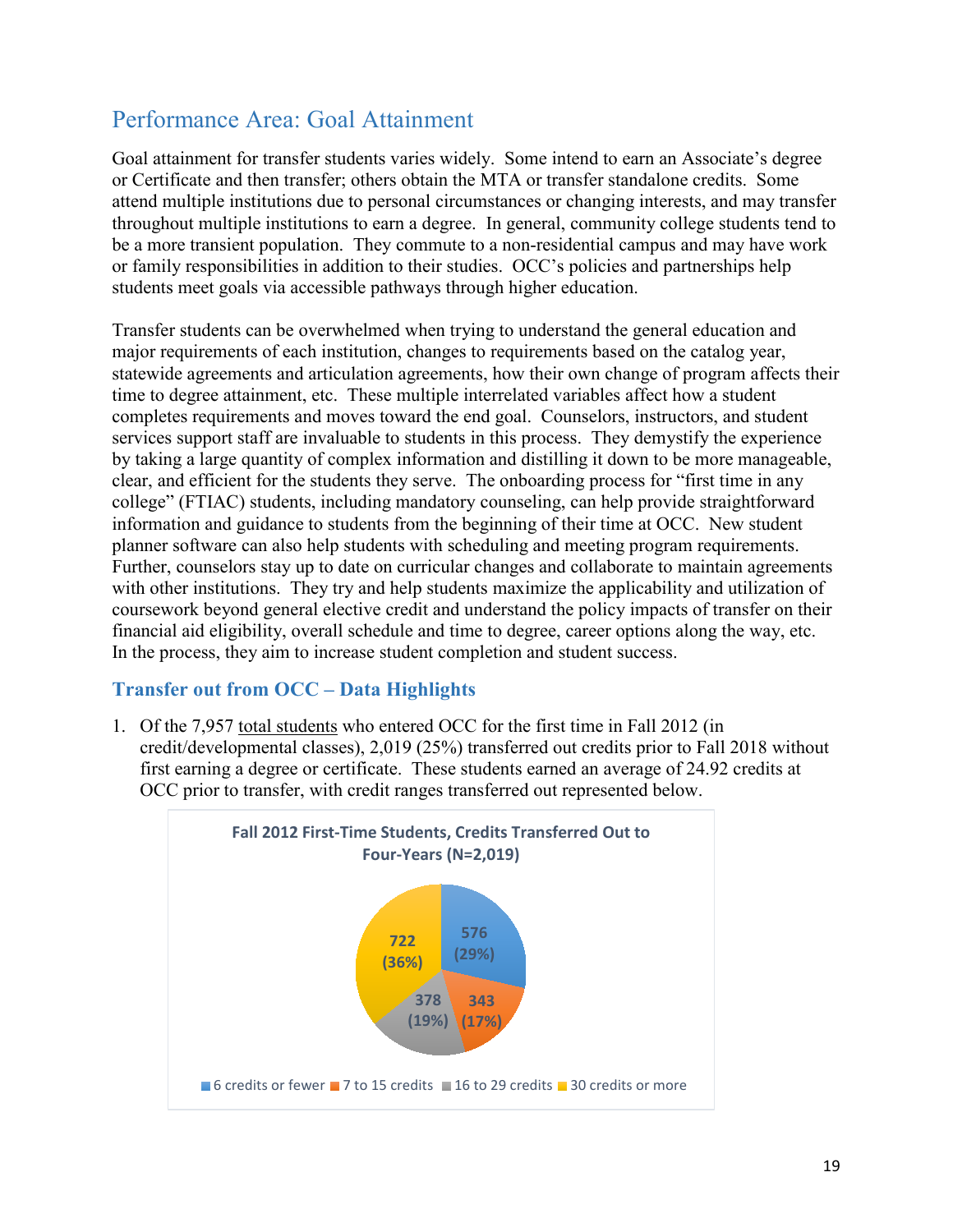2. When isolating a cohort of full-time, first-time at OCC, degree/certificate-seeking

| undergraduate students, the following transfer out rates apply: |                             |  |  |
|-----------------------------------------------------------------|-----------------------------|--|--|
|                                                                 |                             |  |  |
| Fall 2015 Cohort                                                | 1,074                       |  |  |
| Students transferred to a four-year institution without an OCC  |                             |  |  |
| degree/certificate within 3 years of entering OCC               | 251 (23%)                   |  |  |
| Students earned Associates and transferred to a four-year       |                             |  |  |
| institution within 3 years                                      | 50(5%)                      |  |  |
| Students earned Certificate and transferred to a four-year      |                             |  |  |
| institution within 3 years                                      | $1 \left( \leq 1\% \right)$ |  |  |
| Students earned CA and transferred to a four-year institution   |                             |  |  |
| within 3 years                                                  |                             |  |  |

Note: Data based on IPEDS definitions (the [Integrated Postsecondary Education Data System](https://nces.ed.gov/ipeds/) is the core postsecondary education data collection program for NCES, the National Center for Education Statistics.)

- 2018. 3. Out of 3,104 college guest students enrolled in Summer 2012 (in credit/developmental classes), 2,391 (77%) transferred credits back to a 4-year institution by the end of Winter
	- left with fewer than twelve credits. o These students earned an average of 6.00 credits at OCC prior to transfer. 261 students (11%) left OCC with twelve or more credits, while 2,130 students (89%)
	- o In summer of 2019, OCC adjusted summer course scheduling to allow for greater alignment with academic calendars at the university level, giving additional guest students the opportunity to enroll.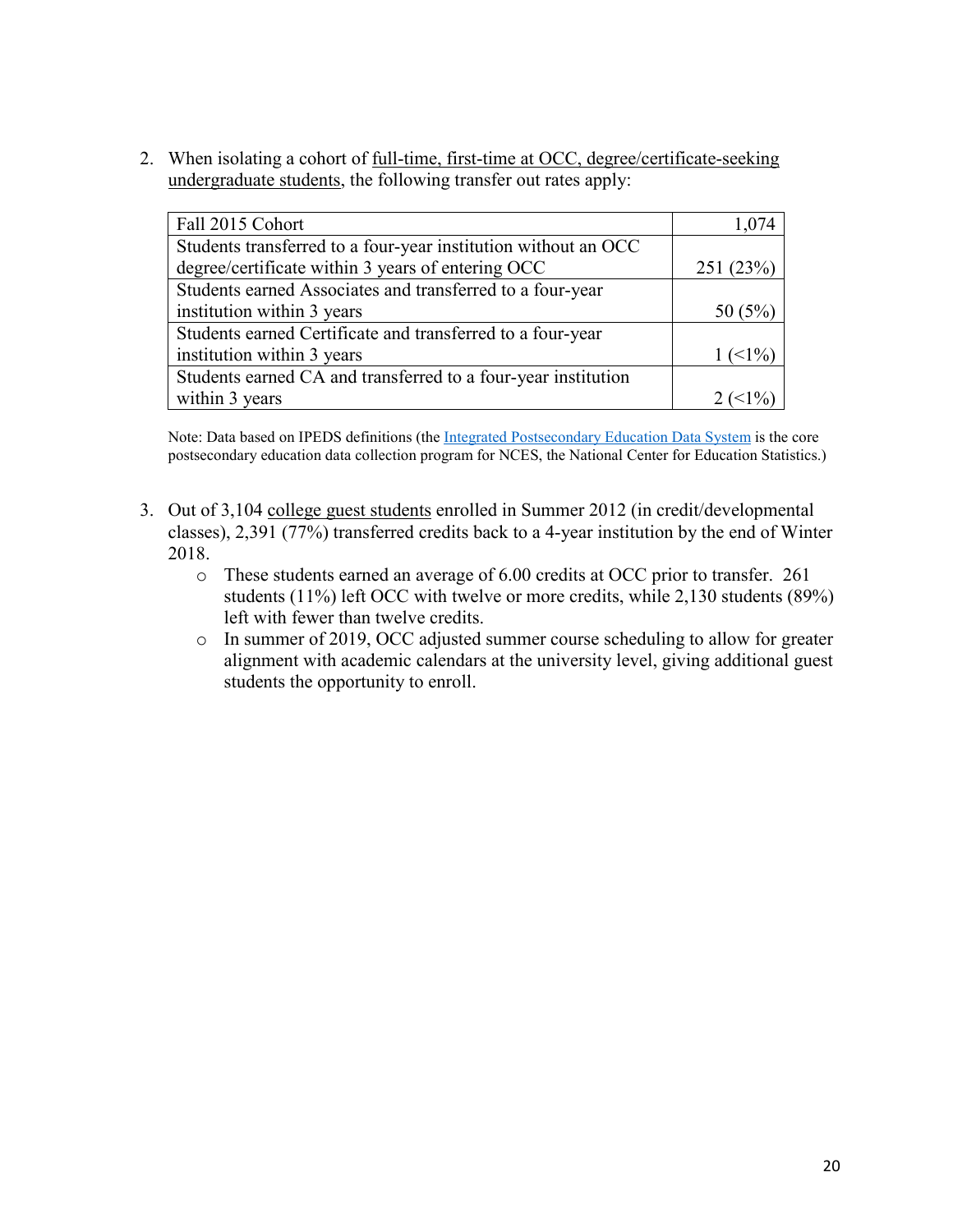## <span id="page-20-0"></span>**Six-Year Transfer Rate by Program**

 programs are career-based and it is less likely for students to transfer. Some students in the skills-based professions below may intend to earn a degree or transfer, but may find work in their degree, but increasingly encourage additional education. Students in the BUS.ABA degree are Transfer rates are impacted by the type of program and those with larger enrollments naturally have the potential to transfer out a greater number of students. As mentioned previously, some field prior to that point. In other areas, such as Criminal Justice/Law Enforcement, there is a growing need for a four-year degree in order to compete for jobs or qualify for promotions. Nursing and Early Childhood Education fields allow students to work with an Associate's more likely to transfer to the baccalaureate level, while the MGT.BUS.AAS degree is structured to be more occupational and focused on job skills.

 In terms of reporting, there will always be somewhat of a data lag in looking at student goal semester. For this reason, the data below includes a six-year cohort for reporting degrees earned to the CIS degrees in 2017-18 are not yet reflected in the data. Ongoing improvements continue attainment, to capture the outcomes of students who attend part-time or are unable to enroll every and transfers completed. That timeframe also means that curricular change and improvement continues from when a student enters to when a student leaves. For instance, extensive revision to take place across the institution, informed by data in a dynamic and forward-looking enterprise to meet community need and help students excel in their chosen field.

 program of study in order to receive funding for its course requirements. For students that do not to date in the system, leading to challenges in supporting, tracking, and reporting their academic Further, students may declare a program goal but later change their mind or select multiple programs over the course of their time at OCC. Recent policy changes limit students to two active programs of study, which will help clarify their progress toward goal attainment. Per the Federal Department of Education guidelines, students that receive financial aid must declare a rely on financial aid to fund their studies, there is less incentive to keep their program of study up progress and outcomes.

| Program        | $#$ of Student | # of Students Transferred within | Transfer | Current $#$ of |
|----------------|----------------|----------------------------------|----------|----------------|
|                | from the       | 6 years of Entering OCC (with    | Rate     | Articulation   |
|                | Cohort         | or without degree/certificate)   |          | Agreements     |
| <b>NUR.APP</b> | 707            | 383                              | 54.2%    | 14             |
| <b>GEN.AGS</b> | 818            | 350                              | 42.8%    | n/a            |
| <b>BUS.ABA</b> | 680            | 288                              | 42.4%    | 16             |
| ALA.ALA        | 518            | 268                              | 51.7%    | n/a            |
| Unknown        | 374            | 212                              | 56.7%    | n/a            |
| ASC.ASC        | 322            | 164                              | 50.9%    | n/a            |
| <b>ECD.AAS</b> | 178            | 89                               | 50.0%    | 2              |
| CRJ.LAW.AAS    | 184            | 82                               | 44.6%    | 6              |
| ACC.ABA        | 175            | 80                               | 45.7%    | 8              |

## **Fall 2011 First-Time Students at OCC: 7,109ii**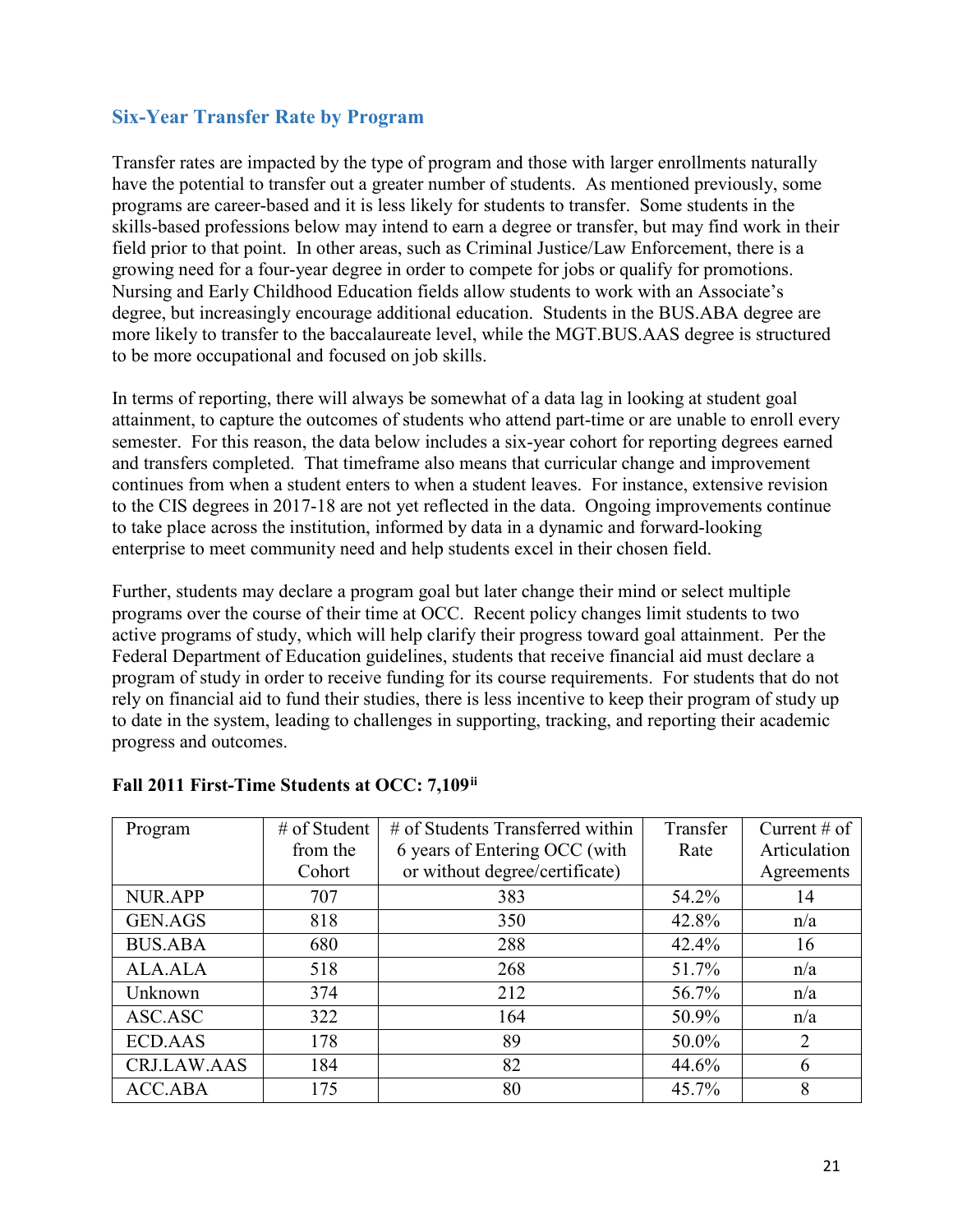| Program             | # of Student | # of Students Transferred within | Transfer | Current $\#$ of |
|---------------------|--------------|----------------------------------|----------|-----------------|
|                     | from the     | 6 years of Entering OCC (with    | Rate     | Articulation    |
|                     | Cohort       | or without degree/certificate)   |          | Agreements      |
| DHY.APP             | 118          | 67                               | 56.8%    | 5               |
| MHS.APP             | 136          | 61                               | 44.9%    | 6               |
| PTA.MCC.REC         | 132          | 59                               | 44.7%    | $\overline{2}$  |
| <b>MDA.AAS</b>      | 121          | 53                               | 43.8%    | 6               |
| <b>CUL.AASX</b>     | 144          | 45                               | 31.3%    | 3               |
| <b>HCA.AAS</b>      | 83           | 42                               | 50.6%    | $\overline{7}$  |
| <b>DMS.APP</b>      | 91           | 41                               | 45.1%    | 6               |
| CRJ.GEN.AAS         | 75           | 39                               | 52.0%    | 6               |
| CRJ.CRO.AAS         | 64           | 36                               | 56.3%    | 5               |
| RAL.APP             | 75           | 31                               | 41.3%    | 6               |
| <b>GRD.AAS</b>      | 104          | 28                               | 26.9%    | 3               |
| <b>AUS.AAS</b>      | 56           | 27                               | 48.2%    | $\overline{3}$  |
| <b>SUR.APP</b>      | 51           | 27                               | 52.9%    | 5               |
| VET.MCC.REC         | 55           | 25                               | 45.5%    | $\overline{2}$  |
| CAD.CAE.AAS         | 47           | 24                               | 51.1%    | $\mathbf{1}$    |
| CRJ.PET.AAS         | 52           | 24                               | 46.2%    | $\overline{4}$  |
| <b>CIS.CSU.AASX</b> | 66           | 23                               | 34.8%    | $\mathbf{0}$    |
| <b>CSE.AAS</b>      | 50           | 23                               | 46.0%    | $\mathbf{0}$    |
| <b>SLI.AAS</b>      | 57           | 23                               | 40.4%    | $\mathbf{1}$    |
| <b>FAV.ALA</b>      | 71           | 21                               | 29.6%    | N/A             |
| <b>RSP.APP</b>      | 45           | 19                               | 42.2%    | 5               |
| PLG.APP             | 43           | 17                               | 39.5%    | 3               |
| <b>THE.ALA</b>      | 31           | 15                               | 48.4%    |                 |

Note: Excluded deactivated programs and codes with fewer than fifteen transfer students to focus on main current transfer programs.

The efforts pertaining to transfer goal attainment align with the following *initiatives* of the College:

- Implement processes to increase persistence and completion.
- Guide students to their desired outcomes.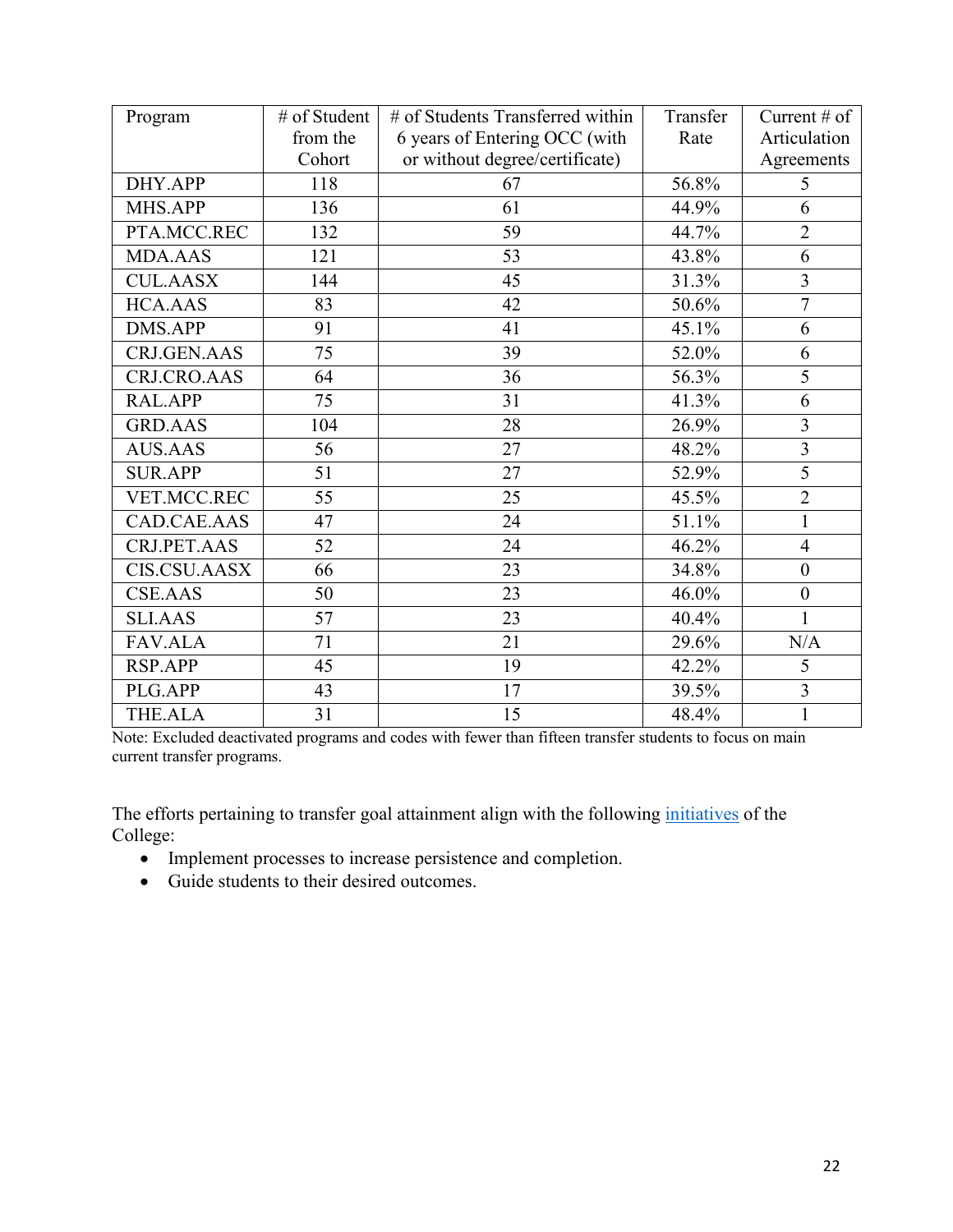# <span id="page-22-0"></span>Current Actions

- agreements where they can have the most impact. 1. The Director of Academic Partnerships continues to refine and expand articulation
- building transfer course guides to accompany articulation agreements. While each option across multiple institutions. 2. The Director of Academic Partnerships is also working to create a consistent template for partnering institution tends to have unique policies and documentation, a consistent format for transfer guides would help students more easily compare their transfer plan
- option across multiple institutions.<br>3. OCC faculty and staff are directly involved in the <u>MiTransfer Pathways Initiative</u>, which will improve student transfer pathways through comprehensive, statewide collaboration.

# <span id="page-22-1"></span>Potential Actions

- 1. Link program plans (i.e. outlines of course sequence/enrollment by semester in order to efficiently complete a program) to articulation agreements, starting with those impacting the greatest number of students.
- and meeting program requirements. 2. Increase awareness of the new student planner software to help students with scheduling
- and meeting program requirements.<br>3. Analyze the demographics of students that transfer with fewer than 30 credits, 30-60 credits, etc.
- student support. 4. Look at student intent versus student behavior. Investigate how closely student enrollment aligns with declared program and intent. Attempt to further increase accuracy of student's self-reported goal as a meaningful yardstick to impact data/analysis and
- student support. 5. Analyze transfer to four-year versus two-year institutions. Determine how long students stay at OCC and what they study based on the college/university to which they transfer. choice may be impacted by program availability, academic issues, etc. Research whether and if their residency changed. For students that laterally transfer to other local community colleges, investigate how that students who transferred out to Wayne County Community College District or Macomb Community College were residents in those respective counties while attending OCC,
- and if their residency changed. 6. Determine how many guest students were OCC students that transferred to four-year institutions and returned during summers. Identify how many students return for multiple summers. Use data to inform outreach strategies.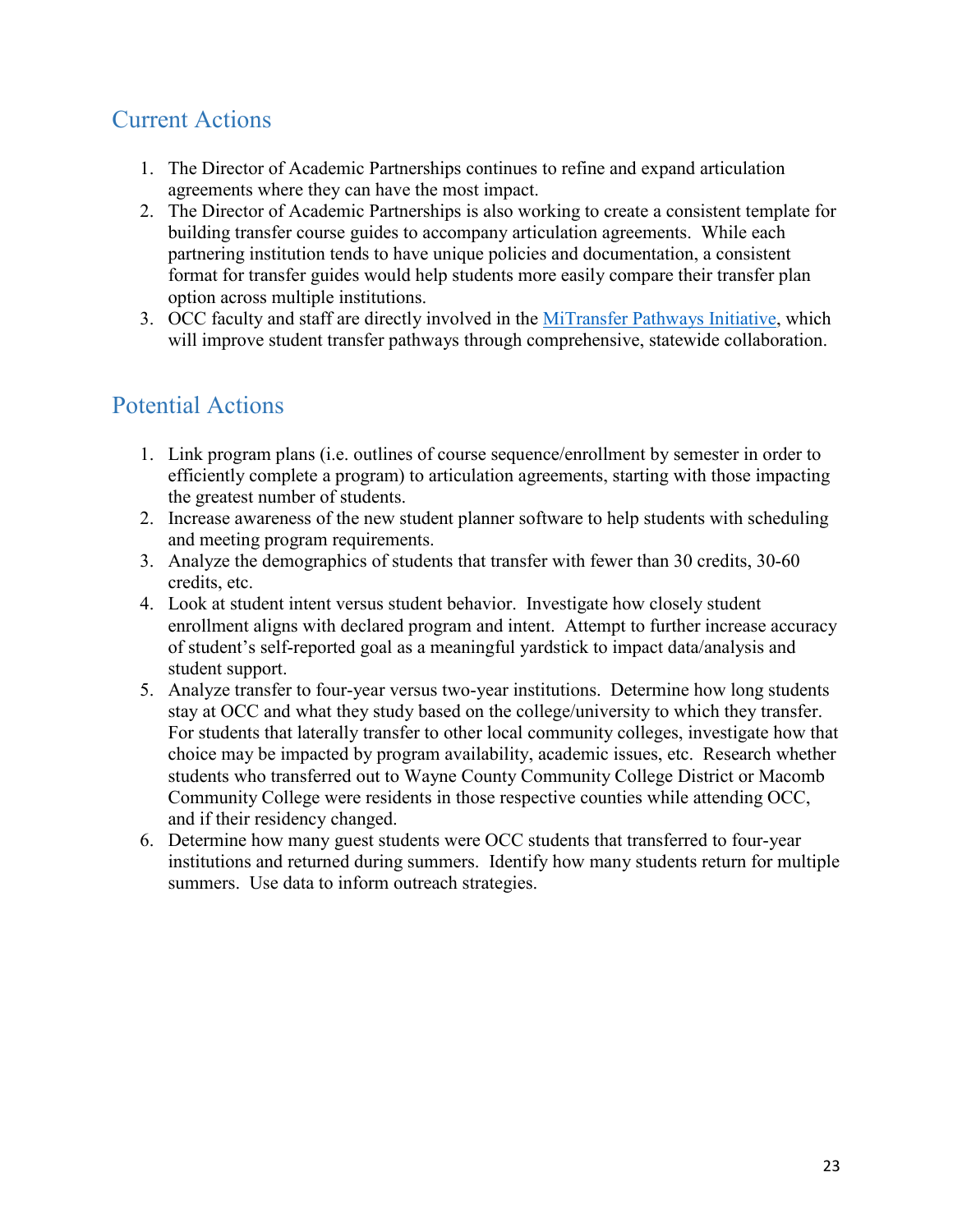# <span id="page-23-0"></span>Appendix

<span id="page-23-1"></span>Number of college/university programs (degree subjects) articulated with OCC programs: 68 college/university degree subjects to 196 programs codes at OCC

| <b>Institution Name</b>     | <b>Transfer To Degree Subject (68)</b>         | Programs (196)                                                       |  |
|-----------------------------|------------------------------------------------|----------------------------------------------------------------------|--|
| Chamberlain Coll. Nurs.     | <b>Nursing</b>                                 | <b>NUR.AAS</b>                                                       |  |
| Concordia U-Ann Arbor       | <b>Criminal Justice</b>                        | CRJ.CRO.AAS, CRJ.GEN.AAS, CRJ.LAW.AAS                                |  |
| <b>Davenport University</b> | <b>Accounting Fraud Investigation</b>          | ACC.ABA                                                              |  |
| <b>Davenport University</b> | <b>Accounting Management Information</b>       | ACC.ABA                                                              |  |
| <b>Davenport University</b> | <b>Applied Business</b>                        | MDA.AAS                                                              |  |
| <b>Davenport University</b> | Finance                                        | ACC.ABA                                                              |  |
| <b>Davenport University</b> | <b>General Business</b>                        | AUS.AAS, BUS.ABA, CAD.ARC.CA,<br>CUL.AASX, CUL.HMM.AAS, CUL.RMP.AAS, |  |
|                             |                                                | MTT.CNC.AAS, ROB.AUT.AAS                                             |  |
| Davenport University        | <b>Health Information Management</b>           | MDA.AAS                                                              |  |
| <b>Davenport University</b> | <b>Health Services</b>                         | RAL.AASX                                                             |  |
| Davenport University        | <b>Health Services Administration</b>          | DHY.AASX, DMS.AASX, HCA.AAS,                                         |  |
|                             |                                                | MDA.AAS, MHS.AAS, RSP.AASX,                                          |  |
|                             |                                                | SUR.AASX                                                             |  |
| <b>Davenport University</b> | Human Resource Management                      | MGT.BUS.AAS                                                          |  |
| <b>Davenport University</b> | <b>International Management</b>                | MGT.BUS.AAS                                                          |  |
| Davenport University        | Management                                     | MGT.BUS.AAS                                                          |  |
| <b>Davenport University</b> | Marketing                                      | BUS.ABA, MGT.BUS.AAS                                                 |  |
| Davenport University        | <b>Medical Case Management</b>                 | HCA.AAS                                                              |  |
| <b>Davenport University</b> | <b>Paralegal Studies</b>                       | PLG.AAS                                                              |  |
| <b>Davenport University</b> | <b>Professional Accountancy</b>                | ACC.ABA                                                              |  |
| <b>Davenport University</b> | <b>Public Safety &amp; Security Management</b> | CRJ.CRO.AAS, CRJ.GEN.AAS,                                            |  |
|                             |                                                | CRJ.LAW.AAS, CRJ.PET.AAS,                                            |  |
|                             |                                                | <b>EMS.AAS</b>                                                       |  |
| <b>Davenport University</b> | Service Management & Marketing                 | MGT.BUS.AAS                                                          |  |
| <b>Davenport University</b> | <b>Sports Management</b>                       | MGT.BUS.AAS                                                          |  |
| <b>Davenport University</b> | <b>Strategic Human Resource Mgmt</b>           | MGT.BUS.AAS                                                          |  |
| <b>Davenport University</b> | <b>Strategic Management</b>                    | MGT.BUS.AAS                                                          |  |
| <b>Davenport University</b> | Technology Management                          | TSC.AAS                                                              |  |
| Eastern Michigan Univ.      | Business Admin (w/approved major)              | ACC.ABA, BUS.ABA, MGT.BUS.AAS                                        |  |
| Eastern Michigan Univ.      | <b>Nursing</b>                                 | <b>NUR.AAS</b>                                                       |  |
| Eastern Michigan Univ.      | <b>Health Administration</b>                   | ACC.ABA, BUS.ABA, DHY.AASX,                                          |  |
|                             |                                                | DMS.AASX, HCA.AAS, MDA.AAS,                                          |  |
|                             |                                                | MDA.MIC.CA, MDA.PHT.CA,                                              |  |
|                             |                                                | MGT.BUS.AAS, NUR.AAS, RAL.AASX,                                      |  |
|                             |                                                | RSP.AASX, SUR.AASX                                                   |  |
| Eastern Michigan Univ.      | Info. Assurance & Cyber Defense                | CIS.CYS.AAS                                                          |  |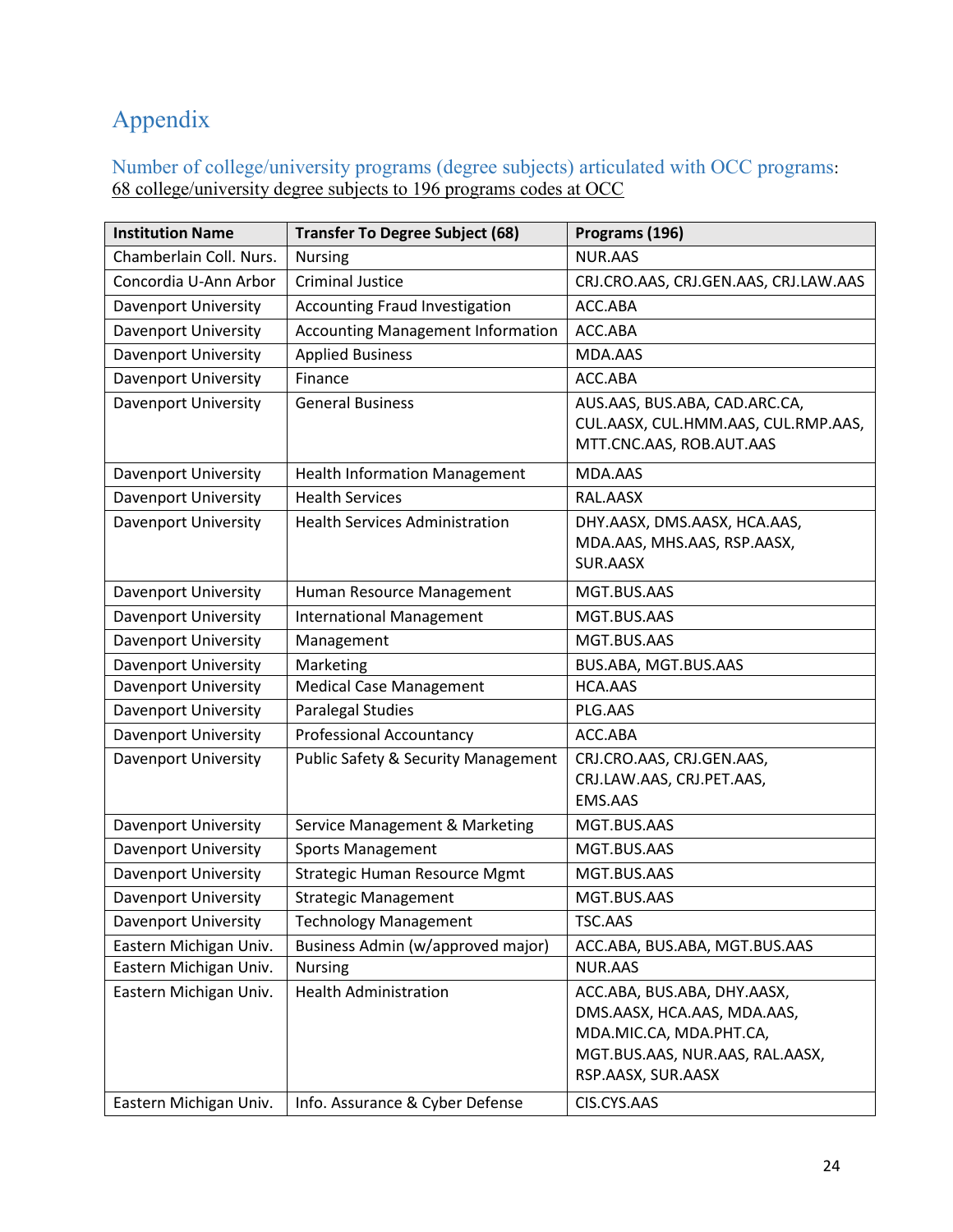| <b>Institution Name</b>           | <b>Transfer To Degree Subject (68)</b>   | Programs (196)                                |
|-----------------------------------|------------------------------------------|-----------------------------------------------|
| Eastern Michigan Univ.            | <b>Construction Management</b>           | CMN.AAS                                       |
| Eastern Michigan Univ.            | Paralegal                                | PLG.AAS                                       |
| Eastern Michigan Univ.            | Social Work                              | MHS.AAS                                       |
| Eastern Michigan Univ.            | <b>Technology Management</b>             | AUS.AAS, CAD.ARC.CA, CAD.PDO.AAS,             |
|                                   |                                          | CAD.VDO.AAS, CRJ.CRO.AAS,                     |
|                                   |                                          | CRJ.GEN.AAS, CRJ.LAW.AAS, CRJ.PET.AAS,        |
|                                   |                                          | CUL.AASX, CUL.HMM.AAS, CUL.RMP.AAS,           |
|                                   |                                          | DHY.AASX, DMS.AASX, EMS.AAS,                  |
|                                   |                                          | GRD.AAS, HCA.AAS, MTT.CNC.AAS,                |
|                                   |                                          | PHT.AAS, RAL.AASX, ROB.AUT.AAS,               |
|                                   |                                          | RSP.AASX, SUR.AASX, TSC.AAS                   |
| Eastern Michigan Univ.            | <b>Public Safety Administration</b>      | CRJ.CRO.AAS, CRJ.GEN.AAS,                     |
|                                   |                                          | CRJ.LAW.AAS, CRJ.PET.AAS, EMS.AAS,<br>FFT.AAS |
| <b>Ferris State University</b>    | <b>Nursing</b>                           | <b>NUR.AAS</b>                                |
| <b>Ferris State University</b>    | <b>Criminal Justice</b>                  | CRJ.GEN.AAS                                   |
| Lawrence Tech Univ.               | <b>Chemical Biology</b>                  | ASC.ASC                                       |
| Macomb Comm. Coll.                | Diagnostic Medical Sonography            | DMS.AASX                                      |
| Macomb Comm. Coll.                | <b>Occupational Therapy Assistant</b>    | OTA.MCC.REC                                   |
| Macomb Comm. Coll.                | <b>Physical Therapy Assistant</b>        | PTA.MCC.REC                                   |
| Macomb Comm. Coll.                | <b>Radiological Technology</b>           | RAL.AASX                                      |
| Macomb Comm. Coll.                | Veterinary Technician                    | VET.MCC.REC                                   |
| Michigan State Univ.              | <b>Nursing</b>                           | <b>NUR.AAS</b>                                |
| Northwood University              | Business Admin (3+1 Acct Major)          | <b>BUS.ABA</b>                                |
| Northwood University              | <b>Business Administration-Marketing</b> | <b>BUS.ABA</b>                                |
| Northwood University              | <b>Business Administration</b>           | HCA.AAS                                       |
| Northwood University              | <b>Business Admin.-Management</b>        | <b>BUS.ABA</b>                                |
| <b>Oakland University</b>         | <b>Business Administration</b>           | <b>BUS.ABA</b>                                |
| <b>Oakland University</b>         | <b>Nursing</b>                           | <b>NUR.AAS</b>                                |
| <b>Oakland University</b>         | <b>Applied Health Sciences</b>           | DHY.AASX, DMS.AASX, HCA.AAS,                  |
|                                   |                                          | MDA.AAS, NUR.AAS, NUR.TPN.AAS,                |
|                                   |                                          | OTA.MCC.REC, PTA.MCC.REC, RAL.AASX,           |
|                                   |                                          | RSP.AASX, SUR.AASX, VET.MCC.REC               |
| <b>Oakland University</b>         | Social Work                              | MHS.AAS                                       |
| Rochester College                 | <b>Nursing</b>                           | <b>NUR.AAS</b>                                |
| Rochester College                 | Business Admin - Management Major        | <b>BUS.ABA</b>                                |
| Rochester College                 | <b>Early Childhood Studies</b>           | ECE.AAS                                       |
| Rochester College                 | Leadership                               | <b>BUS.ABA</b>                                |
| Rochester College                 | Psychology                               | GEN.AGS                                       |
| <b>Specs Howard Media</b><br>Arts | <b>Graphic Design</b>                    | GRD.AAS                                       |
| <b>Spring Arbor University</b>    | <b>Family Life Education</b>             | AA.AA                                         |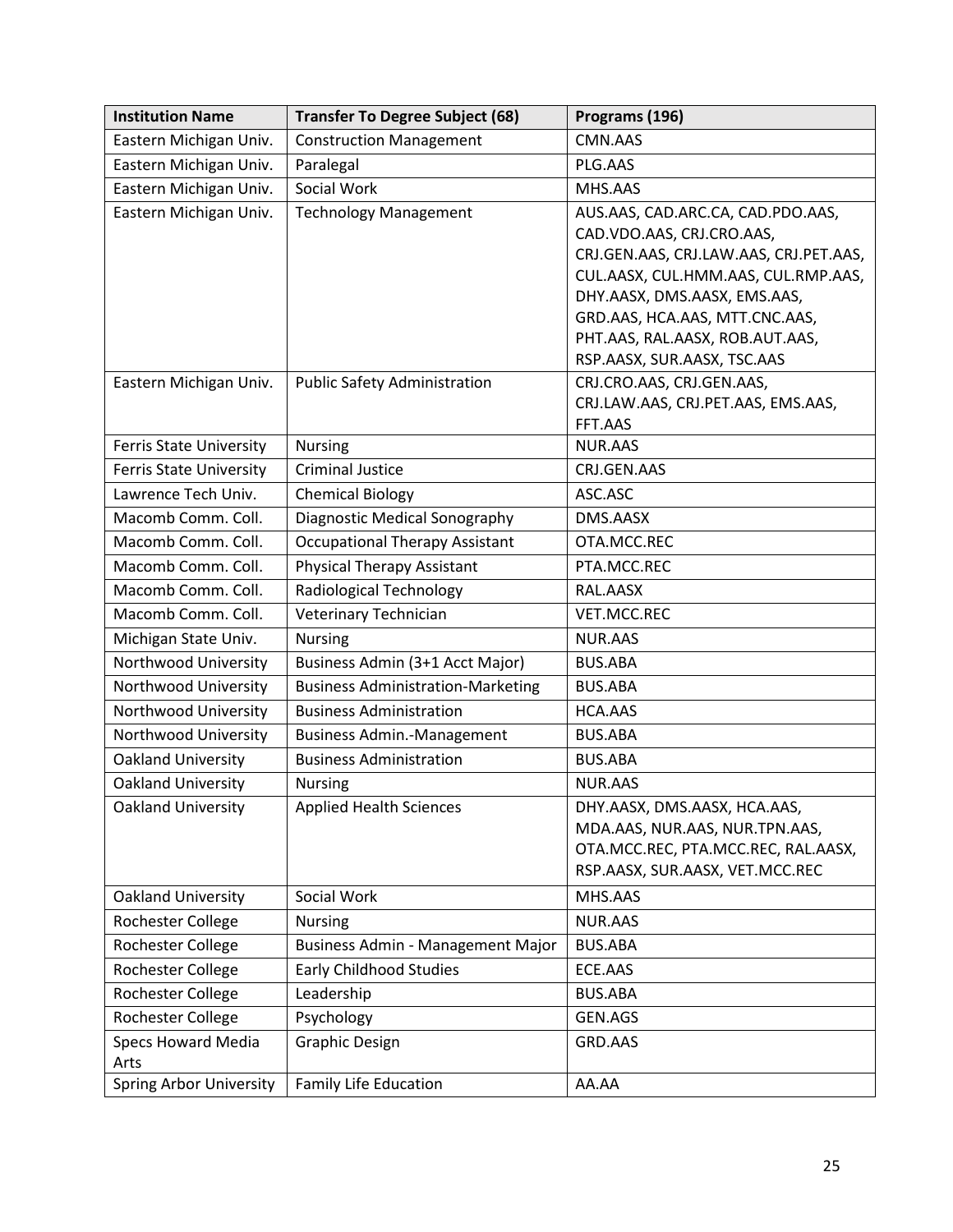| <b>Institution Name</b>        | <b>Transfer To Degree Subject (68)</b> | Programs (196)                         |
|--------------------------------|----------------------------------------|----------------------------------------|
| <b>Spring Arbor University</b> | <b>Organizational Management</b>       | AA.AA                                  |
| <b>Spring Arbor University</b> | <b>Business</b>                        | <b>BUS.ABA</b>                         |
| <b>Spring Arbor University</b> | Social Work                            | MHS.AAS                                |
| <b>Spring Arbor University</b> | <b>MSN Nurse Practitioner</b>          | NUR.AAS                                |
| <b>Spring Arbor University</b> | <b>MSN Family Nurse Practitioner</b>   | NUR.AAS                                |
| <b>Spring Arbor University</b> | <b>MSN Nursing Education</b>           | NUR.AAS                                |
| <b>Spring Arbor University</b> | <b>MSN MBA</b>                         | NUR.AAS                                |
| <b>Spring Arbor University</b> | <b>Nursing</b>                         | NUR.AAS                                |
| Univ. of Detroit Mercy         | <b>Nursing</b>                         | NUR.AAS                                |
| Univ. of Detroit Mercy         | <b>Architectural Engineering</b>       | ASC.ASC                                |
| Univ. of Detroit Mercy         | <b>Civil Engineering</b>               | ASC.ASC                                |
| Univ. of Detroit Mercy         | <b>Electrical Engineering</b>          | ASC.ASC                                |
| Univ. of Detroit Mercy         | <b>Mechanical Engineering</b>          | ASC.ASC                                |
| Univ. of Detroit Mercy         | Robotics & Mechatronic Sys. Engin.     | ASC.ASC                                |
| U. of Mich.-Dearborn           | Business Admin (w/approved major)      | <b>BUS.ABA</b>                         |
| Univ. of Michigan-Flint        | <b>Bachelor of Applied Science</b>     | AUS.AAS, CAD.CAE.AAS, CAD.PDO.AAS,     |
|                                |                                        | CAD.VDO.AAS, CMN.AAS, CRJ.CRO.AAS,     |
|                                |                                        | CRJ.GEN.AAS, CRJ.LAW.AAS, CRJ.PET.AAS, |
|                                |                                        | CUL.AASX, CUL.HMM.AAS, CUL.RMP.AAS,    |
|                                |                                        | DHY.AASX, DMS.AASX, ECE.AAS,           |
|                                |                                        | EMS.AAS, FFT.AAS, GRD.AAS, HCA.AAS,    |
|                                |                                        | HVA.HVT.AAS, IND.AAS, INT.AAS,         |
|                                |                                        | LAD.AAS, LBT.AAS, MDA.AAS,             |
|                                |                                        | MGT.BUS.AAS, MHS.AAS, MTT.CNC.AAS,     |
|                                |                                        | NUR.RNE.AASX, NUR.TPN.AAS, PHT.AAS,    |
|                                |                                        | PLG.AAS, RAL.AASX, ROB.AUT.AAS,        |
|                                |                                        | RSP.AASX, SLI.AAS, SUR.AASX, TSC.AAS   |
| Univ. of Michigan-Flint        | <b>Business Administration</b>         | <b>BUS.ABA</b>                         |
| Univ. of Phoenix               | <b>Criminal Justice Administration</b> | CRJ.LAW.AAS                            |
| <b>Walsh College</b>           | <b>Business Administration</b>         | BUS.ABA                                |
| Walsh College                  | <b>Business Information Systems</b>    | MGT.BUS.AAS                            |
| Walsh College                  | <b>Bachelor of Accountancy</b>         | ACC.ABA                                |
| <b>Wayne State University</b>  | <b>Business Administration</b>         | <b>BUS.ABA</b>                         |
| <b>Wayne State University</b>  | Learning Design and Technology         | AA.AA, ASC.ASC, BUS.ABA, GEN.AGS       |
| <b>Wayne State University</b>  | Theatre                                | THE.AA                                 |
| <b>Wayne State University</b>  | Social Work                            | MHS.AAS                                |
| <b>Wayne State University</b>  | Health Education: Comm. Health Ed      | AA.AA                                  |
| <b>Wayne State University</b>  | <b>Business Admin with Acct Major</b>  | ACC.ABA                                |
| <b>Wayne State University</b>  | Music                                  | MUS.AA                                 |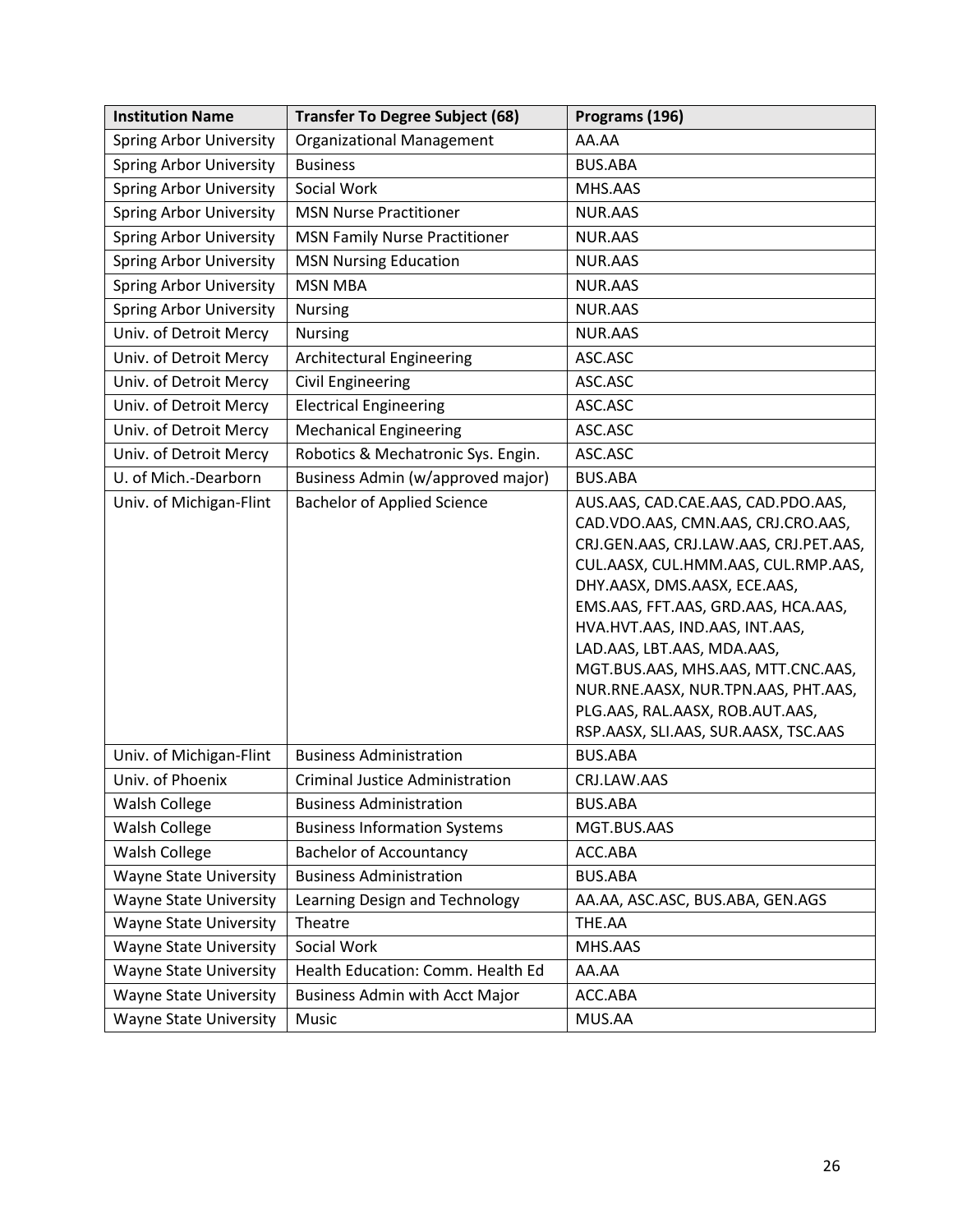# <span id="page-26-0"></span>**Institutions Used to Assess Transferability**

| <b>Institutions Assesses for Transferability</b> |
|--------------------------------------------------|
| <b>Oakland University</b>                        |
| <b>Wayne State University</b>                    |
| Michigan State University                        |
| <b>Baker College - Flint</b>                     |
| <b>Central Michigan University</b>               |
| Eastern Michigan University                      |
| University Of Michigan                           |
| <b>Grand Valley State University</b>             |
| <b>Western Michigan University</b>               |
| <b>Walsh College</b>                             |
| University Of Michigan Dearborn                  |
| University Of Detroit Mercy                      |
| University Of Phoenix                            |
| University Of Michigan Flint                     |
| <b>Ferris State University</b>                   |

# <span id="page-26-1"></span>**Transferability by Course – Equivalent Transfer 50% and over by Academic Area Art, Design and Humanities**

|                | <b>Course Prefix</b> |                                | <b>Transfer as</b>           |
|----------------|----------------------|--------------------------------|------------------------------|
|                | <b>Number</b>        | <b>Course Title</b>            | <b>Equivalent Percentage</b> |
| $\mathbf{1}$   | FRE1510              | Beginning French I             | 93%                          |
| $\overline{2}$ | PHI1510              | Introduction to Philosophy     | 93%                          |
| 3              | SPA1510              | <b>Beginning Spanish I</b>     | 93%                          |
| 4              | FRE1530              | <b>Beginning French II</b>     | 86%                          |
| 5              | FRE2610              | Intermediate French I          | 86%                          |
| 6              | FRE2620              | Intermediate French II         | 86%                          |
| $\overline{7}$ | HUM1900              | Introduction to Film           | 86%                          |
| 8              | PHI1710              | Introduction to Informal Logic | 86%                          |
| 9              | SPA1530              | <b>Beginning Spanish II</b>    | 86%                          |
| 10             | SPA2610              | Intermediate Spanish I         | 86%                          |
| 11             | SPA2620              | Intermediate Spanish II        | 86%                          |
| 12             | GER1510              | <b>Beginning German I</b>      | 79%                          |
| 13             | PHI1610              | <b>Ethics</b>                  | 79%                          |
| 14             | <b>THE1571</b>       | Acting I                       | 79%                          |
| 15             | ART1510              | <b>Basic Drawing</b>           | 71%                          |
| 16             | GER1530              | <b>Beginning German II</b>     | 71%                          |
| 17             | <b>HUM1710</b>       | <b>World Religions</b>         | 71%                          |
| 18             | <b>THE1561</b>       | Introduction to Theatre        | 71%                          |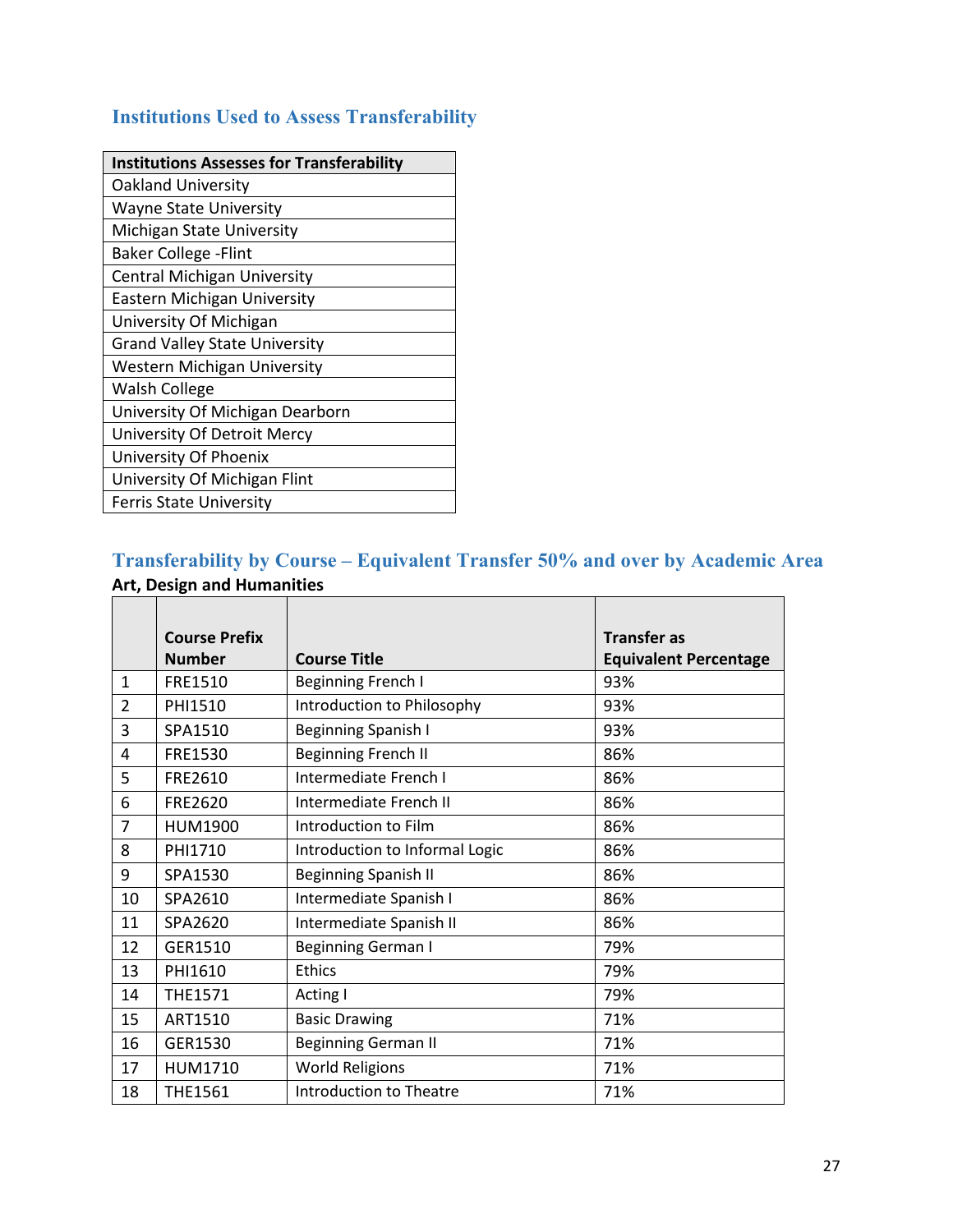|    | <b>Course Prefix</b> |                                  | <b>Transfer as</b>           |
|----|----------------------|----------------------------------|------------------------------|
|    | <b>Number</b>        | <b>Course Title</b>              | <b>Equivalent Percentage</b> |
| 19 | ART1520              | <b>Basic Design</b>              | 64%                          |
| 20 | ART1560              | Art Appreciation                 | 64%                          |
| 21 | PHI1520              | History of Modern Philosophy     | 64%                          |
| 22 | PHI2710              | Introduction to Formal Logic     | 64%                          |
| 23 | ARB1510              | <b>Beginning Arabic I</b>        | 57%                          |
| 24 | ART2510              | Fund. of Figure Drawing          | 57%                          |
| 25 | <b>ITA1510</b>       | Beginning Italian I              | 57%                          |
| 26 | <b>ITA1530</b>       | Beginning Italian II             | 57%                          |
| 27 | JPN1510              | Beginning Japanese I             | 57%                          |
| 28 | JPN1530              | <b>Beginning Japanese II</b>     | 57%                          |
| 29 | JPN2610              | Intermediate Japanese I          | 57%                          |
| 30 | <b>JPN2620</b>       | Intermediate Japanese II         | 57%                          |
| 31 | PHO1220              | Fundamentals of Photog.          | 57%                          |
| 32 | ARB1530              | <b>Beginning Arabic II</b>       | 50%                          |
| 33 | ART2520              | <b>Advanced Drawing</b>          | 50%                          |
| 34 | MUS1560              | Listening to Music: Classic-Jazz | 50%                          |
| 35 | PHO1700              | Beginning Digital Photog.        | 50%                          |
| 36 | <b>THE1580</b>       | <b>Acting II</b>                 | 50%                          |

# **Business and Information Technology**

|    | Course               |                                     | Transfer as                  |
|----|----------------------|-------------------------------------|------------------------------|
|    | <b>Prefix Number</b> | <b>Course Title</b>                 | <b>Equivalent Percentage</b> |
| 37 | ECO2610              | Economics I                         | 93%                          |
| 38 | ECO2620              | Economics II                        | 93%                          |
| 39 | ACC1820              | Prin. of Managerial Acct.           | 86%                          |
| 40 | ACC1810              | Prin. of Financial Acct.            | 79%                          |
| 41 | <b>BUS2030</b>       | <b>Business Law I</b>               | 71%                          |
| 42 | <b>BUS1100</b>       | Intro. to Business                  | 64%                          |
| 43 | <b>BUS1410</b>       | <b>Personal Finance</b>             | 64%                          |
| 44 | <b>CIS2353</b>       | Data Structures                     | 64%                          |
| 45 | CIS2757              | C# Programming                      | 64%                          |
| 46 | CIS1050              | P.C. Productivity Tools             | 57%                          |
| 47 | CIS2151              | Object-Oriented Programming Java    | 57%                          |
| 48 | CIS1300              | <b>Networking Concepts</b>          | 50%                          |
| 49 | <b>CIS2252</b>       | Object-Oriented Programming (C++)   | 50%                          |
| 50 | CIS2515              | Database Design and Manage. with    | 50%                          |
|    |                      | Oracle SQL                          |                              |
| 51 | CIS2656              | <b>Visual Basic.NET Programming</b> | 50%                          |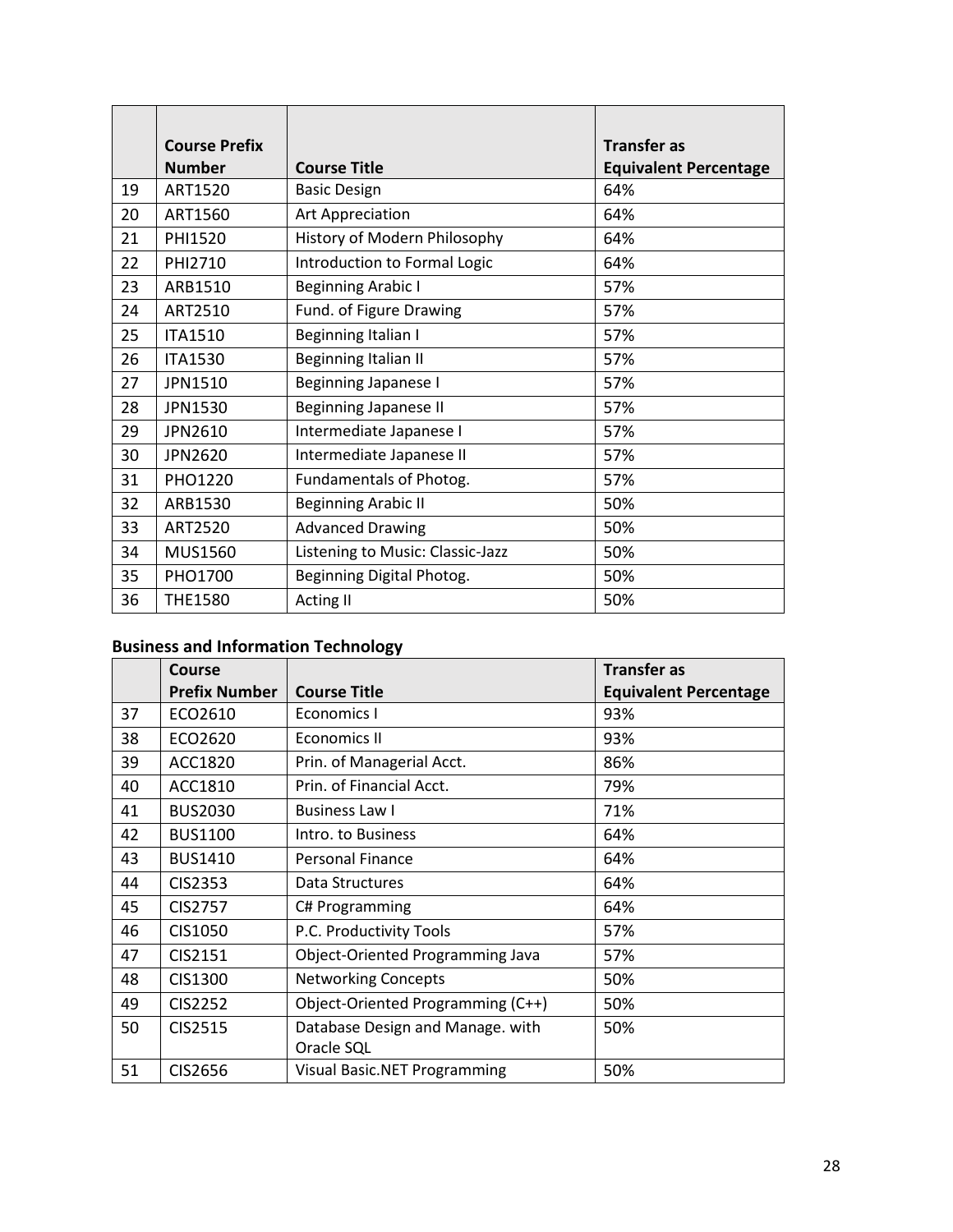## **Engineering, Manufacturing and Industrial Technologies**

| Course               |                                      | <b>Transfer as</b>           |
|----------------------|--------------------------------------|------------------------------|
| <b>Prefix Number</b> | Course Title                         | <b>Equivalent Percentage</b> |
| CAD1201              | Introduction to Engineering Graphics | 64%                          |

# **English, Literature and Communication**

|    | <b>Course</b><br><b>Prefix Number</b> | <b>Course Title</b>                        | <b>Transfer as</b>           |
|----|---------------------------------------|--------------------------------------------|------------------------------|
|    |                                       |                                            | <b>Equivalent Percentage</b> |
| 53 | <b>ENG2200</b>                        | Professional Comm.                         | 86%                          |
| 54 | COM1290                               | <b>Interpersonal Communication</b>         | 79%                          |
| 55 | COM1600                               | <b>Fundamentals of Speech</b>              | 79%                          |
| 56 | <b>ENG1520</b>                        | <b>Composition II</b>                      | 79%                          |
| 57 | <b>ENG1510</b>                        | Composition I                              | 71%                          |
| 58 | <b>ENG2650</b>                        | Children's Lit.                            | 71%                          |
| 59 | <b>ENG2750</b>                        | Shakespeare: Comedy, History, Sonnets      | 71%                          |
| 60 | <b>ENG2760</b>                        | Shakespeare: Tragedies, Romances,<br>Poems | 71%                          |
| 61 | <b>ENG2800</b>                        | <b>Creative Writing</b>                    | 71%                          |
| 62 | COM2620                               | Oral Interp. of Lit.                       | 64%                          |
| 63 | COM2640                               | Leadership and Small Groups                | 64%                          |
| 64 | COM2290                               | Intercultural Comm.                        | 57%                          |
| 65 | <b>ENG1710</b>                        | Intro Lit: Short Story/Novel               | 57%                          |
| 66 | <b>ENG1720</b>                        | Intro to Lit: Poetry/Drama                 | 57%                          |
| 67 | <b>ENG2530</b>                        | World Literature I                         | 57%                          |
| 68 | <b>ENG2780</b>                        | Intro Playwriting/Screenwriting            | 57%                          |
| 69 | <b>ENG1350</b>                        | <b>Business Communications</b>             | 50%                          |
| 70 | <b>ENG1610</b>                        | Women in Literature                        | 50%                          |
| 71 | <b>ENG2510</b>                        | American Lit Before Civil War              | 50%                          |
| 72 | <b>ENG2520</b>                        | American Lit Since Civil War               | 50%                          |
| 73 | <b>ENG2540</b>                        | World Literature II                        | 50%                          |
| 74 | <b>ENG2550</b>                        | British Lit Before 1700                    | 50%                          |
| 75 | <b>ENG2560</b>                        | British Lit After 1700                     | 50%                          |
| 76 | <b>ENG2820</b>                        | <b>Advanced Creative Writing</b>           | 50%                          |

## **Mathematics, Natural and Life Sciences**

|    | <b>Course</b>        |                               | <b>Transfer as</b>           |
|----|----------------------|-------------------------------|------------------------------|
|    | <b>Prefix Number</b> | <b>Course Title</b>           | <b>Equivalent Percentage</b> |
| 77 | <b>MAT1730</b>       | Calculus I                    | 93%                          |
| 78 | <b>MAT1740</b>       | Calculus II                   | 93%                          |
| 79 | <b>MAT2740</b>       | Calculus III                  | 93%                          |
| 80 | <b>MAT2810</b>       | <b>Differential Equations</b> | 93%                          |
| 81 | <b>MAT2880</b>       | Linear Algebra                | 93%                          |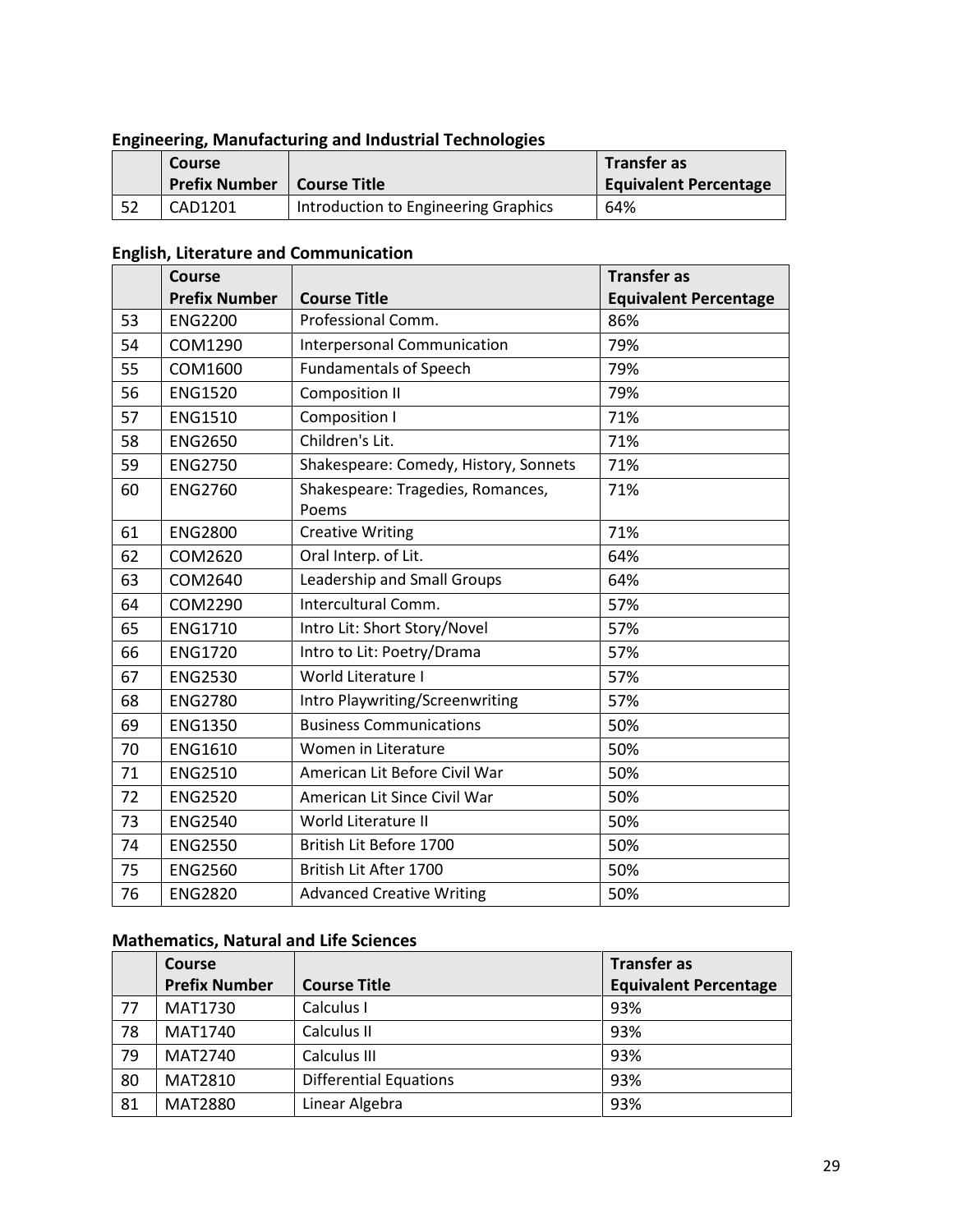|     | <b>Course</b>        |                                          | <b>Transfer as</b>           |
|-----|----------------------|------------------------------------------|------------------------------|
|     | <b>Prefix Number</b> | <b>Course Title</b>                      | <b>Equivalent Percentage</b> |
| 82  | PHY1610              | <b>College Physics I</b>                 | 93%                          |
| 83  | PHY1620              | <b>College Physics II</b>                | 93%                          |
| 84  | PHY2400              | <b>Engineering Physics I</b>             | 93%                          |
| 85  | PHY2500              | <b>Engineering Physics II</b>            | 93%                          |
| 86  | <b>BIO1500</b>       | <b>Environmental Science</b>             | 86%                          |
| 87  | <b>BIO1530</b>       | Molecular & Cell. Bio.                   | 86%                          |
| 88  | <b>CHE1520</b>       | <b>General Chemistry II</b>              | 86%                          |
| 89  | BIO2710              | Microbiology                             | 79%                          |
| 90  | <b>CHE1510</b>       | <b>General Chemistry I</b>               | 79%                          |
| 91  | CHE2610              | Organic Chemistry I                      | 79%                          |
| 92  | <b>CHE2620</b>       | <b>Organic Chemistry II</b>              | 79%                          |
| 93  | CHE2650              | <b>Organic Chemistry Lab</b>             | 79%                          |
| 94  | GSC1530              | <b>Introductory Geology</b>              | 79%                          |
| 95  | MAT1580              | <b>Statistics</b>                        | 79%                          |
| 96  | MAT1600              | <b>Applied Calculus</b>                  | 79%                          |
| 97  | MAT1630              | College Algebra/Trig                     | 79%                          |
| 98  | <b>MAT2530</b>       | Math for Elem. Teachers I                | 79%                          |
| 99  | <b>BIO1560</b>       | Organismal Bio - Biodiversity, Eco, Evol | 71%                          |
| 100 | MAT1540              | College Algebra                          | 71%                          |
| 101 | <b>BIO1511</b>       | Life Science                             | 64%                          |
| 102 | <b>BIO2560</b>       | <b>Principles of Genetics</b>            | 64%                          |
| 103 | <b>CHE1000</b>       | Intro. Chemistry                         | 64%                          |
| 104 | CHE1320              | Survey of Organic and Biochemistry       | 64%                          |
| 105 | MAT1150              | Intermediate Algebra                     | 64%                          |
| 106 | <b>MAT1500</b>       | <b>Finite Mathematics</b>                | 64%                          |
| 107 | MAT2540              | Math for Elem. Teachers II               | 64%                          |
| 108 | PHY1031              | Concepts in Physics                      | 64%                          |
| 109 | GSC1580              | Astronomy                                | 57%                          |
| 110 | <b>MAT1525</b>       | Quant. Reasoning                         | 57%                          |
| 111 | GSC1620              | Intro to Env. Geology                    | 50%                          |
| 112 | MAT1560              | Trigonometry                             | 50%                          |

# **Nursing and Health Professions**

|     | <b>Course</b>        |                            | <b>Transfer as</b>           |  |
|-----|----------------------|----------------------------|------------------------------|--|
|     | <b>Prefix Number</b> | <b>Course Title</b>        | <b>Equivalent Percentage</b> |  |
| 113 | HEA1510              | Nutrition                  | 79%                          |  |
| 114 | MDA1103              | <b>Medical Terminology</b> | 64%                          |  |
| 115 | EXL2010              | <b>Exercise Physiology</b> | 50%                          |  |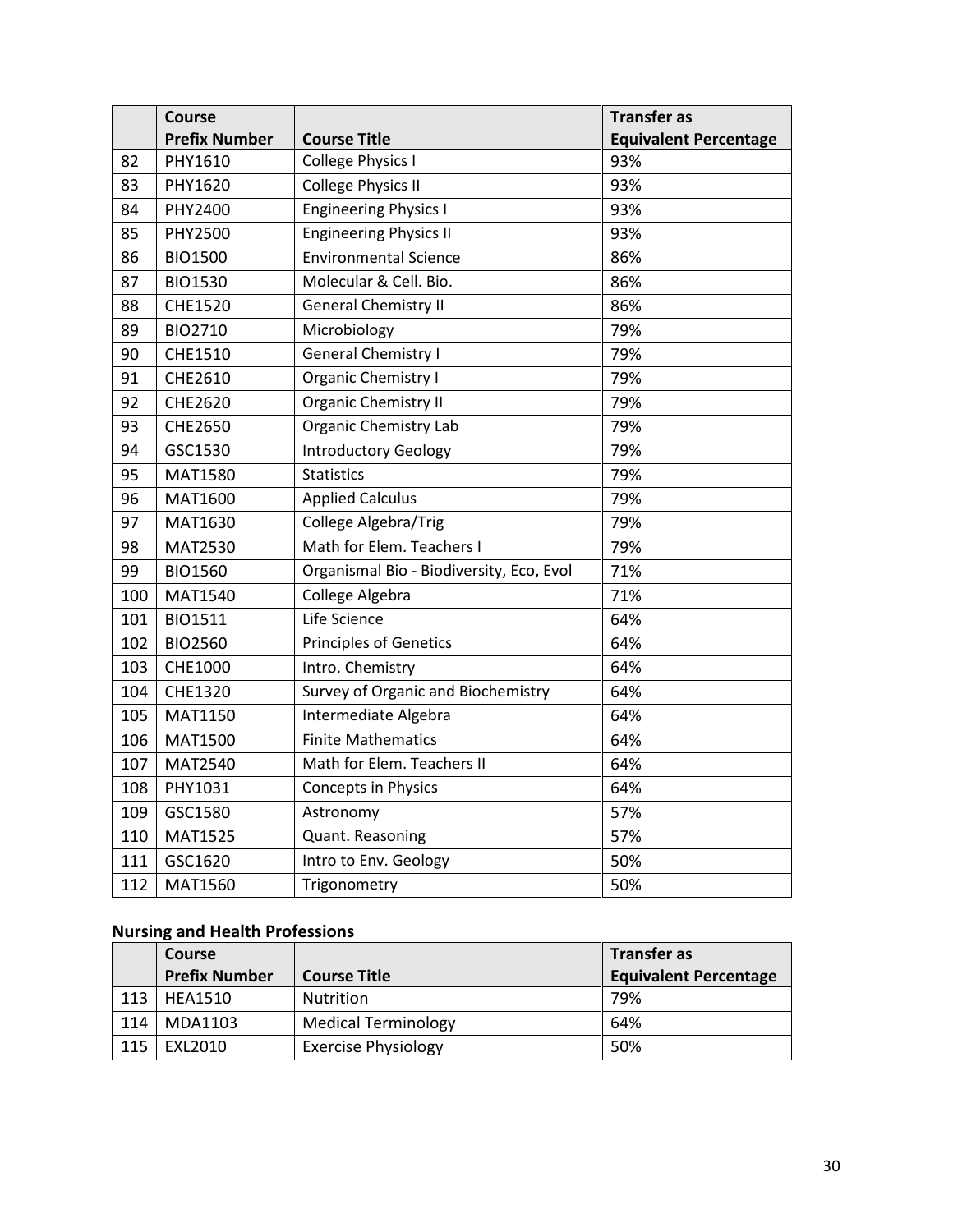## **Public Services**

|     | Course<br><b>Prefix Number</b> | <b>Course Title</b>    | <b>Transfer as</b><br><b>Equivalent Percentage</b> |
|-----|--------------------------------|------------------------|----------------------------------------------------|
| 116 | CRJ1010                        | Intro Criminal Justice | 71%                                                |

**Social Science** 

|     | <b>Course</b>        |                                                         | <b>Transfer as</b>           |
|-----|----------------------|---------------------------------------------------------|------------------------------|
|     | <b>Prefix Number</b> | <b>Course Title</b>                                     | <b>Equivalent Percentage</b> |
| 117 | ANT1540              | Intro Cultural Anthropology                             | 93%                          |
| 118 | HIS1510              | World Civilization to Begin Modern Era                  | 93%                          |
| 119 | HIS2510              | U.S. History to 1877                                    | 93%                          |
| 120 | <b>HIS2520</b>       | U.S. History 1877 to Present                            | 93%                          |
| 121 | POL1510              | <b>American Government</b>                              | 93%                          |
| 122 | POL2610              | <b>Comparative World Politics</b>                       | 93%                          |
| 123 | PSY2510              | Intro to Psychology                                     | 93%                          |
| 124 | SOC2510              | Sociology                                               | 93%                          |
| 125 | <b>HIS1520</b>       | World Civilization from Modern Era                      | 86%                          |
| 126 | GEO1520              | World Geography                                         | 79%                          |
| 127 | <b>POL2530</b>       | <b>International Relations</b>                          | 79%                          |
| 128 | PSY2910              | <b>Abnormal Psychology</b>                              | 79%                          |
| 129 | SOC2520              | Analysis of Social Problems                             | 79%                          |
| 130 | GEO1510              | Physical Geography                                      | 71%                          |
| 131 | PSY2740              | Human Dev. Across Lifespan                              | 71%                          |
| 132 | SOC2530              | Racial and Ethnic Group Relations                       | 71%                          |
| 133 | <b>PER2540</b>       | <b>Medical First Responder</b>                          | 64%                          |
| 134 | <b>ANT1520</b>       | Physical and Archeology Anthropology                    | 57%                          |
| 135 | EDU1600              | Intro to Education                                      | 57%                          |
| 136 | PSY2710              | Child Development                                       | 57%                          |
| 137 | SOC2570              | Marriage/Family in Modern Society                       | 57%                          |
| 138 | PER1620              | <b>Basketball</b>                                       | 50%                          |
| 139 | PER1740              | <b>Physical Fitness</b>                                 | 50%                          |
| 140 | PER1890              | <b>Bowling</b>                                          | 50%                          |
| 141 | PSY2630              | Psychology of Organizational Behavior                   | 50%                          |
| 142 | SOC2550              | Sociology of the Aging                                  | 50%                          |
| 143 | SOC2560              | Sociology of Sex Roles                                  | 50%                          |
| 144 | SOC2610              | Introduction to Criminology                             | 50%                          |
| 145 | SSC2610              | Marriage/Family in Modern Society<br>(equated SOC 2570) | 50%                          |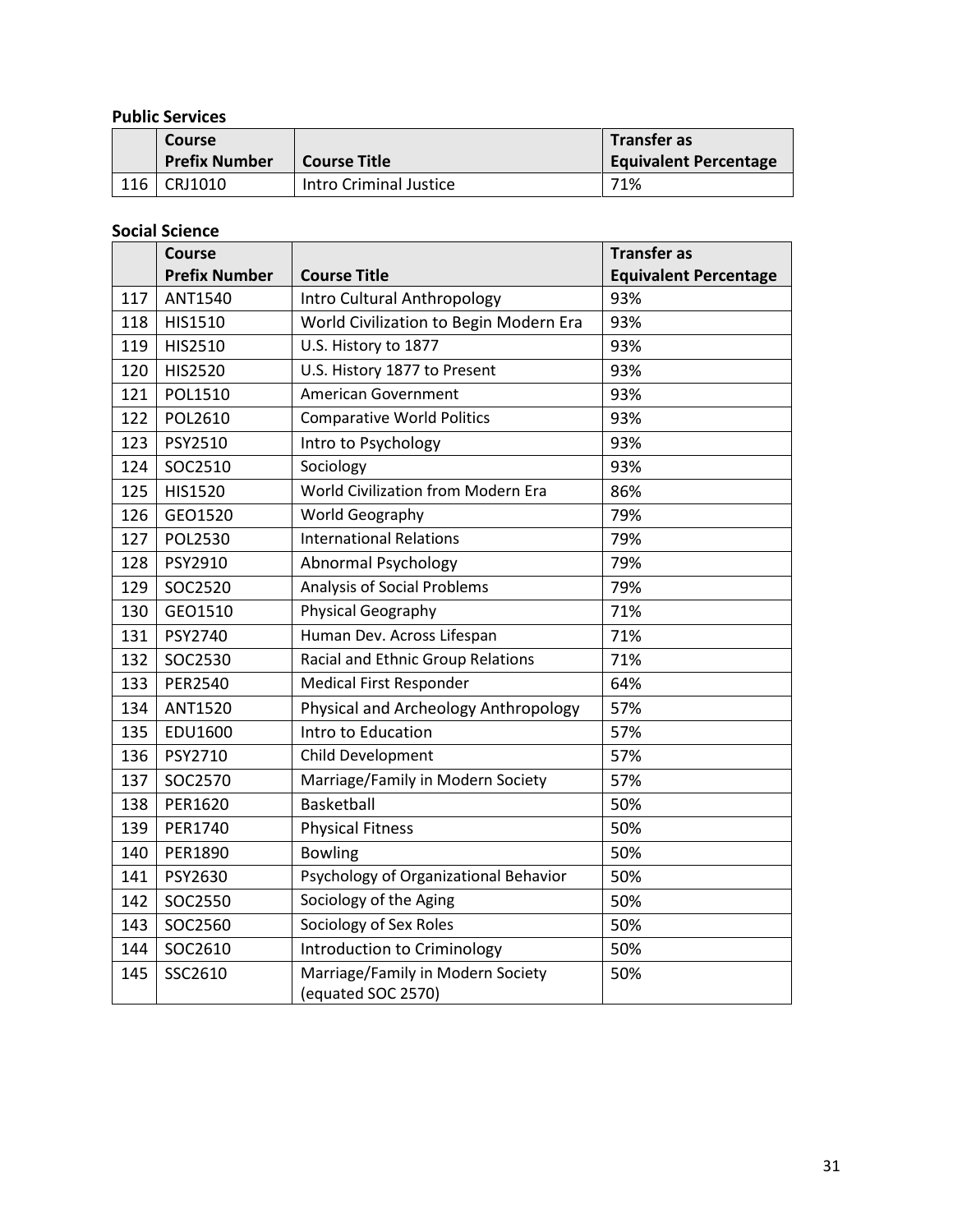# **Addendum to Monitoring Reports:**

# **Capacity Analysis, Division Planning,** and Comparative Program Enrollment

# **Addendum Table of Contents**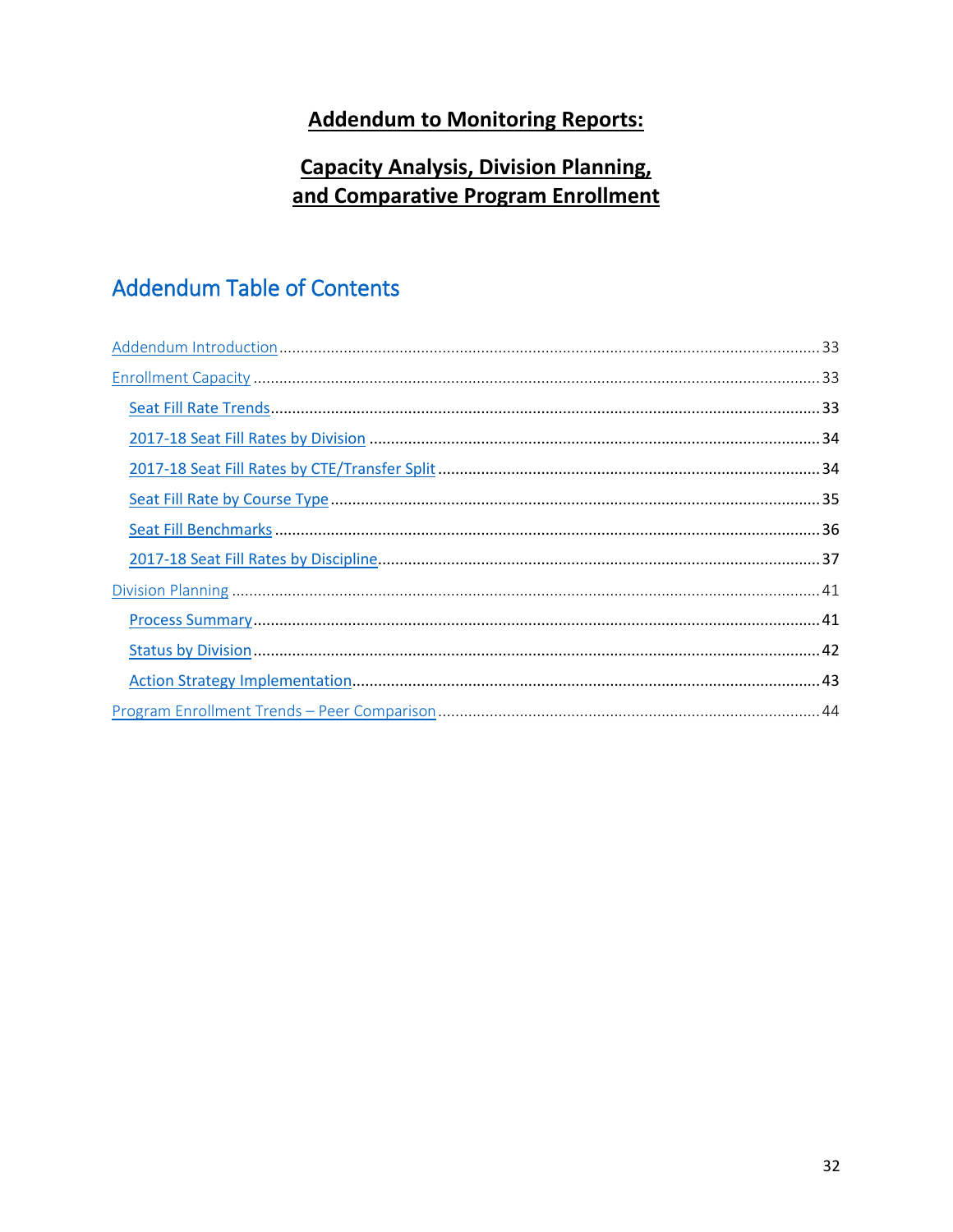# <span id="page-32-0"></span>Addendum Introduction

level of programs, disciplines, divisions, and the College as a whole. Division planning is a attainment, and student employment outcomes. This process results in actions for improvement that are ranked according to priority. The in-depth review of programs helps to employers, and the community. Both qualitative and quantitative components influence how planning occurs at OCC, at the comprehensive process that synthesizes data and information from multiple sources to gauge each program's community need, faculty staffing, student academic progress and goal inform enrollment capacity and how courses are scheduled to meet the needs of students,

# <span id="page-32-1"></span>Enrollment Capacity

 internal perspective, faculty staffing, availability of facilities and equipment, and course sequencing all play a role. Externally, enrollment is significantly influenced by community need and demand within the local economy, the unemployment rate, and competition from other institutions. In specific programs, particularly within the health professions, enrollment is external accreditation, to maintain high standards of professional preparation. Various components impact the capacity of a course or program to enroll students. From an limited by the availability of clinical placements and by faculty to student ratios required by

 the seat fill rate. Of the total possible seats in scheduled sections, how many are filled with students who not only register, but attend the course? Data can be viewed via overall trends, as well as analyzed at the level of the division or primary course function, whether career and course scheduling, including division planning, curriculum review, analysis of staffing, and other studies that lead to data-informed practices. For the purposes of setting benchmarks for they already exceed the target. One way to consider enrollment capacity that takes into account several of these variables is technical education (CTE) or transfer. Extensive processes go into shaping the curriculum and action, disciplines and programs with a seat fill rate under 50% have High priority for improvement, those with 50%-80% Medium priority, and those over 80% Low priority since

## <span id="page-32-2"></span>**Seat Fill Rate Trends**

 The tables below depict the overall attainment of each seat fill rate level by discipline. For example, in 2017-18, out of 71 disciplines (ENG, MAT, etc.), 60 of them (84.5%) met or exceeded the 50% seat fill rate based on total course enrollment out of scheduled seats. This fill rate helps meet course section size requirements as informed by the State.

| Year    | 50-100% Seat Fill         |
|---------|---------------------------|
| 2017-18 | 84.5% (60/71 disciplines) |
| 2016-17 | 89.2% (66/74 disciplines) |
| 2015-16 | 95.9% (71/74 disciplines) |
| 2014-15 | 94.4% (68/72 disciplines) |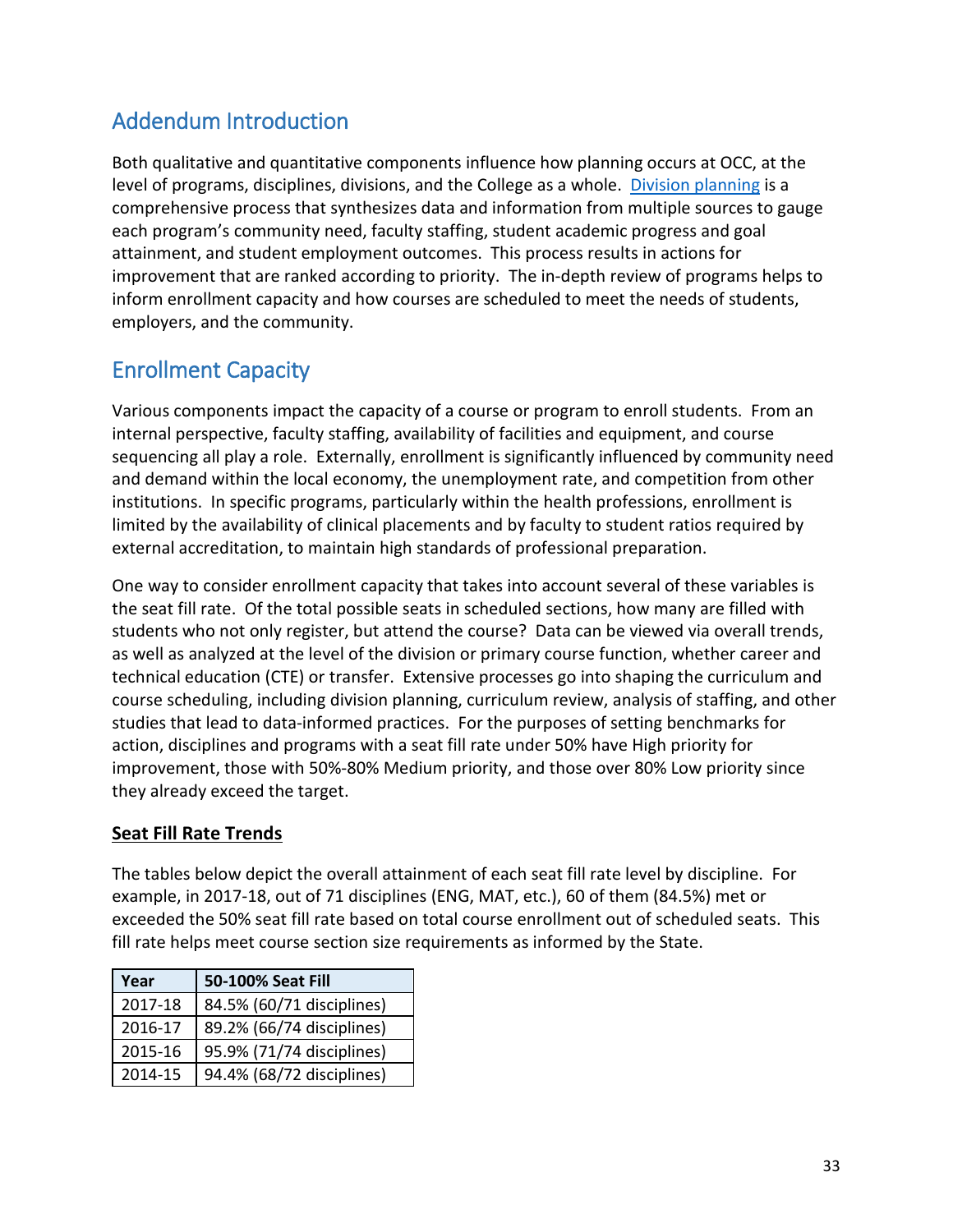where efforts are continually made to push disciplines up into the next range. For the purposes of analysis in this report, it is helpful to see seat fill rates as a continuum,

| Year    | 0-50% Seat Fill           | 50-80% Seat Fill          | 80-100% Seat Fill         |
|---------|---------------------------|---------------------------|---------------------------|
| 2017-18 | 15.5% (11/71 disciplines) | 32.4% (23/71 disciplines) | 52.1% (37/71 disciplines) |
| 2016-17 | 10.8% (8/74 disciplines)  | 40.5% (30/74 disciplines) | 48.6% (36/74 disciplines) |
| 2015-16 | 4.1% (3/74 disciplines)   | 54.1% (40/74 disciplines) | 41.9% (31/74 disciplines) |
| 2014-15 | 5.6% (4/72 disciplines)   | 50.0% (36/72 disciplines) | 44.4% (32/72 disciplines) |

## <span id="page-33-0"></span>**2017-18 Seat Fill Rates by Division**

| <b>Division</b>           | <b>Number of</b><br><b>Disciplines</b> | <b>CTE</b><br>Disc. | <b>Transfer</b><br>Disc. | $0 - 50%$<br><b>Seat Fill</b> | 50-80%<br><b>Seat Fill</b> | 80-100%<br><b>Seat Fill</b> |
|---------------------------|----------------------------------------|---------------------|--------------------------|-------------------------------|----------------------------|-----------------------------|
| Math, Natural & Life Sci. | 6                                      | 0                   | 6                        | $0(0.0\%)$                    | $0(0.0\%)$                 | $6(100.0\%)$                |
| Comm., Arts & Hum.        | 18                                     | 5                   | 13                       | $0(0.0\%)$                    | 4 (22.2%)                  | 14 (77.8%)                  |
| Social Sciences           | 10                                     | $\overline{2}$      | 8                        | $0(0.0\%)$                    | $3(30.0\%)$                | 7 (70.0%)                   |
| <b>College Readiness</b>  | $\overline{2}$                         | 0                   | $\overline{2}$           | $0(0.0\%)$                    | $1(50.0\%)$                | $1(50.0\%)$                 |
| <b>Business &amp; IT</b>  | 5                                      | $\overline{2}$      | 3                        | 1 (20.0%)                     | $2(40.0\%)$                | $2(40.0\%)$                 |
| <b>EMIT</b>               | 16                                     | 15                  | 1                        | 4 (25.0%)                     | 7(43.8%)                   | 5(31.3%)                    |
| <b>Public Services</b>    | 4                                      | 4                   | 0                        | 1(25%)                        | $2(50.0\%)$                | $1(25.0\%)$                 |
| <b>Health Professions</b> | 9                                      | 9                   | 0                        | 4 (44.4%)                     | 4 (44.4%)                  | 1(11.1%)                    |
| <b>Learning Resources</b> | 1                                      | 1                   | 0                        | 1 (100%)                      | $0(0.0\%)$                 | $0(0.0\%)$                  |
| Total                     | 71                                     | 38                  | 33                       | 11 (15.5%)                    | 23 (32.4%)                 | 37 (52.1%)                  |

## <span id="page-33-1"></span>**2017-18 Seat Fill Rates by CTE/Transfer Split**

|                 | <b>Seat Count</b> | <b>Course Sections</b> | <b>Average Section Size</b> | <b>Average Seat Fill Rate</b> |
|-----------------|-------------------|------------------------|-----------------------------|-------------------------------|
| <b>CTE</b>      | 17,268 (17.9%)    | 941                    | 18.4                        | 71.7%                         |
| <b>Transfer</b> | 78,983 (82.1%)    | 3,302                  | 23.9                        | 87.4%                         |
| <b>Total</b>    | 96.251            | 4,243                  | 22.7                        | 84.1%                         |

 In reviewing the data on seat fill rates, it is useful to consider those courses that are primarily career and technical education (CTE) and those that are primarily transfer. While students can designed with a primary function in mind. In looking at student enrollment this way, the transfer courses, as a whole, have a higher seat fill rate. For one, many of these courses meet general education requirements and/or are part of the [Michigan Transfer Agreement \(MTA\),](https://www.macrao.org/Publications/MTA.asp) which encourages a higher level of consistent enrollment. These general requirements form the basis of both OCC's general and technical degrees, so the demand for them is naturally greater and the seat fill rates tend to be higher. In other words, CTE students take transfer courses as part of their program requirements, but the reverse is not true. All students need use certain courses for either credit transfer or job preparation, courses and programs are courses in Communication/English, Fine Arts/Humanities, Mathematics/Science, and Social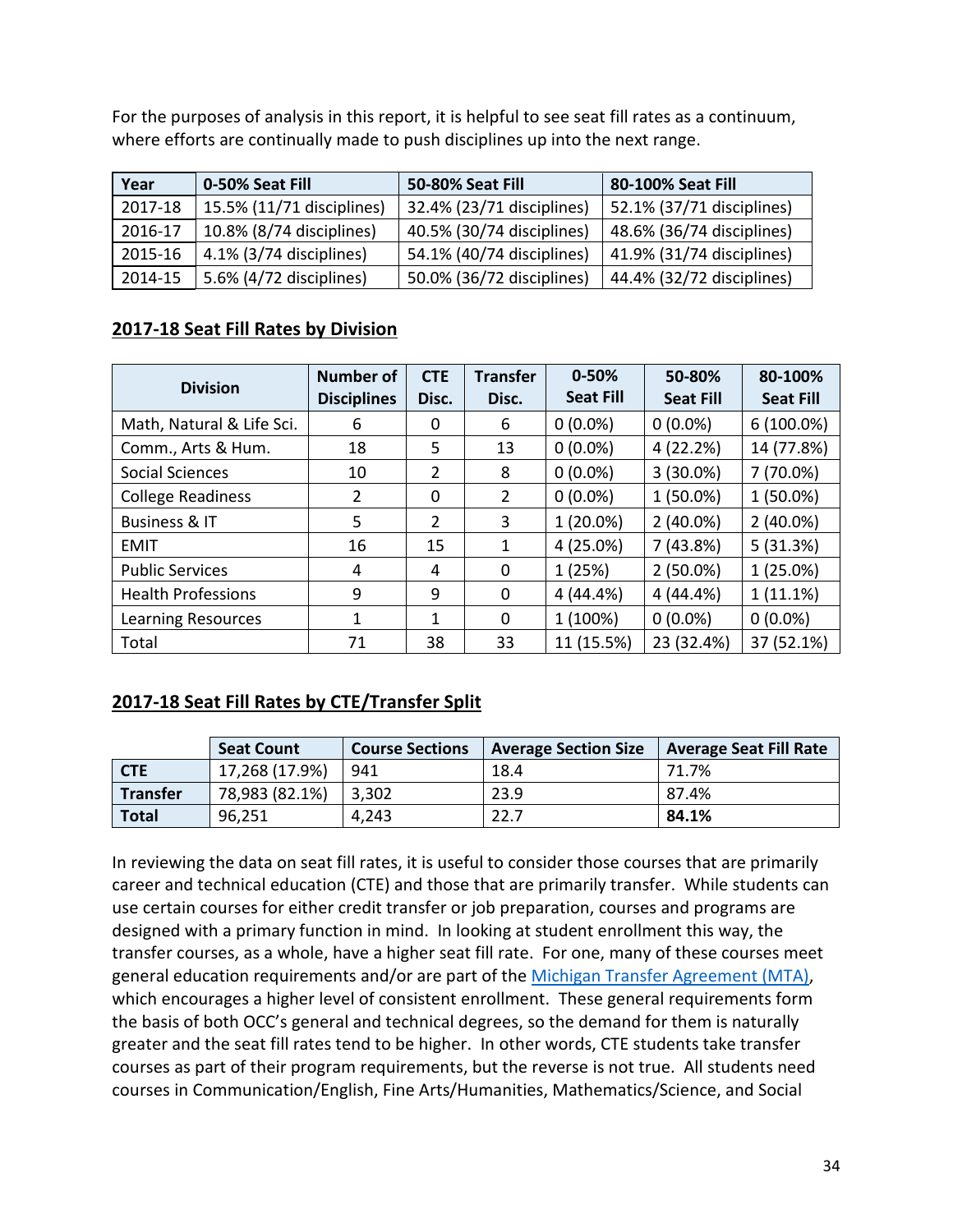Science in order to earn an Associate's degree, while CTE course enrollment is more focused on students completing the specialized technical requirements designed specifically for those degrees and industries.

 process helps programs and disciplines take a critical look at their courses, course sequences, student enrollment, and student outcomes, with an effort toward improving student success. Further, schedule optimization efforts in recent years have resulted in better alignment between student demand and course section scheduling, leading to fewer course cancellations and greater consistency for students. The curriculum life cycle and ongoing curriculum review

 more specialized degrees and fields. As the economy of Oakland County has improved, is a central part of OCC's mission to continue to offer degrees that produce a skilled workforce College maintains a strong curriculum to continue meeting community demand. Oakland County relies on OCC to provide well-trained and professionally certified welders, surgical fluctuates with the economy, student awareness, student interest, and local business needs. In the career and technical education programs, there can be smaller enrollment overall in potential students for these programs may have successfully found work, reducing their immediate need for further education or a career change. However, as a community college it and meet community need. When enrollment in certain technical programs fluctuates, the technologists, and machinists even as community supply and demand for such workers

 Further, in CTE disciplines, students may only need to take a course or two in order to gain the challenging to schedule such programs and courses when students in one course may not in such cases are difficult to predict and project for planning purposes. Overall, in both CTE and transfer courses, student retention poses a challenge to effective scheduling and optimal seat fill by section. skills needed for employment. Certain CTE fields do not require a degree and it can be choose to enroll in the next course in the sequence. Enrollment activity and student behaviors

 In fact, when analyzing seat fill rates at the course level for disciplines falling below 50%, there curriculum. The introductory-level courses in these combined fields show a seat fill rate of 43.3%, while the higher-level courses have a seat fill rate of 37.0%. A larger number of students start at the introductory level of these disciplines than persist to advanced coursework, so their retention would positively impact the overall seat fill rates of these fields. is a difference in comparing introductory-level courses to the higher-level courses in the

| <b>Course Type</b> | <b>Number of Disciplines 2017-18</b> | 50-100% Seat Fill |
|--------------------|--------------------------------------|-------------------|
|                    | 38                                   | 27 (71.1%)        |
| Transfer           | 33                                   | 33 (100.0%)       |
| Total              | 71                                   | 60 (84.5%)        |

## <span id="page-34-0"></span> **Seat Fill Rate by Course Type**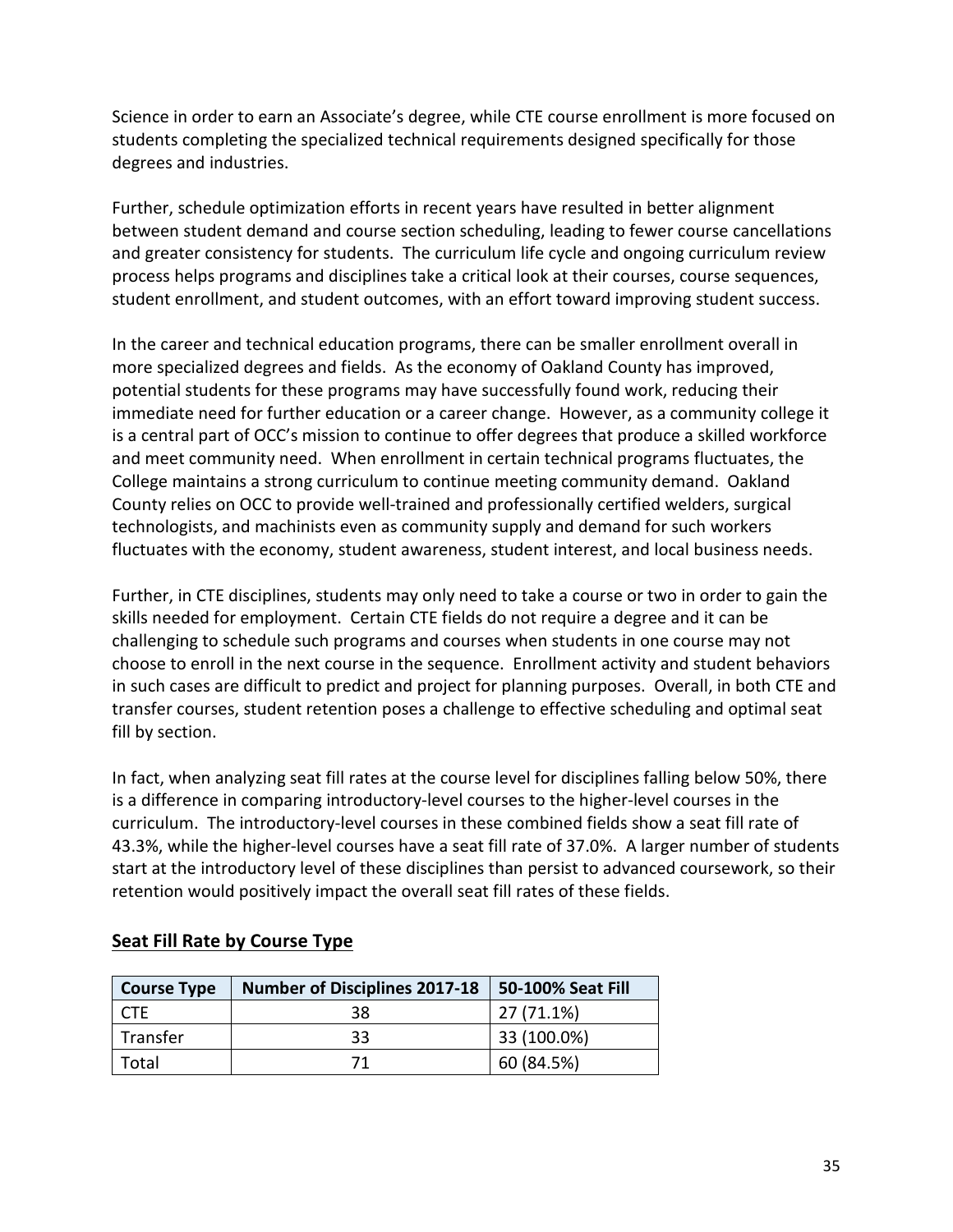|                    | Number of           | $0 - 50%$        | 50-80%           | 80-100%          |
|--------------------|---------------------|------------------|------------------|------------------|
| <b>Course Type</b> | Disciplines 2017-18 | <b>Seat Fill</b> | <b>Seat Fill</b> | <b>Seat Fill</b> |
| CTE                | 38                  | 11 (28.9%)       | 17 (44.7%)       | 10 (23.6%)       |
| Transfer           | 33                  | $0(0.0\%)$       | 6(18.2%)         | 27 (81.8%)       |
| Total              | 71                  | 11 (15.5%)       | 23 (32.4%)       | 37 (52.1%)       |

## <span id="page-35-0"></span>**Seat Fill Benchmarks**

 In terms of setting a benchmark, it is useful to see where disciplines fall within the range of fill rates in 2017-18. Based on these ranges, the following goals are proposed.

#### **Transfer Seat Fill Benchmark**

| Below Target 0-50% | Within Target 50-80% | <b>Exceeding Target 80-100%</b> |
|--------------------|----------------------|---------------------------------|
| $0(0.0\%)$         | 6/33 (18.2%)         | 27/33 (81.8%)                   |

In 2017-18, 81.8% of transfer disciplines exceed the 80% target. Within two years, that figure will be **84%**.

**CTE Seat Fill Benchmark** 

| Below Target 0-50% | Within Target 50-80% | <b>Exceeding Target 80-100%</b> |
|--------------------|----------------------|---------------------------------|
| 11/38 (28.9%)      | 17/38 (44.7%)        | 10/38 (26.3%)                   |

 $\rightarrow$  In 2017-18, 71.1% of CTE disciplines meet or exceed the  $50\%$  target (combining both the yellow and green categories). Within two years, that figure will be **74%**.

 financial support via scholarships and financial aid, student retention analysis, and initiatives at Benchmarks will be attained via improved scheduling, marketing, student recruitment and the discipline and division levels. The Board Monitoring report process allows OCC to analyze and fine tune an approach to the specific needs of each discipline.

Key:

| ** High Priority for Improvement               |
|------------------------------------------------|
| <sup>*</sup> Medium Priority for Improvement   |
| Low Priority for Improvement (Target Exceeded) |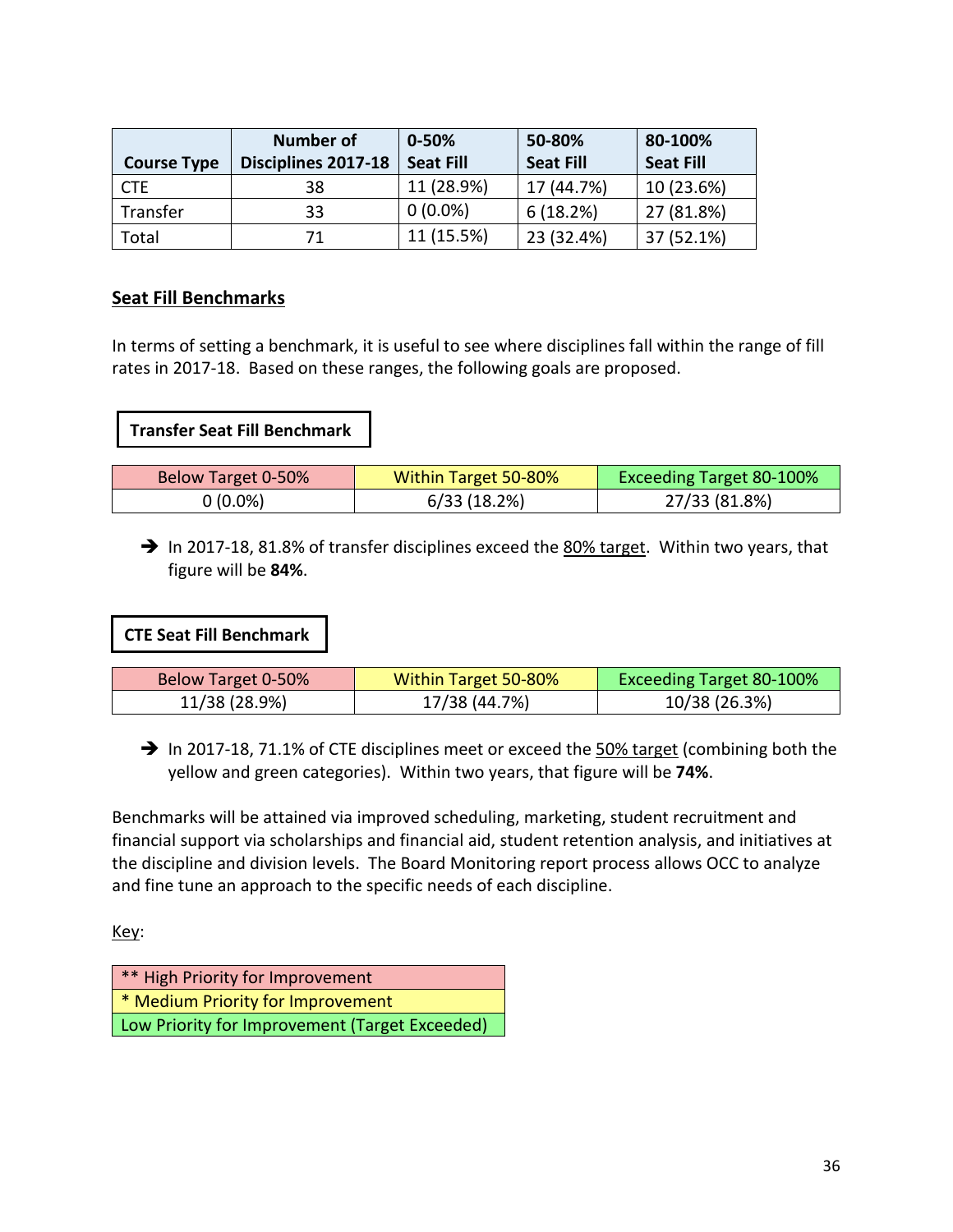## **2017-18 Seat Fill Rates by Discipline**

 to their specific needs. Note: Course section capacity (seats available) is set to a standard number of students (most often 30) depending on the course. However, disciplines may adjust this section size according

## **Business and Information Technology**

| <b>Discipline</b>                  | Course<br>Type | Number of<br><b>Sections</b> | <b>Seats Filled</b> | Capacity | <b>Seat Fill</b><br>Rate |
|------------------------------------|----------------|------------------------------|---------------------|----------|--------------------------|
| ECO (Economics)                    | Transfer       | 108                          | 2983                | 3225     | 92.5%                    |
| ACC (Accounting)                   | Transfer       | 117                          | 2843                | 3423     | 83.1%                    |
| CIS (Computer Information Systems) | <b>CTE</b>     | 226                          | 4637                | 6042     | 76.7%*                   |
| BUS + MKT (Business + Marketing)   | Transfer       | 180                          | 4041                | 5363     | 75.3%*                   |
| PLG (Paralegal)                    | <b>CTE</b>     | 24                           | 297                 | 680      | 43.7%**                  |

## **College Readiness**

| <b>Discipline</b>             | <b>Course Type</b> | Number of<br><b>Sections</b> | <b>Seats Filled</b> | Capacity | <b>Seat Fill</b><br>Rate |
|-------------------------------|--------------------|------------------------------|---------------------|----------|--------------------------|
| ASC (Academic Support Center) | Transfer           | 38                           | 680                 | 760      | 89.5%                    |
| CNS (Counseling)              | $\tau$ ransfer     | 21                           | 435                 | 565      | 77.0%*                   |

#### **Communications, Arts & Humanities**

| <b>Discipline</b>                  | <b>Course Type</b> | Number of<br><b>Sections</b> | <b>Seats Filled</b> | Capacity | <b>Seat Fill</b><br>Rate |
|------------------------------------|--------------------|------------------------------|---------------------|----------|--------------------------|
| ARB (Arabic)                       | Transfer           | 3                            | 88                  | 90       | 97.8%                    |
| PHI (Philosophy)                   | Transfer           | 78                           | 2261                | 2340     | 96.6%                    |
| JPN (Japanese)                     | Transfer           | 3                            | 86                  | 90       | 95.6%                    |
| ENG (English)                      | Transfer           | 522                          | 12033               | 12760    | 94.3%                    |
| HUM + FSH (Humanities)             | Transfer           | 104                          | 2937                | 3120     | 94.1%                    |
| <b>COM</b> (Communications)        | Transfer           | 83                           | 2087                | 2244     | 93.0%                    |
| SPA (Spanish)                      | Transfer           | 47                           | 1268                | 1410     | 89.9%                    |
| THE (Theatre)                      | Transfer           | 18                           | 307                 | 346      | 88.7%                    |
| SLS (Sign Language Studies)        | <b>CTE</b>         | 70                           | 966                 | 1105     | 87.4%                    |
| ESL (English as a Second Language) | Transfer           | 148                          | 2541                | 2960     | 85.8%                    |
| <b>GRD (Graphic Design)</b>        | <b>CTE</b>         | 26                           | 513                 | 603      | 85.1%                    |
| MUS (Music)                        | Transfer           | 43                           | 744                 | 912      | 81.6%                    |
| PHO (Photography)                  | <b>CTE</b>         | 44                           | 771                 | 961      | 80.2%                    |
| ART (Art)                          | Transfer           | 135                          | 2869                | 3582     | 80.1%                    |
| GER (German)                       | Transfer           | 5                            | 116                 | 150      | 77.3%*                   |
| INT (Interior Design)              | <b>CTE</b>         | 14                           | 266                 | 352      | 75.6%*                   |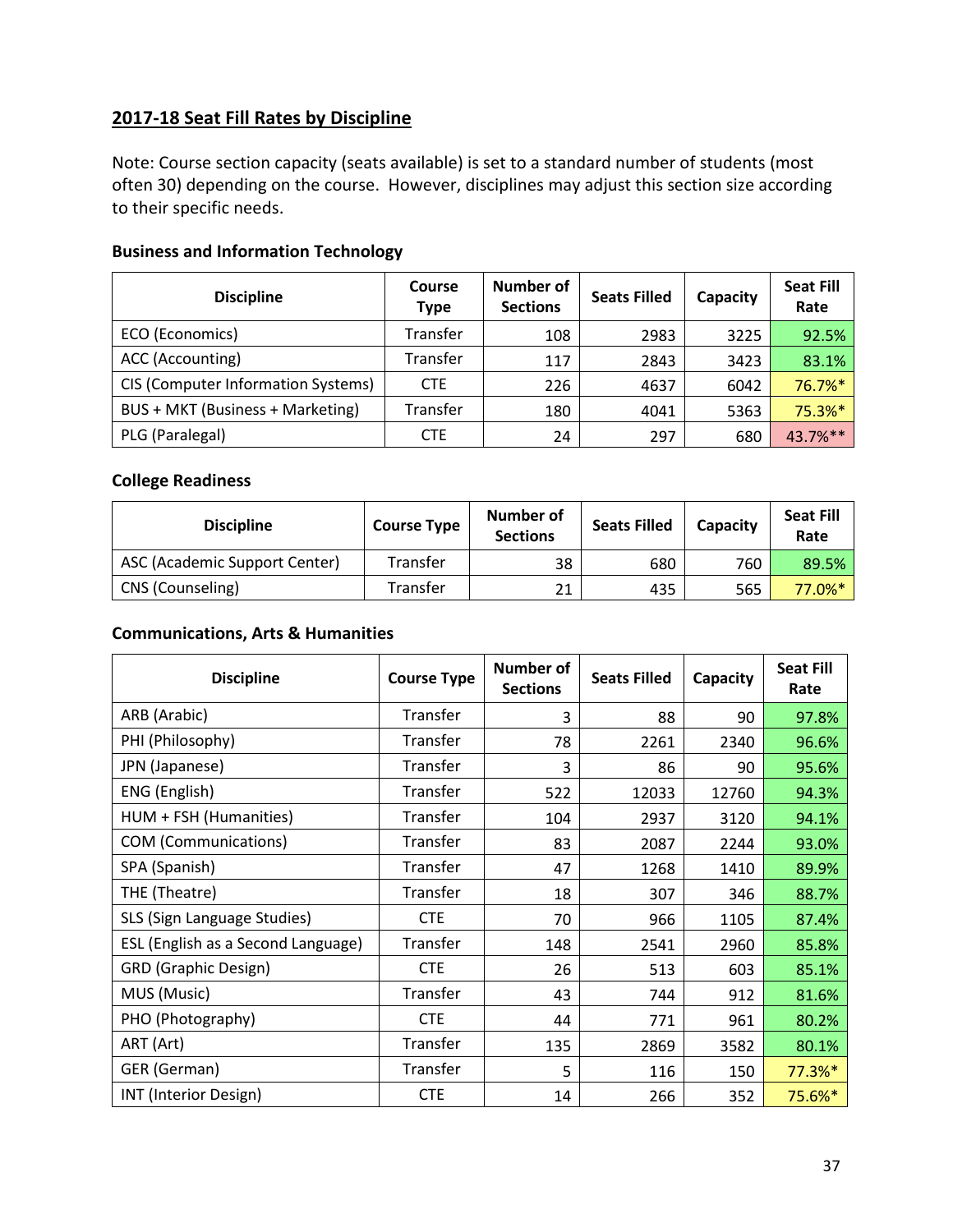| <b>Discipline</b>          | <b>Course Type</b> | Number of<br><b>Sections</b> | <b>Seats Filled</b> | Capacity | <b>Seat Fill</b><br>Rate |
|----------------------------|--------------------|------------------------------|---------------------|----------|--------------------------|
| FRE (French)               | Transfer           | 14                           | 316                 | 420      | 75.2%*                   |
| <b>CUL (Culinary Arts)</b> | <b>CTE</b>         | 22                           | 322                 | 540      | 59.6%*                   |

#### **Engineering, Manufacturing & Industrial Technology**

| <b>Discipline</b>                                                           | <b>Course Type</b> | <b>Number of</b><br><b>Sections</b> | <b>Seats Filled</b> | Capacity | <b>Seat Fill</b><br>Rate |
|-----------------------------------------------------------------------------|--------------------|-------------------------------------|---------------------|----------|--------------------------|
| TED (Apprentice Engin. / Drafting)                                          | <b>CTE</b>         | 4                                   | 103                 | 120      | 85.8%                    |
| CAD + DDT (Comp. Aided Design<br>and Engin. + Drafting and Design<br>Tech.) | <b>CTE</b>         | 57                                  | 1304                | 1558     | 83.7%                    |
| MSE (Material Science)                                                      | <b>CTE</b>         | 3                                   | 74                  | 90       | 82.2%                    |
| ROB (Robotics)                                                              | <b>CTE</b>         | 15                                  | 271                 | 335      | 80.9%                    |
| APP (Applied Technology)                                                    | <b>CTE</b>         | 4                                   | 63                  | 78       | 80.8%                    |
| MTT (Machine Tool Technology)                                               | <b>CTE</b>         | 23                                  | 305                 | 412      | 74.0%*                   |
| APT (Apprentice Tinsmith)                                                   | <b>CTE</b>         | $\mathbf{1}$                        | 22                  | 30       | 73.3%*                   |
| MCT (Mechatronics)                                                          | <b>CTE</b>         | 11                                  | 161                 | 232      | 69.4%*                   |
| EEC + ETT (Electric./Electronics<br>Tech.)                                  | <b>CTE</b>         | 9                                   | 139                 | 203      | 68.5%*                   |
| APM (Apprentice Mathematics)                                                | <b>CTE</b>         | $\overline{2}$                      | 29                  | 45       | 64.4%*                   |
| EGR (Pre-Engineering)                                                       | Transfer           | 4                                   | 69                  | 120      | 57.5%*                   |
| <b>AUT (Automotive Technology)</b>                                          | <b>CTE</b>         | 26                                  | 286                 | 520      | 55.0%*                   |
| <b>CMN (Construction Management)</b>                                        | <b>CTE</b>         | 11                                  | 147                 | 298      | 49.3%**                  |
| <b>CAR (Collision Auto Repair)</b>                                          | <b>CTE</b>         | 13                                  | 118                 | 260      | 45.4%**                  |
| WEL (Welding)                                                               | <b>CTE</b>         | 20                                  | 107                 | 258      | 41.5%**                  |
| HVA (Heating Vent. Air Condition.)                                          | <b>CTE</b>         | 24                                  | 258                 | 627      | 41.1%**                  |

#### **Actions:**

 o Update EMIT facilities to improve educational experience and attract students (some projects completed, some pending). Communicate widely about programs and career opportunities to counselors, high schools, and adult learners. Build partnerships, apprenticeships, and other innovative programs to recruit and grow a skilled workforce in high-demand, high-paying jobs.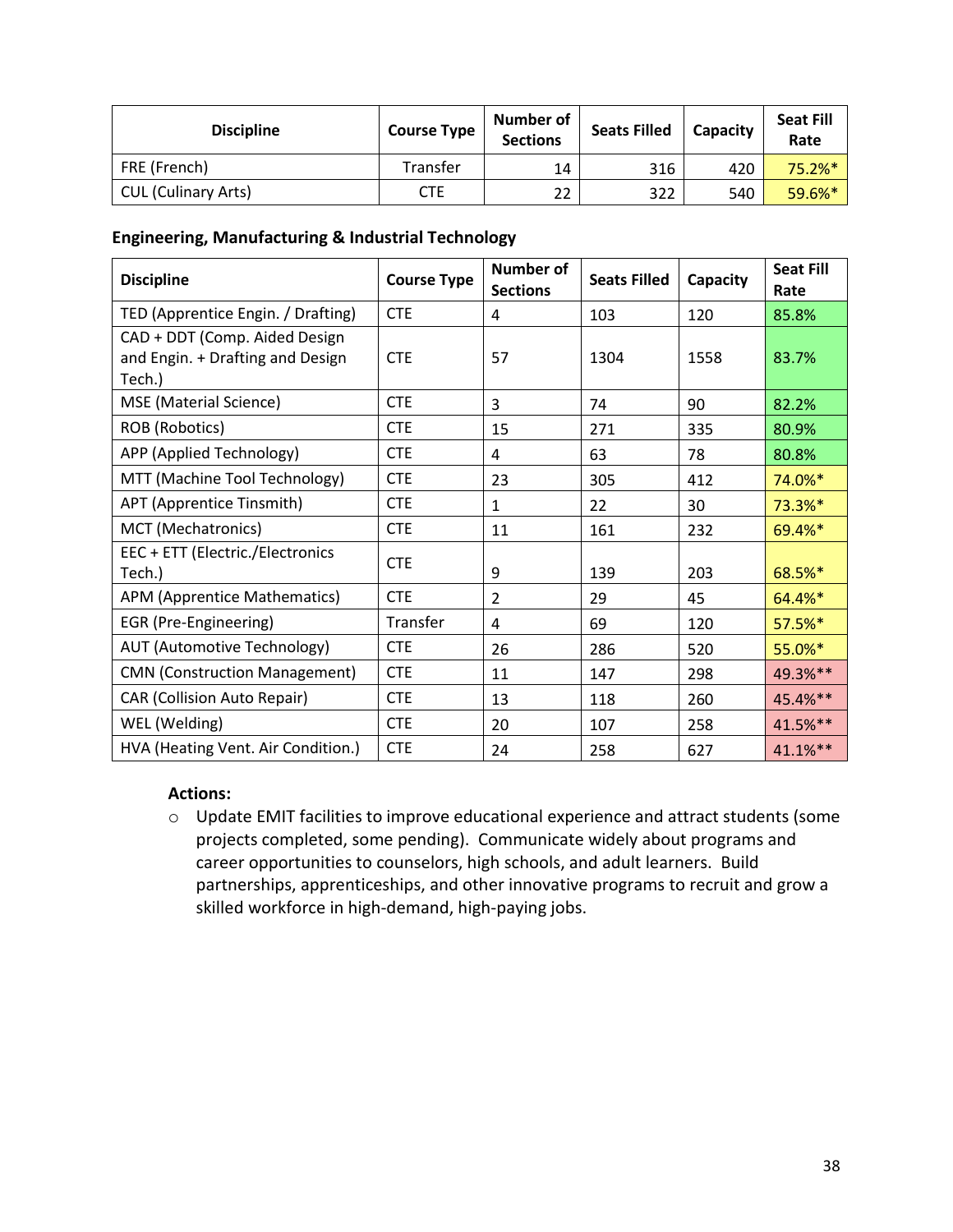#### **Learning Resources**

| <b>Discipline</b>                | <b>Course Type</b> | Number of<br><b>Sections</b> | <b>Seats Filled</b> | Capacity | Seat Fill<br>Rate |
|----------------------------------|--------------------|------------------------------|---------------------|----------|-------------------|
| LIB (Library Technical Services) | CTE                |                              | 125                 | 260      | 48.1%**           |

#### **Actions:**

 o Align LIB curriculum with national standards and add online option for this program. Both actions are currently in process. Point of Strength: OCC has the only library technician program in Michigan and Indiana.

#### **Mathematics, Natural & Life Sciences**

| <b>Discipline</b>               | <b>Course Type</b> | Number of<br><b>Sections</b> | <b>Seats Filled</b> | Capacity | <b>Seat Fill</b><br>Rate |
|---------------------------------|--------------------|------------------------------|---------------------|----------|--------------------------|
| <b>GSC (General Science)</b>    | Transfer           | 41                           | 1068                | 1104     | 96.7%                    |
| PHY (Physics)                   | Transfer           | 44                           | 1089                | 1155     | 94.3%                    |
| BIO (Biology)                   | Transfer           | 250                          | 6454                | 6850     | 94.2%                    |
| FSN (Natural and Life Sciences) | Transfer           | 7                            | 192                 | 210      | 91.4%                    |
| CHE (Chemistry)                 | Transfer           | 86                           | 2073                | 2303     | 90.0%                    |
| MAT (Mathematics)               | Transfer           | 528                          | 12670               | 15285    | 82.9%                    |

#### **Nursing & Health Professions**

| <b>Discipline</b>                | <b>Course Type</b> | Number of<br><b>Sections</b> | <b>Seats Filled</b> | Capacity | <b>Seat Fill</b><br>Rate |
|----------------------------------|--------------------|------------------------------|---------------------|----------|--------------------------|
| <b>MDA</b> (Medical Assisting)   | <b>CTE</b>         | 48                           | 1172                | 1395     | 84.0%                    |
| <b>NUR (Nursing)</b>             | <b>CTE</b>         | 9                            | 208                 | 270      | 77.0%*                   |
| HEA (Health)                     | <b>CTE</b>         | 29                           | 624                 | 870      | $71.7%$ *                |
| HCA (Health Care Administration) | <b>CTE</b>         | 14                           | 297                 | 420      | $70.7\%$ <sup>*</sup>    |
| DHY (Dental Hygiene)             | <b>CTE</b>         | 17                           | 338                 | 510      | 66.3%*                   |
| DMS (Diagnostic Med. Sonography) | <b>CTE</b>         | 16                           | 171                 | 480      | 35.6%**                  |
| RSP (Respiratory Therapy)        | <b>CTE</b>         | 7                            | 71                  | 210      | 33.8%**                  |
| <b>SUR (Surgical Technology)</b> | <b>CTE</b>         | 7                            | 68                  | 210      | $32.4%$ **               |
| RAD (Radiologic Technology)      | <b>CTE</b>         | 9                            | 84                  | 270      | $31.1%$ **               |

#### **Actions:**

 o Seek additional clinical sites/spots for students in the Health professions. Note: The enrollment in these courses is limited by the clinical spots available. The College does not offer more student enrollment in courses than can be accommodated in clinical placements, an essential component of the degree and professional training for licensure.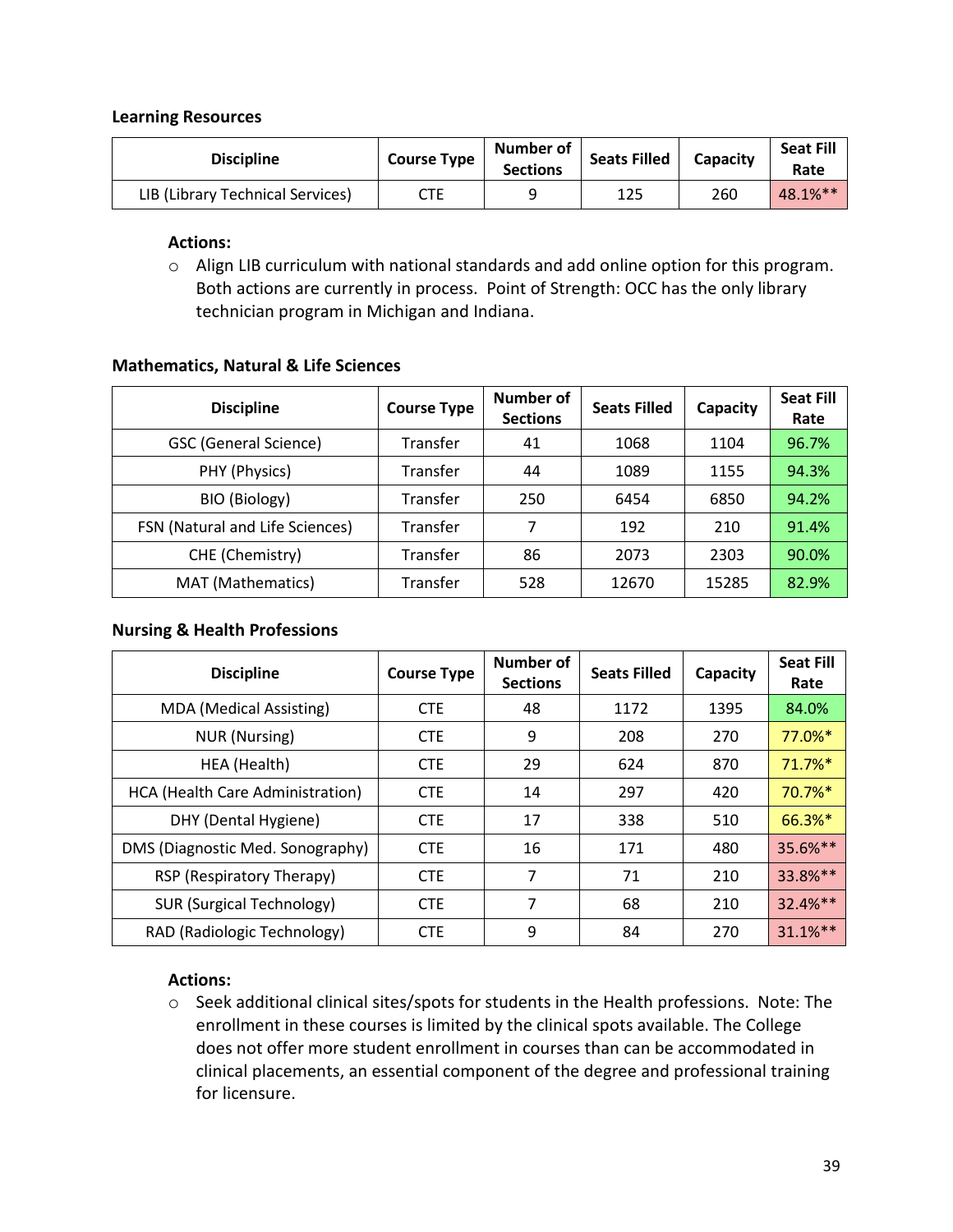#### **Public Services**

| <b>Discipline</b>                       | <b>Course Type</b> | Number of<br><b>Sections</b> | <b>Seats Filled</b> | Capacity | <b>Seat Fill</b><br>Rate |
|-----------------------------------------|--------------------|------------------------------|---------------------|----------|--------------------------|
| CRJ (Criminal Justice)                  | <b>CTE</b>         | 65                           | 1803                | 1989     | 90.6%                    |
| FFT (Fire Fighter Technology)           | <b>CTE</b>         |                              | 132                 | 180      | 73.3%*                   |
| <b>EMS (Emergency Medical Services)</b> | <b>CTE</b>         | 22                           | 371                 | 630      | 58.9%*                   |
| HLS (Homeland Security)                 | CTE                | 15                           | 200                 | 450      | 44.4%**                  |

#### **Actions:**

 $\circ$  Move HLS course into CRJ so that they are more easily found by students. This is where these course typically occur at other institutions. The steps to accomplish this action have occurred and will take effect in the 2019-2020 academic year.

## **Social Sciences**

| <b>Discipline</b>                      | <b>Course Type</b> | Number of<br><b>Sections</b> | <b>Seats Filled</b> | Capacity | <b>Seat Fill</b><br>Rate |
|----------------------------------------|--------------------|------------------------------|---------------------|----------|--------------------------|
| EDU (Education)                        | Transfer           | 2                            | 56                  | 60       | 93.3%                    |
| ANT (Anthropology)                     | Transfer           | 34                           | 938                 | 1020     | 92.0%                    |
| HIS (History)                          | Transfer           | 101                          | 2750                | 3030     | 90.8%                    |
| PSY (Psychology)                       | Transfer           | 205                          | 5416                | 6134     | 88.3%                    |
| SOC (Sociology)                        | Transfer           | 109                          | 2762                | 3270     | 84.5%                    |
| GEO (Geography)                        | Transfer           | 15                           | 378                 | 450      | 84.0%                    |
| POL (Political Science)                | Transfer           | 72                           | 1743                | 2130     | 81.8%                    |
| PER (Physical Ed. and Recreation)      | Transfer           | 137                          | 2690                | 3460     | 77.7%*                   |
| <b>ECE (Early Childhood Education)</b> | <b>CTE</b>         | 18                           | 406                 | 540      | 75.2%*                   |
| MHA (Mental Health / Social Work)      | <b>CTE</b>         | $\overline{2}$               | 39                  | 60       | 65.0%*                   |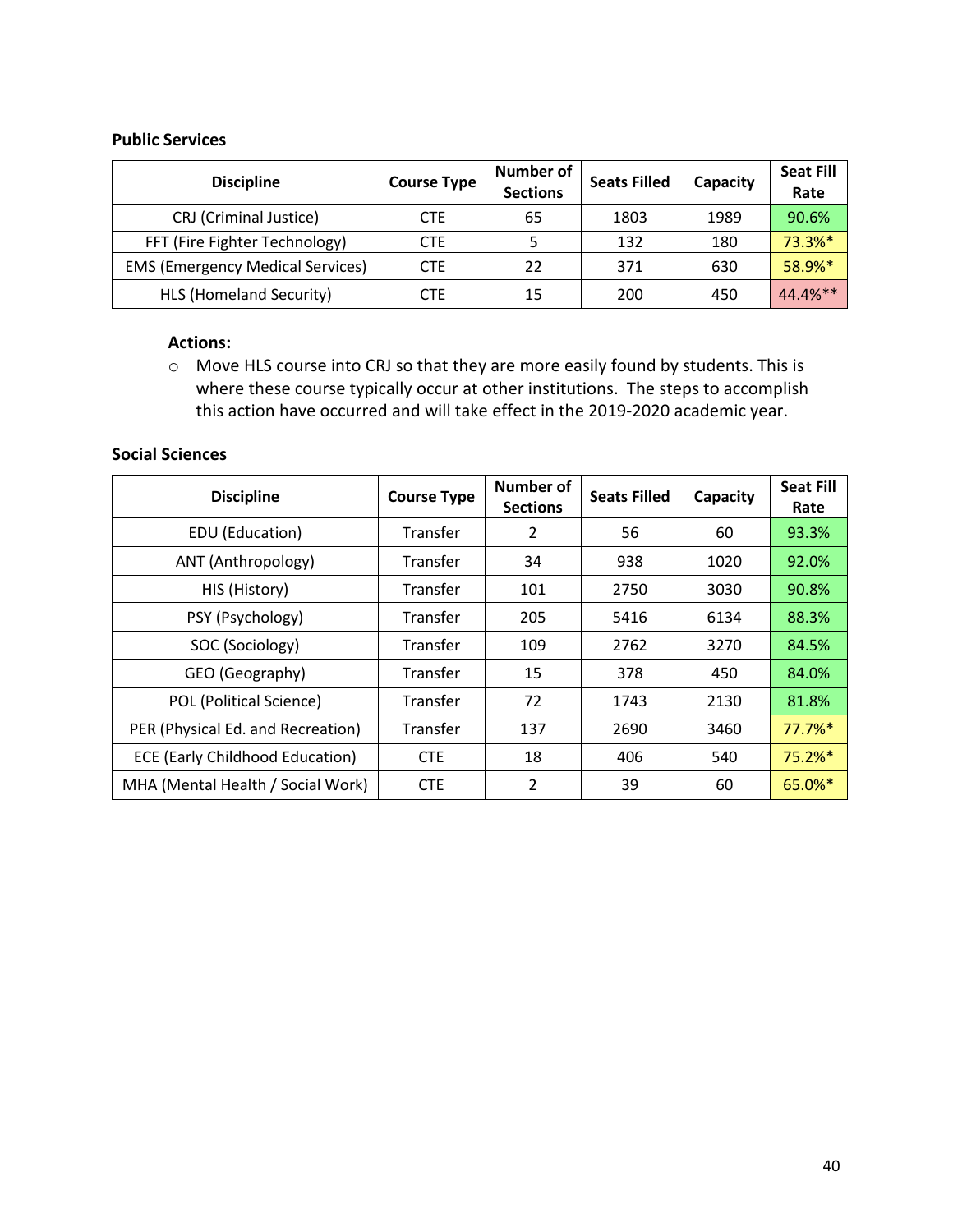# Division Planning

 planning. The process analyzes programs from a college-wide perspective to assess learning, completeability, employment needs and outcomes, faculty and facility needs, etc. These are degree programs into opportunities after graduation. Improved understanding of enrollment capacity is just one outcome accomplished by division interrelated components that inform how students move into, through, and out from OCC's

## **Process Summary**

 Annually, Institutional Effectiveness engages the Associate Vice Chancellor(s) and Academic Deans in a review of data by division. These meetings result in several beneficial outcomes division, and resulting action strategies and plans for improvement efforts for planning over the including increased awareness of strengths, weaknesses, opportunities and challenges in each next 12 months.

Data reviewed during these meetings include:

- **Degree audit information** identifying percent of students >75%, 50-74%, 25-49% and 1- 24% through each program.
- **Completion rates** by program over the last four academic years.
- **Graduate Follow-Up Survey data including** number of employed students, number of students looking for work, number of students employed with same/new employer, number employed in a field related/unrelated to degree or credential, wages and internal transfer.
- years, median quarterly wage after OCC, median quarterly wage change after OCC. • **Unemployment Insurance Wage Data** including percent of students employed a quarter before OCC attendance, two quarters after OCC attendance, percent employed at 4
- **Opportunity score** gap analysis comparing recent graduates to job opportunities in the region.
- **Program planning** information that includes program credit information and advisory committee status and recommendations.
- **Student learning** updating including compliance with student learning assessment plans.
- **Facility information** indicating if facilities are adequate or need improvement for program requirements/offerings.
- **Faculty staffing** information including total number of ICHs for each program and total number of full time faculty- this can be used to identify if a hiring or layoff is recommended.
- **Cohort assessment** by program that examines target for enrollment compared to actual enrollment.
- **Action strategy review** to identify if actions from previous years have been completed.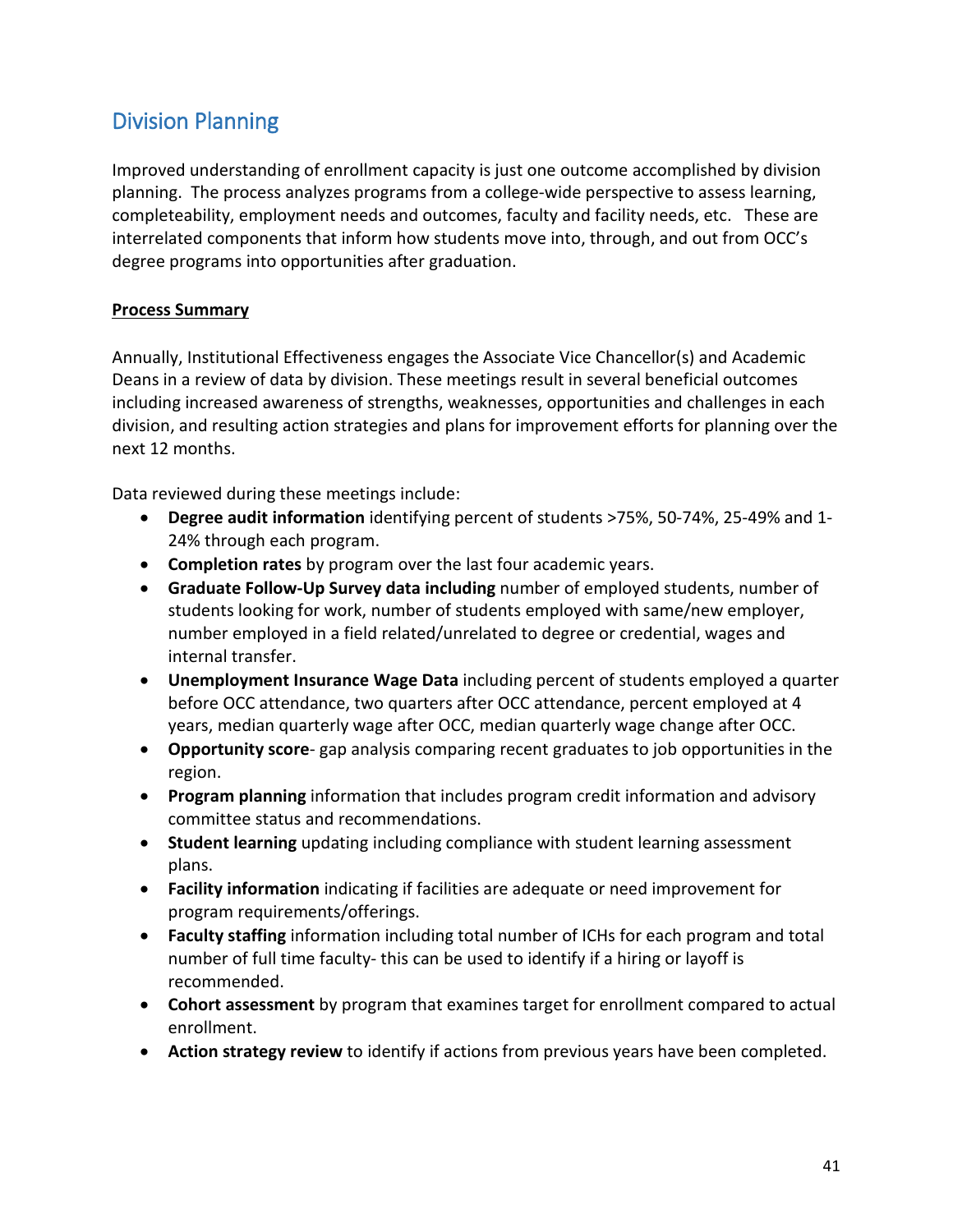#### **Status by Division**

An examination of status by division on the areas included in division planning are noted below:

- performing very well in all measures and continuously engage in efforts to be relevant in the industry and improve student success. Some consideration is being given to the • **Art, Design & Humanities**- the Sign language and Interior Design programs are benefit of incorporating the cinematic arts and theatre into the larger Associate of Arts degree. Finally, areas for improvement in this division include the development of advisory boards and refined student learning assessment practices in some programs.
- occurred. Some programs in this division have identified the need to develop websites and others are in a stage of monitoring progress on several areas including student • **Business & Information Technology**- the Paralegal, Business and our Accounting programs are performing very well in most measures. Additionally, changes to programming in CIS were identified and implemented since this division planning learning assessment, updating course descriptions, and refining course sequencing.
- performing well in all aspects examined during division planning. These programs are lauded for high wage earnings post-graduation and benefit from a neutral opportunity facilities and equipment needs and monitoring certain programs with low completion • **Engineering, Manufacturing & Industrial Technology**- OCC's CAD programs are score (high community need). It was identified through the division planning meetings that automotive servicing areas are in need of renovation, which has been completed since this time. Improvements in student learning assessment implementation were noted for a few programs in this division as well as the need to monitor ever-growing rates. Hiring a permanent Dean in this area since the previous division planning meetings has expedited improvement efforts in many programs within the division and expanded community awareness and partnerships in the region as well.
- • **Learning Resources** the Library Technician program is in the process of submitting applications for external accreditation and redeveloping its student learning assessment plan. Recent hires and revisions in this program are aimed at improving student outcomes and taking this program online, potentially in 2020.
- Respiratory Therapy continue to be programmatic strengths in this division. • **Nursing & Health Professions**- Dental Hygiene, Nursing, Radiological Technology and Additionally, division planning identified institutional support needs for diagnostic medical sonography and surgical technology due to the limitations of not having a clinical coordinator. Additionally, improvement efforts are underway for medical assisting to increase transferability.
- • **Public Services** OCC's criminal justice degrees, in addition to the Police and Fire credit programs. Improvements have been identified for the emergency medical examination of the homeland security certificate and incorporation into criminal justice Academies continue to be strengths of this division. The police and fire academies in particular have seen increased enrollment in a time of enrollment declines for many services programs in the implementation of student learning assessment and much progress has been made since the last division planning meeting. Additionally, has recently been completed, which was an identified need resulting from planning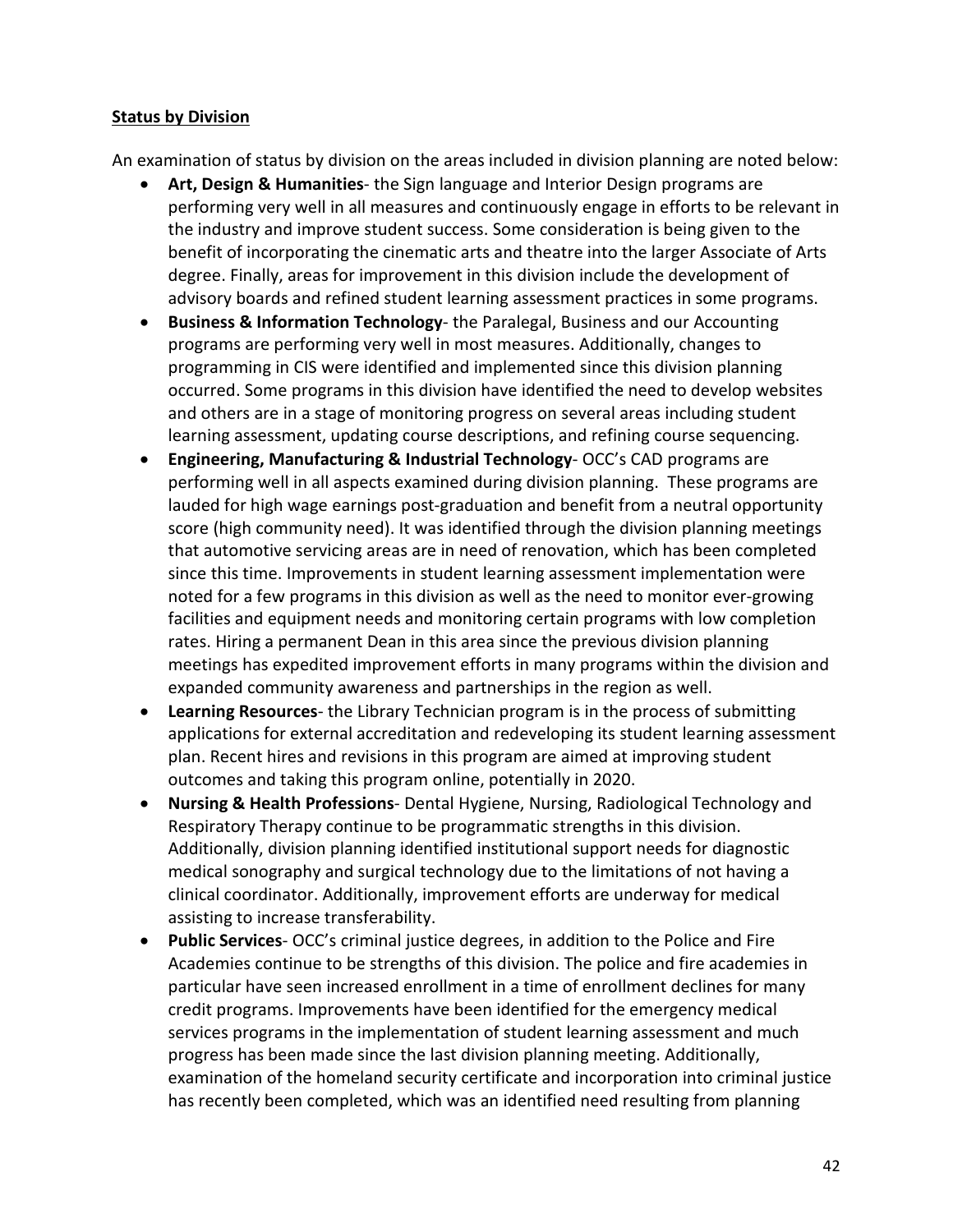technology program and its appropriateness for community need. Similar to EMIT, hiring a permanent Dean in this area has expedited improvement efforts in many meetings. Areas for continued improvement include monitoring of police evidence programs and expanded community awareness and partnerships in the region as well.

 • **Social Sciences**- the Mental Health Social Work program curriculum and faculty expertise is a strength in this area, although enrollment has recently declined. One area for identified improvement is to obtain external accreditation for the early childhood education program.

## **Action Strategy Implementation**

 learning assessment and curriculum review processes. These actions help inform strategic Action strategies resulting from division planning are combined with actions from student planning and budget, ensure students are learning what is intended, help to guide and improve the content and delivery of the curriculum, and identify facility needs, among others. The following is a review of current action strategy implementation.

- I**nstructional actions** were implemented, including adjusting course sequencing and course materials.
- **Curricular actions** were implemented, including changes to courses and the college catalog. *It must be noted that curricular changes, particularly program changes, are a lengthy process involving several stakeholders and considerations to impact on students, faculty and the institution are always considered.*
- • **Assessment actions** were implemented, illustrating the successful use of the ARTIS tool for tracking actions through completion.
- • Actions related to **institutional support** were completed, including obtaining furniture *considerations and often take several years for full implementation.* and equipment and program marketing. *Actions in this category have budget*
- *implementation involved many facets of the institution.* • **Student success** actions were completed, including addressing persistence and completion, scheduling optimization and increasing course transferability. *Similar to curricular actions mentioned above, these actions take considerable time and*
- • **Human resource** actions were completed, including the hire of a full time faculty member in a needed area. *Similar to student success and curricular actions, the hiring of additional faculty takes time, although additional efforts could be aimed at increasing professional development among current faculty representing 50% (2) of the actions in this category.*

 The college does identify that connecting action strategies to the budgeting process could be learning assessment, division planning and other meetings in one place would be ideal for more accurate tracking purposes. For example, many actions noted above have been completed but are not adequately tracked or documented with current processes. Further, as informed by strategy formation, to integrate these processes into college decision-making and initiatives. improved and that the development of a common SQL table to house actions from student Board monitoring report policy, additional data will be linked to division planning and action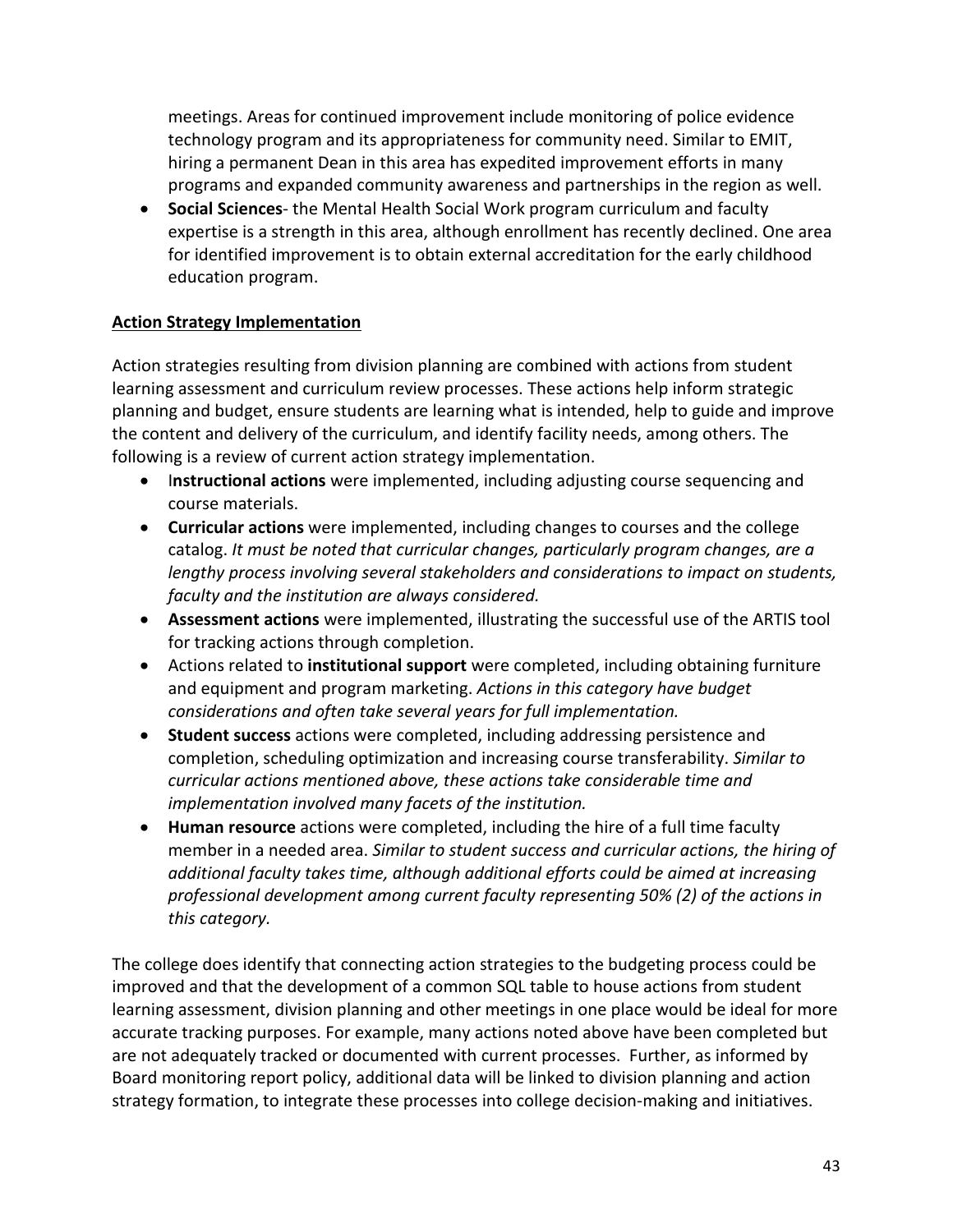# Program Enrollment Trends – Peer Comparison

 year to year. The information below is a careful approximation of discipline-level enrollment, but additional validation at the program level would be beneficial in instances that require it. Yet, the table still provides a useful overview of comparative enrollment trends. The list is not The following enrollment data from the [Michigan Community College Network](http://www.michigancc.net/ccdata/sd/yearendall.aspx) provides a comparison of discipline-level enrollment for OCC with three local peer colleges, over a threeyear period. A direct comparison among institutions is challenging since all four colleges structure programs differently, call them by different names, and revise or change them from exhaustive, but provides highlights of key programs at OCC.

| <b>Discipline</b>          | Year    | <b>OCC</b> | <b>Macomb</b> | <b>Henry Ford</b> | <b>Schoolcraft</b> |
|----------------------------|---------|------------|---------------|-------------------|--------------------|
|                            | 2017-18 | 314(4)     | 301(9)        | 349 (6)           | 216(4)             |
| Culinary                   | 2016-17 | 352(5)     | 353(7)        | 361(8)            | 227(3)             |
|                            | 2015-16 | 434 (4)    | 464 (6)       | 445 (6)           | 229(4)             |
| Early Childhood            | 2017-18 | 410(1)     | 325(6)        | 699 (6)           | 447 (8)            |
|                            | 2016-17 | 482 (3)    | 530 (7)       | 753 (7)           | 538 (8)            |
|                            | 2015-16 | 525(3)     | 822(7)        | 875(7)            | 580 (8)            |
| Paralegal                  | 2017-18 | 136(2)     | 121(1)        | 83(2)             | 0(0)               |
|                            | 2016-17 | 94(3)      | 171(1)        | 104(1)            | 0(0)               |
|                            | 2015-16 | 117(3)     | 177(1)        | 123(1)            | 0(0)               |
| <b>Criminal Justice</b>    | 2017-18 | 737 (5)    | 458 (4)       | 541 (4)           | 616(1)             |
|                            | 2016-17 | 736 (7)    | 580 (4)       | 639 (4)           | 686 (1)            |
|                            | 2015-16 | 839 (6)    | 646 (4)       | 760 (4)           | 748 (1)            |
| Car/Auto                   | 2017-18 | 159(5)     | 249(3)        | 233(7)            | 0(0)               |
|                            | 2016-17 | 195 (5)    | 298(3)        | 262(7)            | 0(0)               |
|                            | 2015-16 | 232(5)     | 338(3)        | 271(7)            | 0(0)               |
| Welding                    | 2017-18 | 62(1)      | 108(1)        | 54 (3)            | 158(4)             |
|                            | 2016-17 | 84(2)      | 104(1)        | 57(5)             | 150(4)             |
|                            | 2015-16 | 95(2)      | 127(1)        | 39(5)             | 172(4)             |
| <b>Business/Marketing</b>  | 2017-18 | 2,821(3)   | 2,208 (14)    | 1,614(5)          | 1,825(7)           |
|                            | 2016-17 | 2,568(7)   | 3,100(10)     | 1,557(5)          | 1,875(7)           |
|                            | 2015-16 | 2,845(6)   | 3,462(10)     | 1,602(5)          | 1,855(7)           |
| Accounting                 | 2017-18 | 811(2)     | 326(3)        | 363(2)            | 301(3)             |
|                            | 2016-17 | 712(5)     | 514(2)        | 377(3)            | 312(3)             |
|                            | 2015-16 | 752 (4)    | 515(2)        | 386(2)            | 346(3)             |
| <b>Respiratory Therapy</b> | 2017-18 | 32(1)      | 66(1)         | 49 (1)            | 0(0)               |
|                            | 2016-17 | 19(1)      | 75(1)         | 28(1)             | 0(0)               |
|                            | 2015-16 | 15(1)      | 70(1)         | 26(1)             | 0(0)               |
| <b>Surgical Technology</b> | 2017-18 | 12(1)      | 35(2)         | 15(1)             | 0(0)               |
|                            | 2016-17 | 7(1)       | 42(1)         | 19(1)             | 0(0)               |
|                            | 2015-16 | 12(1)      | 46(2)         | 19(1)             | 0(0)               |

#### **Comparative Program Enrollment (Number of Reported Programs)**